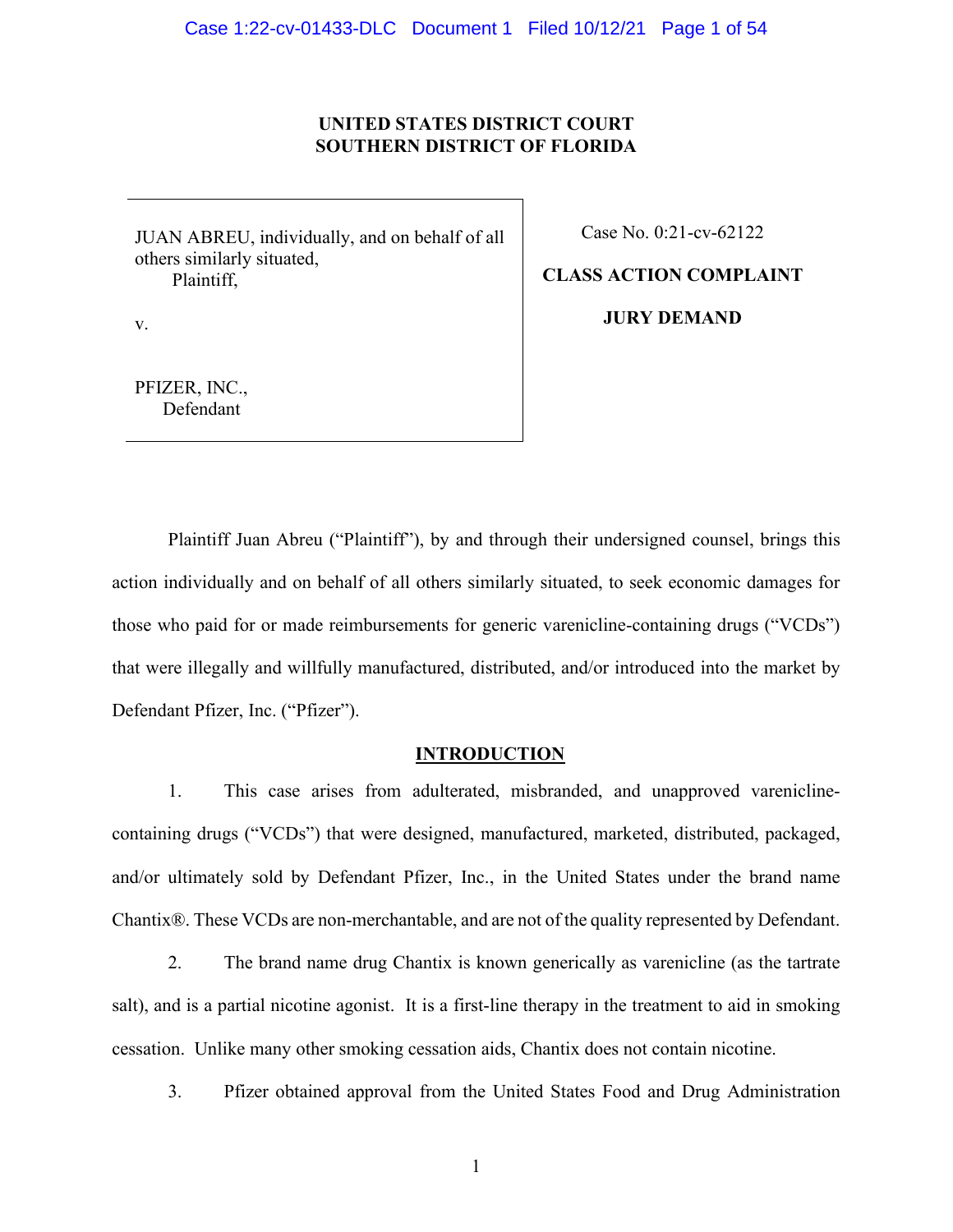### Case 1:22-cv-01433-DLC Document 1 Filed 10/12/21 Page 2 of 54

("FDA") to sell Chantix as a first of its kind treatment in May 2006.

4. Chantix quickly became one of Pfizer's fastest growing products. Major media spending on Chantix totaled \$55 million in 2007 (the year after its approval). In the year Chantix was launched, Pfizer spent \$4.3 million in medical journal advertisements alone.

5. The market rapidly embraced Chantix, and continues to do so to this day. For example, from launch through 2015, the number of Chantix prescriptions amongst Medicaid beneficiaries increased [1](#page-1-0)3,277% (thirteen-thousand, two-hundred seventy-seven percent).<sup>1</sup>

6. The price for Chantix has steadily climbed since its launch. Price estimates at launch were approximately \$113.98, which climbed to \$254.50 as of 2015. In 2018, the price nearly doubled to \$485 for a 30-day supply, bringing in \$997 million in sales that year.<sup>[2](#page-1-1)</sup>

7. The market for smoking cessation treatments remains robust and continues to grow. Pfizer's Chantix sales remain strong, with sales of at least \$919 million last year. Indeed, Chantix was Pfizer's eight-best-selling product in 2020. To this day, Chantix remains one of the few, and most prevalent, smoking cessation drug treatments, and one of Pfizer's top drug products. Pfizer extended patent protection on Chantix to ensure exclusivity through at least August 2022, thus ensuring Pfizer's Chantix is the exclusive varenicline product without generic competition currently.

8. At all pertinent times for this action, Defendant represented and warranted to consumers that its VCDs were therapeutically equivalent to and otherwise the same as the FDAapproved brand name drug Chantix. Specifically, Defendant represented and warranted that the

<span id="page-1-0"></span><sup>1</sup> Xiaomeng Yue, et al., TRENDS IN UTILIZATION, SPENDING, AND PRICES OF SMOKING-CESSATION MEDICATIONS IN MEDICAID PROGRAMS: 25 YEARS EMPIRICAL DATA ANALYSIS, 1991-2015, Am. Health Drug Benefits 2018 Sep; 11(6):275-285, *at https://www.ncbi.nlm.nih.gov/pmc/articles/PMC6207314/* (last accessed Sept. 27, 2021).

<span id="page-1-1"></span><sup>2</sup> *Price of Pfizer's smoking-cessation drug Chantix doubles in just 5 years: report*, Fierce Pharma (June 26, 2018) at <https://www.fiercepharma.com/pfizer-hikes-price-smoking-cessation-drug-chantix-106-5-years-report>(last accessed Sept. 27, 2021).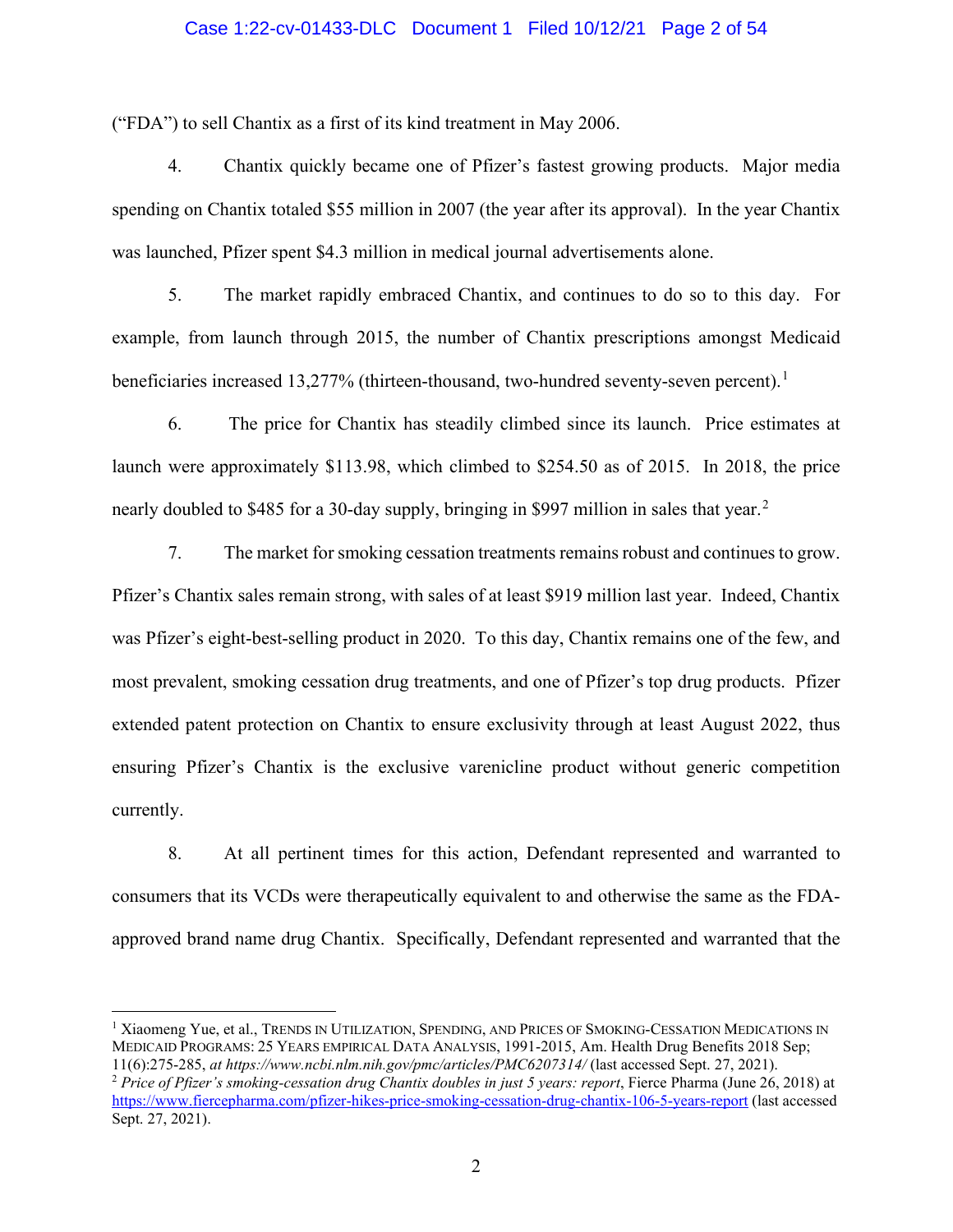### Case 1:22-cv-01433-DLC Document 1 Filed 10/12/21 Page 3 of 54

VCDs were fit for their ordinary uses, met the specifications of Defendant's FDA-approved labeling materials, and were manufactured and distributed in accordance with all applicable laws and regulations.

9. However, Defendant willfully ignored warnings about the operating standards, and knowingly and fraudulently manufactured, sold, labeled, marketed, and/or distributed adulterated and/or misbranded VCDs for purchase in the United States by consumers.

10. Defendant VCDs were adulterated and/or misbranded (and thereby rendered worthless) through contamination with a probable human carcinogen known as n-nitrosovarenicline. Additionally, Defendant was on notice of other potential nitrosamines as well, such as n-nitrosdimethylamine ("NDMA") and n-nitrosodiethlamine ("NDEA").

11. According to the FDA and other global health authorities, nitrosamines are dangerous probable human carcinogens.

12. According to FDA testing, VCDs subject to this action contained NDMA contamination levels many times higher than the FDA's updated interim limits for NDMA and other nitrosamine impurities.

13. On July 2, 2021, and July 19, 2021, Pfizer initiated recalls of VCDs "because [the product] may contain levels of a nitrosamine impurity, called N-nitroso-varenicline, above FDA's acceptable intake limit."<sup>[3](#page-2-0)</sup> The FDA has yet to release full testing results for other nitrosamine impurities. On September 16, 2021, Pfizer extended its recall to all Chantix.<sup>[4](#page-2-1)</sup>

14. -Upon information and belief, N-nitroso-varenicline contamination of Defendant's VCDs dates back many years, at which point Defendant had actual and/or constructive notice of

<span id="page-2-0"></span><sup>3</sup> FDA Updates and Press Announcements on Nitrosamine in Varenicline (Chantix) *at*  [https://www.fda.gov/drugs/drug-safety-and-availability/fda-updates-and-press-announcements-nitrosamine](https://www.fda.gov/drugs/drug-safety-and-availability/fda-updates-and-press-announcements-nitrosamine-varenicline-chantix)[varenicline-chantix](https://www.fda.gov/drugs/drug-safety-and-availability/fda-updates-and-press-announcements-nitrosamine-varenicline-chantix) (last accessed Sept. 27, 2021).

<span id="page-2-1"></span><sup>4</sup> [https://www.fda.gov/safety/recalls-market-withdrawals-safety-alerts/pfizer-expands-voluntary-nationwide-recall](https://www.fda.gov/safety/recalls-market-withdrawals-safety-alerts/pfizer-expands-voluntary-nationwide-recall-include-all-lots-chantixr-varenicline-tablets-due-n)[include-all-lots-chantixr-varenicline-tablets-due-n](https://www.fda.gov/safety/recalls-market-withdrawals-safety-alerts/pfizer-expands-voluntary-nationwide-recall-include-all-lots-chantixr-varenicline-tablets-due-n) (last accessed Sept. 27, 2021).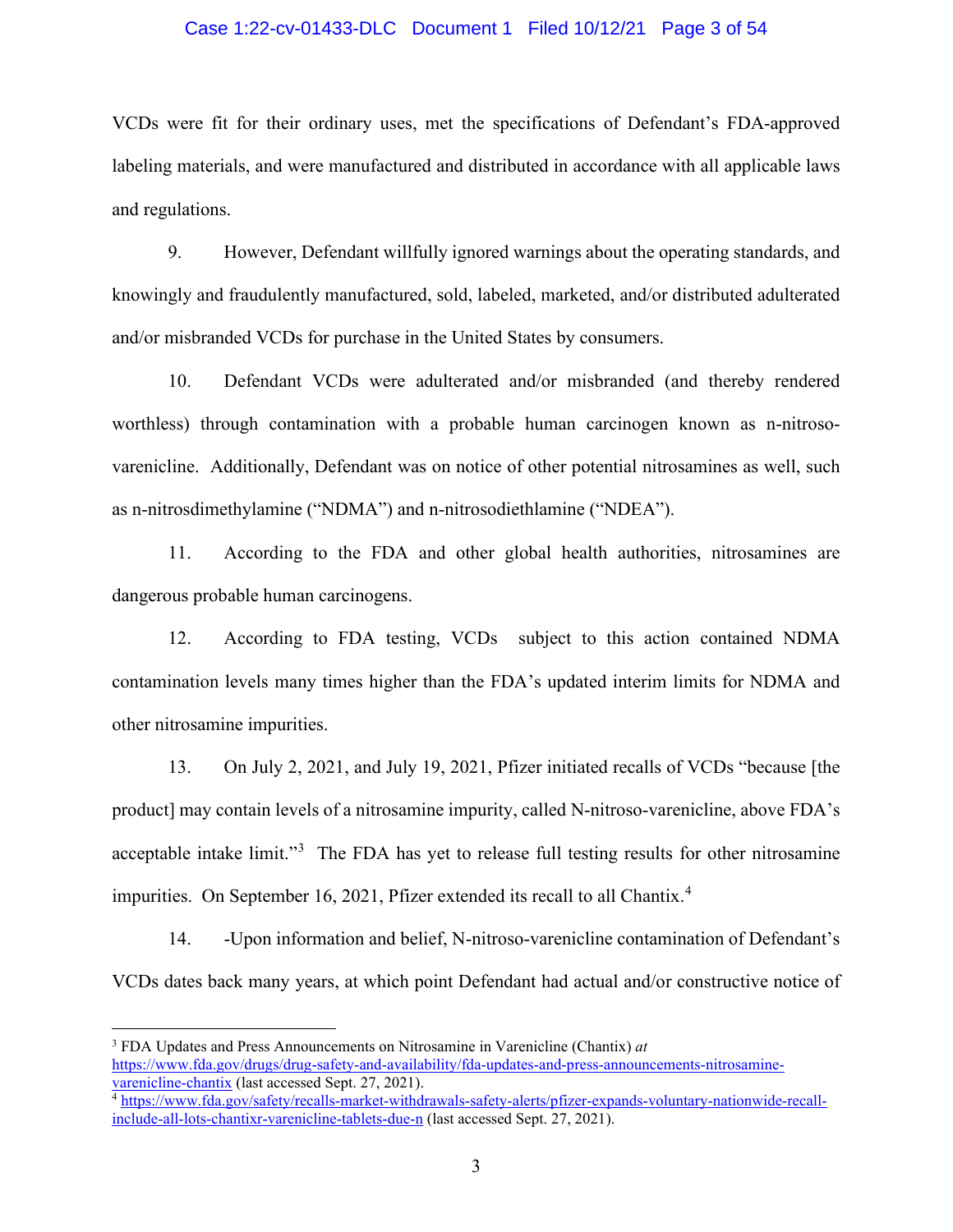### Case 1:22-cv-01433-DLC Document 1 Filed 10/12/21 Page 4 of 54

the contamination.

15. Ironically, the Defendant's wrongful acts resulted in persons who sought to use smoking products *less* end up with a Chantix pill that contained a carcinogen.

16. The Class Plaintiffs paid for VCDs that were illegally and willfully introduced into the market by Defendants, which caused them and the millions of other VCD consumers, to sustain economic damages. Defendant's VCDs were not fit for their ordinary use and Defendant has been unjustly enriched through the sale of these knowingly adulterated and/or misbranded drugs. Defendant's conduct, as detailed in this Complaint, also constitutes actionable common law fraud, consumer fraud, and other violations of state and federal law.

### **PARTIES**

### **A. Plaintiff**

17. Plaintiff Juan Abreu is a resident of Hollywood, Florida. During the class period, Plaintiff paid money for one or more of Defendant's VCDs. The product purchased bore a unique National Drug Code ("NDC") which denoted that it was indeed sold, manufactured, and/or distributed into the United States supply chain by Defendant. Defendant in this paragraph expressly and impliedly warranted to Plaintiff (either directly or indirectly by adopting warranties that were passed along to and incorporated by another Defendant further downstream and as mentioned in this paragraph) that their respective VCDs were the same as the branded Chantix. But in fact, Plaintiff bought a product that was not the same as Chantix. Had Plaintiff known the product was not the same, Plaintiff would not have paid for these Defendant's VCDs. Likewise, had Defendant's deception about the impurities within their products been made known earlier, Plaintiff would not have paid for Defendant's VCDs.

### **B. Defendant**

18. Defendant Pfizer, Inc. ("Pfizer") is a Delaware corporation with its principal place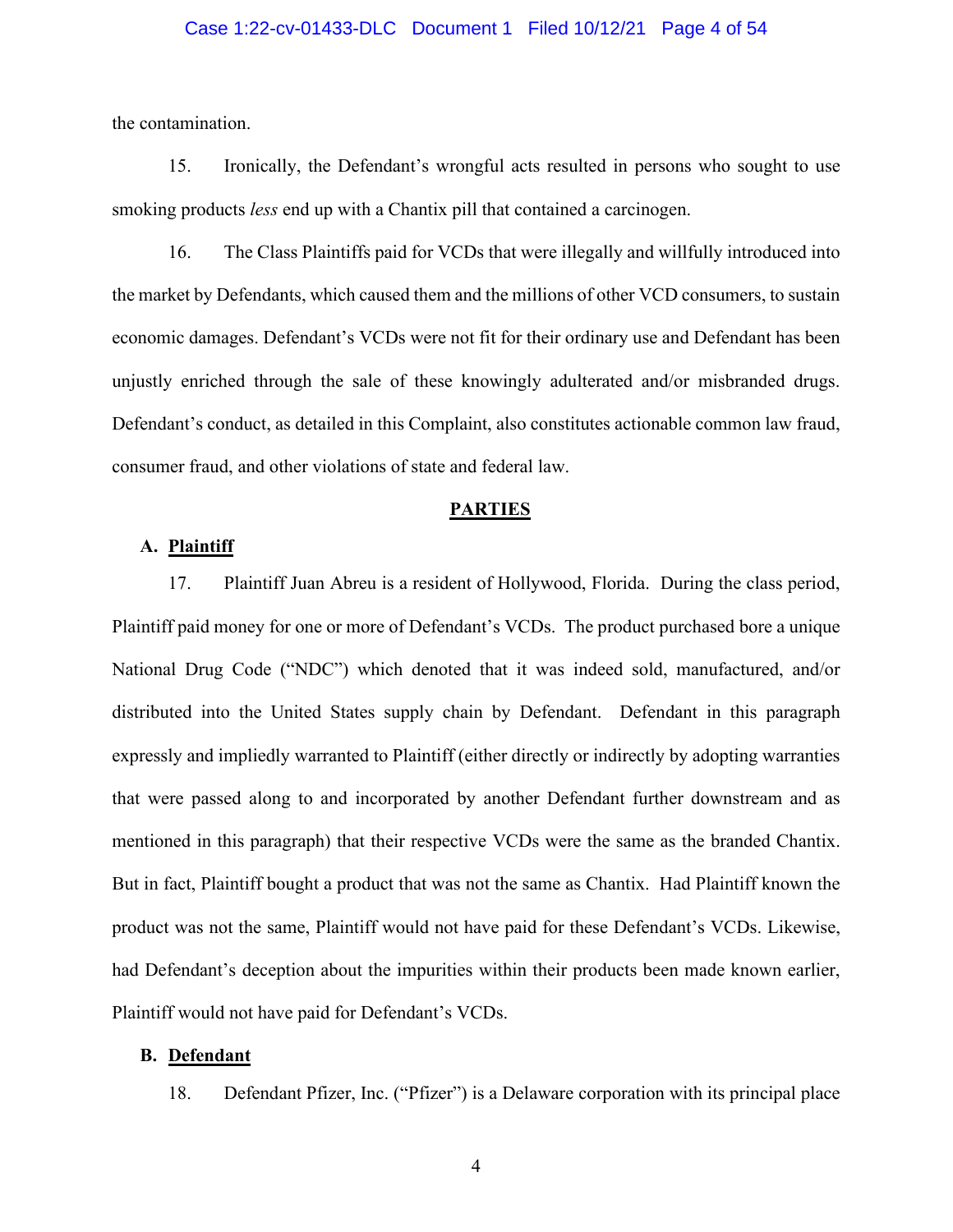of business at 235 East 42nd Street, New York, NY 10017. Pfizer on its own and/or through its subsidiaries regularly conducts business throughout the United States and its territories and possessions. At all times material to this case, Pfizer has been engaged in the manufacturing, sale, and distribution of adulterated and/or misbranded generic VCDs in the United States.

### **FACTUAL ALLEGATIONS**

### **I. Background**

## **A. Prescription Drug Reimbursement**

19. The pharmaceutical supply chain in the United States consists of four major actors: pharmaceutical manufacturers, wholesale distributors, pharmacies, and Pharmacy Benefit Managers ("PBMs").

20. Pharmaceutical manufacturers produce drugs that they distribute to wholesale distributors, who further distribute to retail or mail-order pharmacies. Pharmacies dispense the prescription drugs to beneficiaries for consumption. Prescription drugs are processed through quality and utilization management screens by PBMs.

21. Third-party payors ("TPPs") contract with and pay PBMs to administer their drug programs. PBMs, acting as agents for the TPPs, are tasked with developing drug formularies (the list of drugs included in coverage at various pricing "tiers"), processing claims, creating a network of retail pharmacies, and negotiating with pharmaceutical manufacturers. TPPs pay PBMs to control prescription drug costs. In some instances, PBMs are responsible for placing generic drugs, such as VCDs, on the TPPs' formularies.

22. In conducting formulary management, TPPs and their PBMs reasonably expect that generic prescription drugs reimbursable on their formularies are bioequivalent or otherwise the same as their RLD counterparts. TPPs seek to include the lowest cost generic drugs possible in their formularies. This is only made possible because of the manufacturers' and distributors'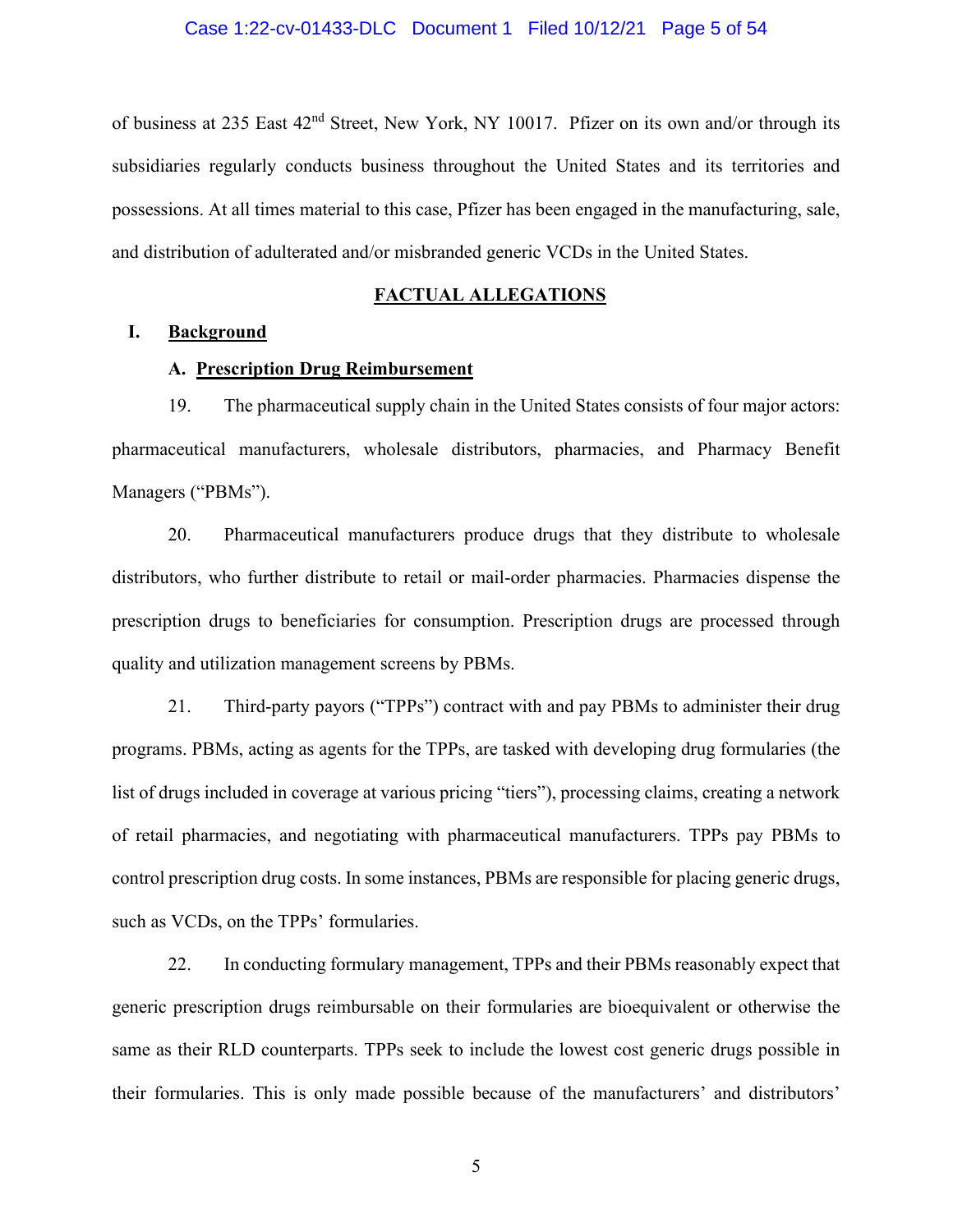### Case 1:22-cv-01433-DLC Document 1 Filed 10/12/21 Page 6 of 54

representations that these generic drugs, such as the Defendant's VCDs, comply with their respective ANDAs, which state that the generic drugs are bioequivalent to their respective branded drug. Thus, the TPPs permitted the VCDs to be included on their formularies based on the Defendant's misrepresentations that their VCDs were bioequivalent to Chantix, complied with all current Good Manufacturing Practices ("cGMPs"), and were safe for consumption.

23. The formulary placement corresponds with the amount that a plan participant must contribute as a co-payment when purchasing a drug — the higher the placement, the lower the copayment, and the higher likelihood that plan beneficiaries will purchase the drug instead of a more expensive alternative. As a result, higher formulary placement increases the likelihood that a doctor will prescribe the drug. TPPs provide copies of their PBMs' formularies to providers, pharmacists, and patients in their network to aid prescribers' adherence to the formulary.

24. The following chart, published by the Wall Street Journal, broadly illustrates the



**How Drug Distribution Works** 

pharmaceutical supply chain:<sup>[5](#page-5-0)</sup>

25. When a patient presents his/her prescription at a pharmacy, the drug's placement on the TPP's formulary will determine the amount of the patient's co-payment. Once the patient's

<span id="page-5-0"></span><sup>5</sup> Joseph Walker, *Drugmakers Point Finger at Middlemen for Rising Drug Prices*, WALL ST.J. (Oct. 3, 2016), available at <https://www.wsj.com/articles/drugmakers-point-finger-at-middlemen-for-rising-drug-prices-1475443336> (last accessed June 11, 2019).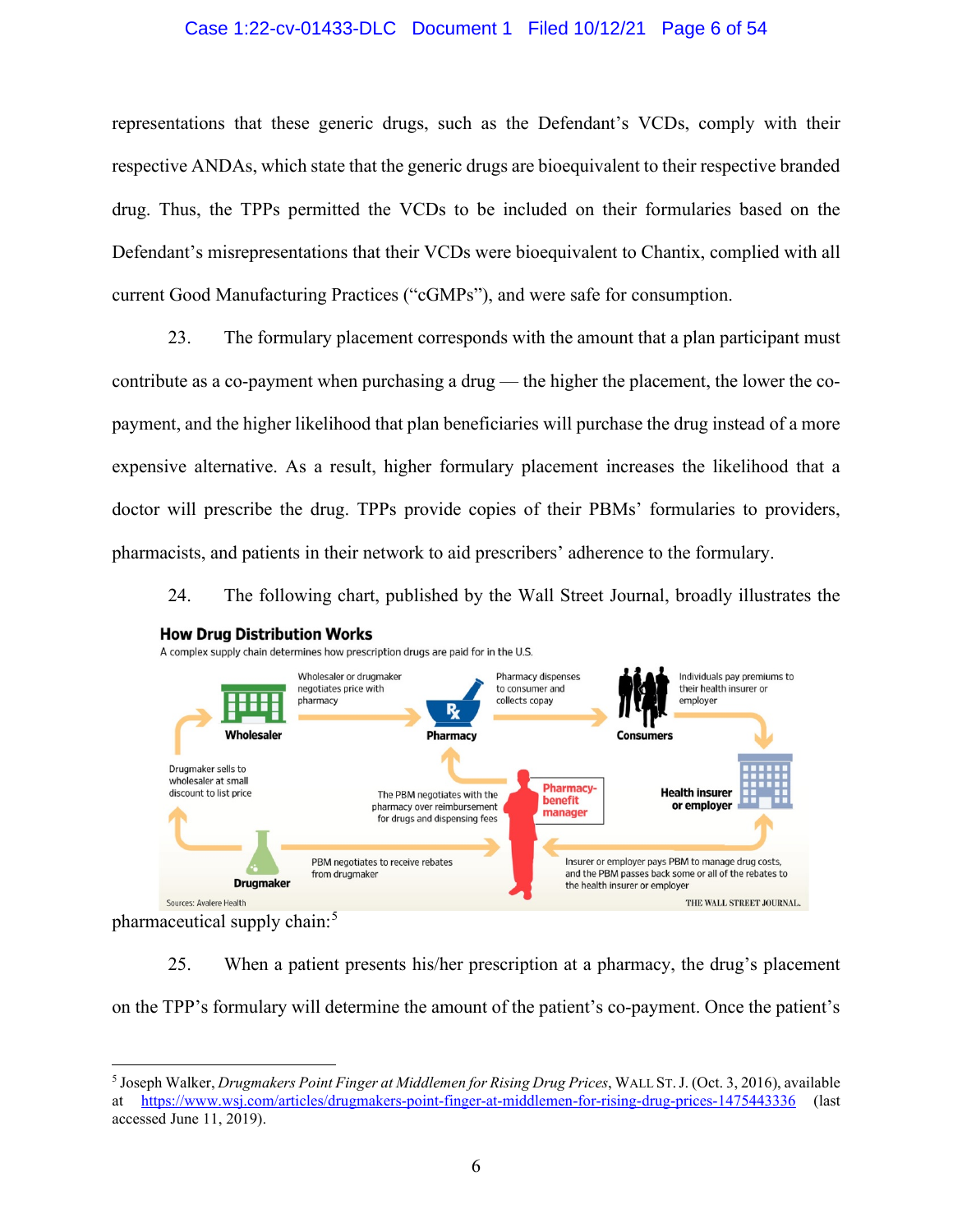#### Case 1:22-cv-01433-DLC Document 1 Filed 10/12/21 Page 7 of 54

prescription is filled, the pharmacy submits a claim to the PBM for reimbursement. PBMs then accumulate those individual reimbursements and present them to TPPs for payment.

### **B. Prescription Drug Product Identification and Tracing**

26. For each approved product (whether brand or generic) the FDA issues a unique 10 digit code (the National Drug Code, or NDC) that follows the product from manufacturing through retail dispensing. The NDC embeds details about the specific product, including the identity of the manufacturer (or labeler), the strength, dosage form, and formulation of the drug, and the package size and type.<sup>[6](#page-6-0)</sup>

27. The NDC is a critical component of each and every transfer of a prescription drug (from the manufacturer to the wholesaler; from the wholesaler to the retailer; and from the retailer to the consumer) and therefore every transaction is accompanied by and labeled with the NDC. This same code is used by TPPs in the real-time claims adjudication process to identify the precise dollar amount they will reimburse the pharmacy for a particular prescription drug purchase.

28. Retail prescription labels display the NDC of the dispensed product, which is part of the electronic dispensing record. In many cases, the "lot" number will also appear on the prescription bottle provided to the consumer and, thus, specifically indicate whether the recall applies to the particular pills in the bottle.<sup>[7](#page-6-1)</sup>

29. The lot number is also used to report issues arising around a particular drug. For example, lot numbers are used by pharmacists to report Adverse Events ("AE") (*i.e.*, patientspecific side effects or complications associated with the use of a prescription drug). This is an important part of drug safety monitoring in the United States and has led to recalls or relabeling of

<span id="page-6-0"></span><sup>6</sup> United States Food and Drug Administration, "National Drug Code Directory," accessed June 9, 2021 at https://www.fda.gov/Drugs/InformationOnDrugs/ucm142438.htm; FDA, "National Drug Codes Explained," accessed June 9, 2021 at https://www.drugs.com/ndc.html.

<span id="page-6-1"></span> $^7$  A lot number is an identification number tied to a particular lot of pills from a single manufacturer.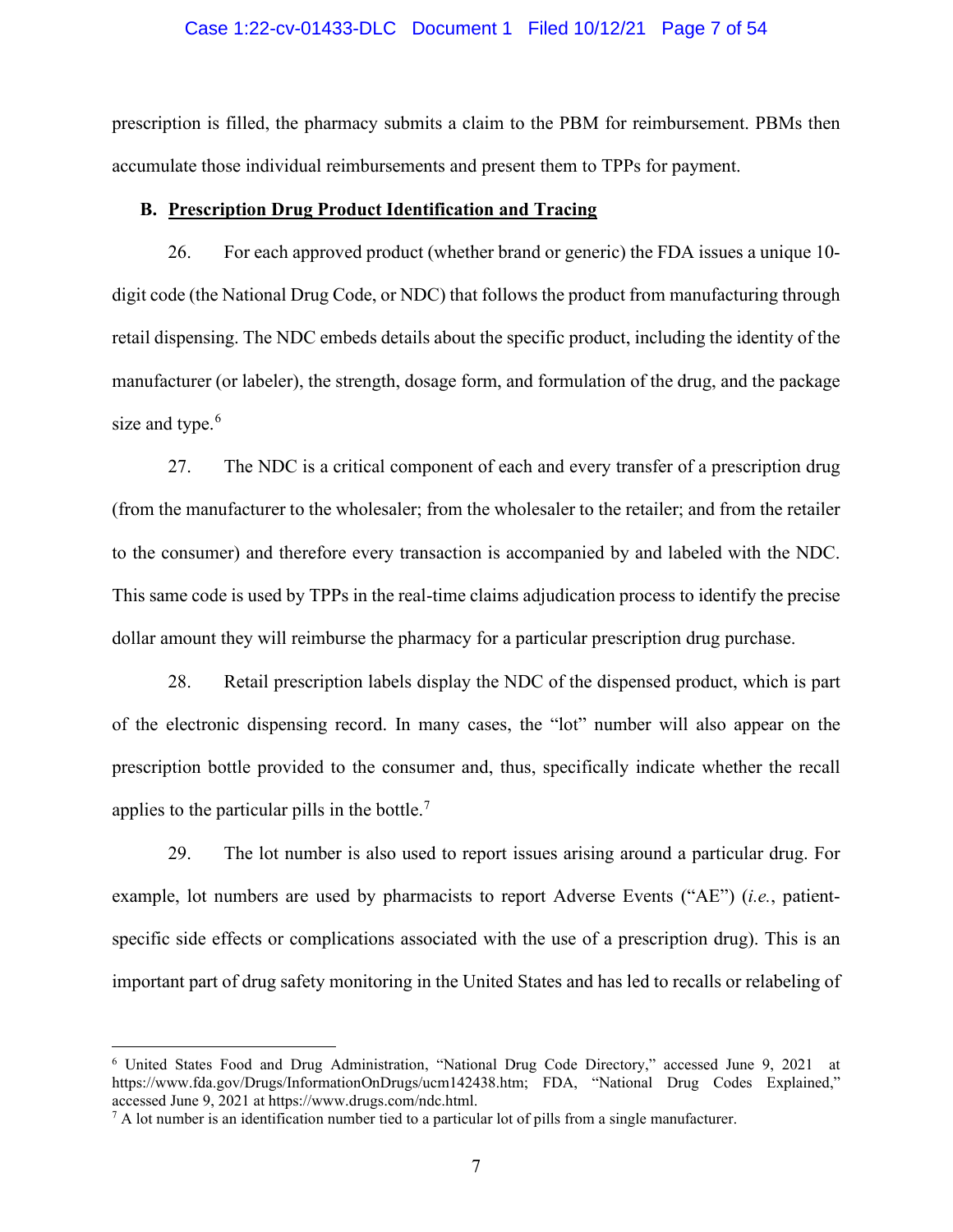### Case 1:22-cv-01433-DLC Document 1 Filed 10/12/21 Page 8 of 54

numerous drugs. Pharmacists make such reports using the FDA's MedWatch system using Form  $3500.<sup>8</sup>$  $3500.<sup>8</sup>$  $3500.<sup>8</sup>$ 

### **C. The Drug Supply Chain Security Act Requires Tracing of Product**

30. The Drug Supply Chain Security Act ("DSCSA")<sup>[9](#page-7-1)</sup> was enacted in 2013, and requires prescription drug manufacturers, wholesalers, repackagers, and pharmacies to "[e]xchange information about a drug and who handled it each time it is sold in the U.S. market."

31. The DSCSA was implemented as one part of the Drug Quality and Security Act ("DQSA"), aimed at addressing vulnerabilities in the drug supply chain, and facilitating tracing of certain prescription drugs in finished dosage form through the supply chain. <sup>[10](#page-7-2)</sup>

32. While the DSCSA was enacted in 2013, participants in the pharmaceutical supply chain (including various Defendant here) maintained similar information as a part of their ordinary course of business prior to the enactment of the DSCSA.

33. The DSCSA generally requires participants in the drug supply manufacturing chain (starting from the manufacturer, through the wholesaler, to the retail pharmacy) to retain, for every pharmaceutical drug transaction, the following information about that transaction: product name; National Drug Code; container size; number of containers; lot number; date of transaction; date of shipment; and name and address of the entity transferring ownership and taking ownership of the product.

34. The DSCSA requires that this data be kept in a manner to allow these authorized participants to respond within 48 hours to requests from appropriate federal or state officials — in

<span id="page-7-0"></span><sup>8</sup> FDA, "Instructions for Completing Form FDA 3500," accessed June 9, 2021 at [https://www.fda.gov/safety/medwatch-forms-fda-safety-reporting/instructions-completing-form-fda-](https://www.fda.gov/safety/medwatch-forms-fda-safety-reporting/instructions-completing-form-fda-3500#Section%20B:%20Adverse%20Event%20or%20Product%20Problem)[3500#Section%20B:%20Adverse%20Event%20or%20Product%20Problem.](https://www.fda.gov/safety/medwatch-forms-fda-safety-reporting/instructions-completing-form-fda-3500#Section%20B:%20Adverse%20Event%20or%20Product%20Problem) 

<span id="page-7-1"></span> $\sqrt[9]{21}$  U.S. Code § 360eee.

<span id="page-7-2"></span><sup>&</sup>lt;sup>10</sup> U.S. Department of Health and Human Services, Drug Supply Chain Security: Dispensers Received Most Tracing Information, March 2018, accessed March 11, 2020 a[t https://oig.hhs.gov/oei/reports/oei-05-16-00550.pdf,](https://oig.hhs.gov/oei/reports/oei-05-16-00550.pdf) at p. 2.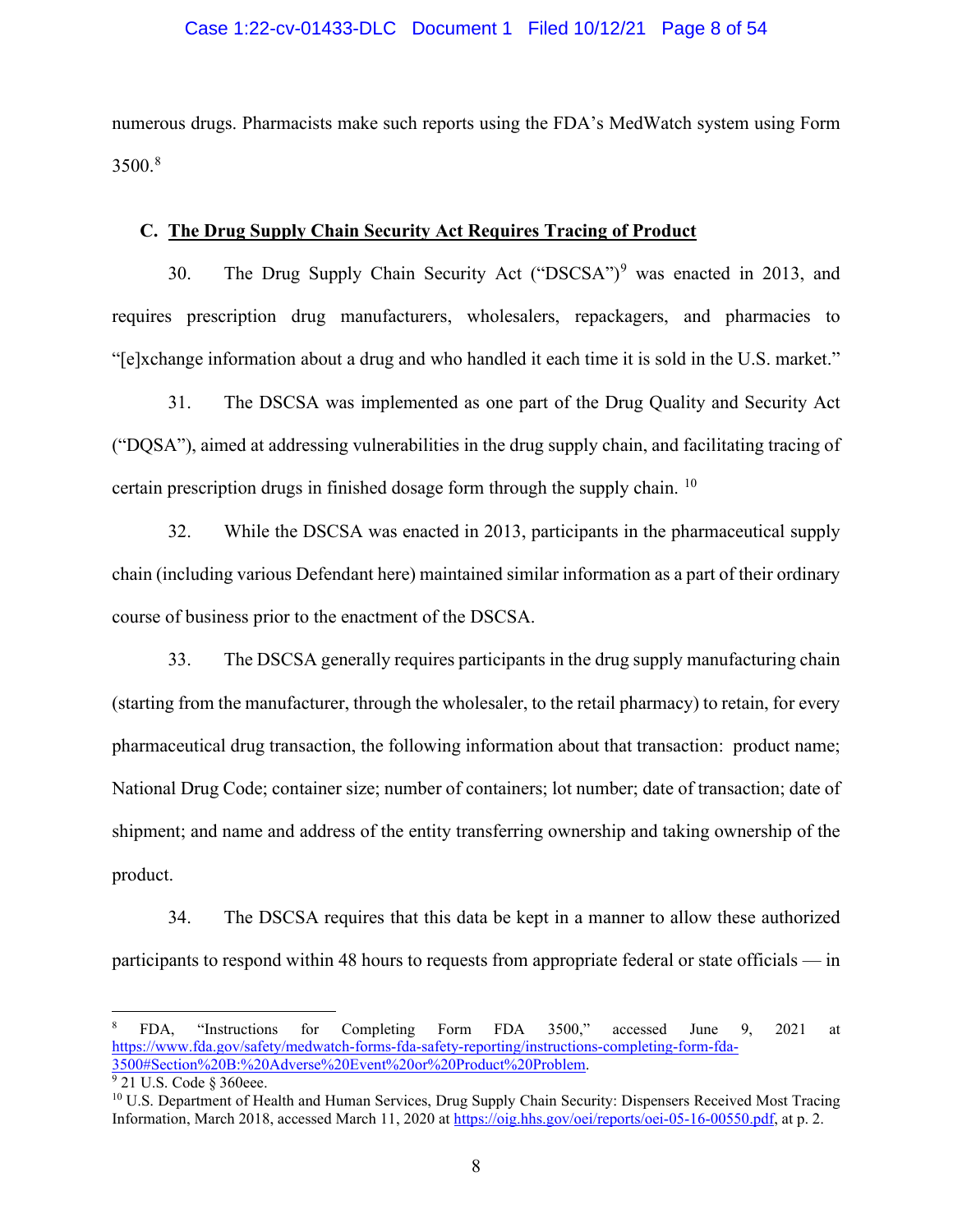### Case 1:22-cv-01433-DLC Document 1 Filed 10/12/21 Page 9 of 54

the event of a recall or for the purpose of investigating suspect product or an illegitimate product — for the transaction history of the pharmaceutical product.  $11$ 

35. The supply chain for distribution of prescription drugs in the U.S. is highly concentrated. This means that data obtained from a relatively small number of market participants can provide detailed information about the large majority of VCD sales, transfers and prescription fills.

36. The entire process of reimbursing pharmacies and consumers for end-purchases depends upon the ability to know the precise drug and packaging that was dispensed, as well as the manufacturer of that drug. This system has necessarily resulted in very high levels of data standardization in this industry. Although pharmacies maintain their own "pharmacy log" data reflecting dispensing, sales and return activity, the key elements are fundamentally similar.

37. Because pharmacies require similar information for their own tracking and inventory systems, and wholesalers sell to multiple pharmacy chains, the key elements are fundamentally the same.

38. Further, all pharmacies must use the basic data fields, definitions and formats provided in the Telecommunications Guidelines developed by the National Council for Prescription Drug Programs, the use of which was made mandatory in 2003 under regulations implementing the Health Insurance Portability and Accountability Act (HIPAA).<sup>[12](#page-8-1)</sup> Because of these HIPAA requirements, all of these inter-related systems (Manufacturers, Wholesalers, Retailers, and TPPs) use a common language to identify products.

39. As a general matter, for Medicare and Medicaid compliance, pharmacies typically

<span id="page-8-0"></span><sup>&</sup>lt;sup>11</sup> FDA, Title II of the Drug Quality and Security Act, December 16, 2014, accessed March 11, 2020 at [https://www.fda.gov/drugs/drug-supply-chain-security-act-dscsa/title-ii-drug-quality-and-security-act.](https://www.fda.gov/drugs/drug-supply-chain-security-act-dscsa/title-ii-drug-quality-and-security-act) <sup>12</sup> Federal Register, August 17, 2000 (Volume 65, Number 160), at pp. 50311-50372; NCPDP, *Pharmacy: A* 

<span id="page-8-1"></span>*Prescription for Improving the Healthcare System*, October 2009, accessed January 30, 2019 at [https://www.ncpdp.org/NCPDP/media/pdf/wp/RxforImprovingHealthcare.pdf,](https://www.ncpdp.org/NCPDP/media/pdf/wp/RxforImprovingHealthcare.pdf) at p. 14.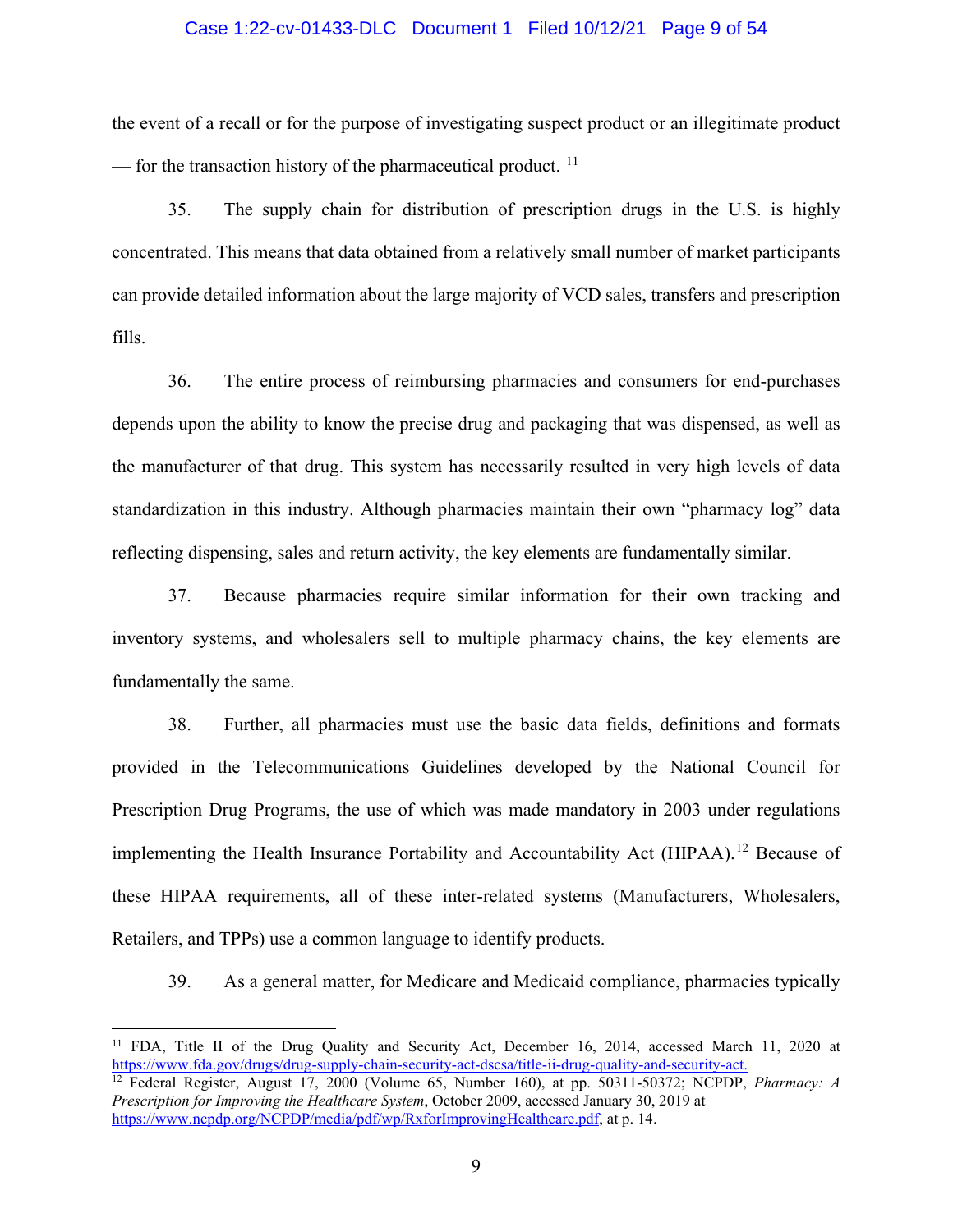## Case 1:22-cv-01433-DLC Document 1 Filed 10/12/21 Page 10 of 54

keep prescription records for ten years.<sup>[13](#page-9-0)</sup>

40. A key part of the DSCSA is the requirement that "product tracing information should be exchanged" for each transaction and retained for at least six years,  $14$  including the following transaction information ("TI"):  $15$ 

- Proprietary or established name or names of the product
- Strength and dosage form of the product
- National Drug Code (NDC) number of the product
- Container size
- Number of containers
- Lot number of the product
- Date of the transaction
- Date of the shipment, if more than 24 hours after the date of the transaction
- Business name and address of the person from whom and to whom ownership is being transferred
- 41. For example, the DSCSA also mandates use of a composite "product identifier"

that Manufacturer Defendant were required to begin applying to prescription drug packages and cases. [16](#page-9-3)

42. The term "product identifier" "means a standardized graphic that includes, in both

human-readable form and on a machine-readable data carrier … the standardized numerical

identifier, lot number, and expiration date of the product."<sup>[17](#page-9-4)</sup>

43. Publicly available Guidelines published by AmerisourceBergen require that "each

Prescription Drug lowest saleable unit" it receives from a manufacturer must have the clearly

<span id="page-9-3"></span>the Drug Supply Chain Security Act – Compliance Policy Guidance for Industry, September 2018, accessed June 9, 2021 at [https://www.fda.gov/regulatory-information/search-fda-guidance-documents/product-identifier](https://www.fda.gov/regulatory-information/search-fda-guidance-documents/product-identifier-requirements-under-drug-supply-chain-security-act-compliance-policy-guidance)[requirements-under-drug-supply-chain-security-act-compliance-policy-guidance.](https://www.fda.gov/regulatory-information/search-fda-guidance-documents/product-identifier-requirements-under-drug-supply-chain-security-act-compliance-policy-guidance)

<span id="page-9-0"></span><sup>13</sup> CFR § 423.505(d)

<span id="page-9-1"></span><sup>14</sup> FDA, *Protect Your Patients*, accessed June 9, 2021 at https://www.fda.gov/media/113114/download; DSCSA, Sections 582 (b)(1)(A)(ii), 582 (c)(bb)(BB)(II)(v)(I), 582 (d)(1)(A)(iii).

<span id="page-9-2"></span><sup>15</sup> FDA, *Drug Supply Chain Security Act (Title II of the Drug Quality and Security Act) Overview of Product Tracing Requirements*, September 2015, accessed June 9, 2021 at [https://www.fda.gov/media/93779/download,](https://www.fda.gov/media/93779/download) at pp. 8-9. <sup>16</sup> Enforcement of this rule was delayed by the FDA until November 2018. DA, Product Identifier Requirements Under

<span id="page-9-4"></span><sup>17</sup> 21 U.S. Code § 360eee.(14).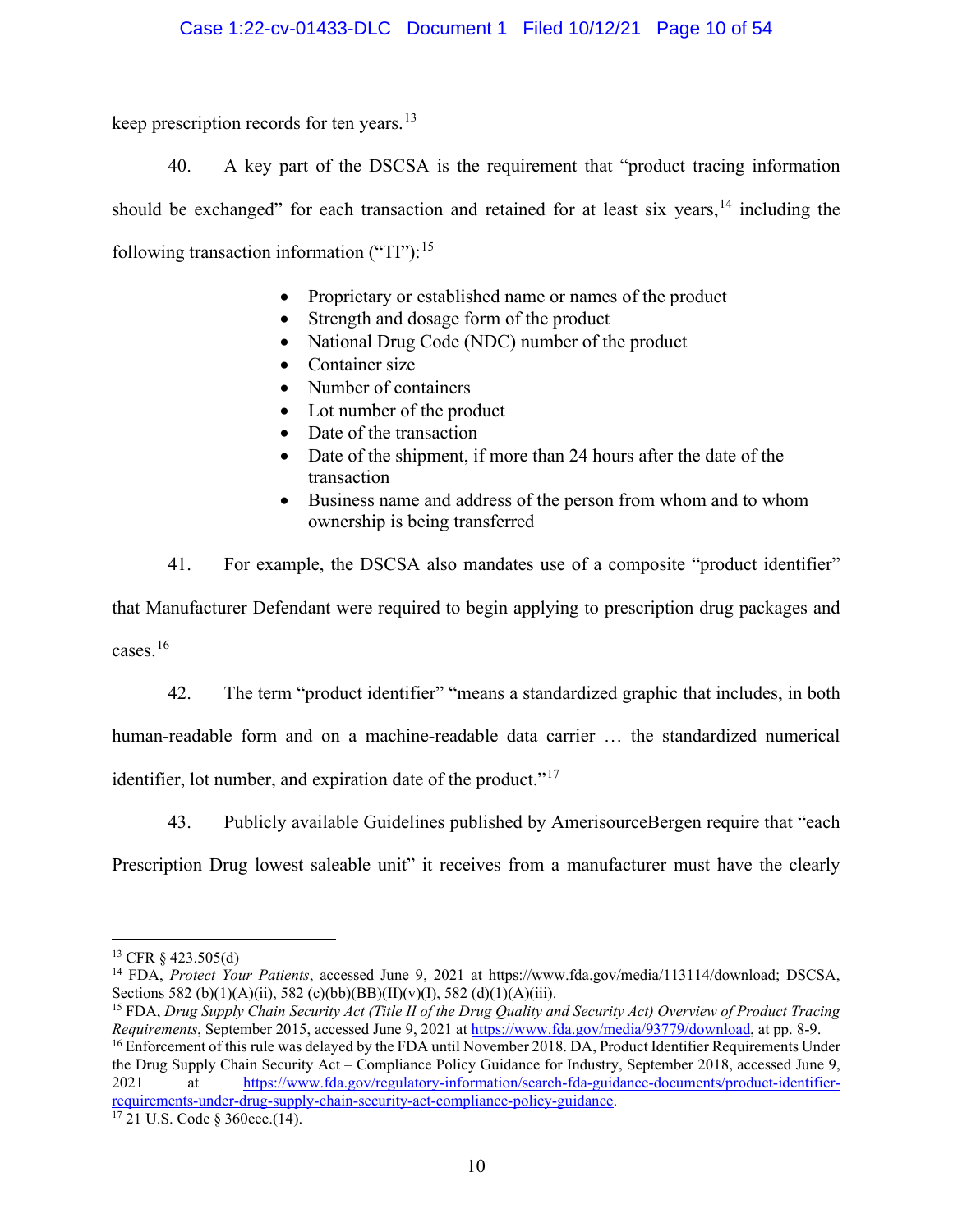# Case 1:22-cv-01433-DLC Document 1 Filed 10/12/21 Page 11 of 54

indicated product identifier on the unit label.<sup>[18](#page-10-0)</sup> In addition, case labels, and partial case labels must list the lot number and expiration date.<sup>[19](#page-10-1)</sup> The Guidelines illustrate these requirements as reproduced below.



<span id="page-10-0"></span><sup>18</sup> AmerisourceBergen, *AmerisourceBergen Manufacturer Packaging and Logistics Requirements Guide*, accessed June 9, 2021 at [https://www.amerisourcebergen.com/-/media/assets/amerisourcebergen/manufacturer/manufacturer](https://www.amerisourcebergen.com/-/media/assets/amerisourcebergen/manufacturer/manufacturer-logistics-guideline-final-v14.pdf?la=en&hash=5297B4C716DBBE9A956F31CD2B194BD165F97465)[logistics-guideline-final-v14.pdf?la=en&hash=5297B4C716DBBE9A956F31CD2B194BD165F97465,](https://www.amerisourcebergen.com/-/media/assets/amerisourcebergen/manufacturer/manufacturer-logistics-guideline-final-v14.pdf?la=en&hash=5297B4C716DBBE9A956F31CD2B194BD165F97465) at p. 14.

<span id="page-10-1"></span><sup>19</sup> AmerisourceBergen, *AmerisourceBergen Manufacturer Packaging and Logistics Requirements Guide*, accessed February 25, 2020 at [https://www.amerisourcebergen.com/-](https://www.amerisourcebergen.com/-/media/assets/amerisourcebergen/manufacturer/manufacturer-logistics-guideline-final-v14.pdf?la=en&hash=5297B4C716DBBE9A956F31CD2B194BD165F97465) [/media/assets/amerisourcebergen/manufacturer/manufacturer-logistics-guideline-final](https://www.amerisourcebergen.com/-/media/assets/amerisourcebergen/manufacturer/manufacturer-logistics-guideline-final-v14.pdf?la=en&hash=5297B4C716DBBE9A956F31CD2B194BD165F97465)[v14.pdf?la=en&hash=5297B4C716DBBE9A956F31CD2B194BD165F97465,](https://www.amerisourcebergen.com/-/media/assets/amerisourcebergen/manufacturer/manufacturer-logistics-guideline-final-v14.pdf?la=en&hash=5297B4C716DBBE9A956F31CD2B194BD165F97465) at pp. 15-16.

<span id="page-10-2"></span><sup>20</sup> AmerisourceBergen, *AmerisourceBergen Manufacturer Packaging and Logistics Requirements Guide*, accessed June 9, 2021 at [https://www.amerisourcebergen.com/-/media/assets/amerisourcebergen/manufacturer/manufacturer](https://www.amerisourcebergen.com/-/media/assets/amerisourcebergen/manufacturer/manufacturer-logistics-guideline-final-v14.pdf?la=en&hash=5297B4C716DBBE9A956F31CD2B194BD165F97465)[logistics-guideline-final-v14.pdf?la=en&hash=5297B4C716DBBE9A956F31CD2B194BD165F97465,](https://www.amerisourcebergen.com/-/media/assets/amerisourcebergen/manufacturer/manufacturer-logistics-guideline-final-v14.pdf?la=en&hash=5297B4C716DBBE9A956F31CD2B194BD165F97465) at pp. 14, 15, 16.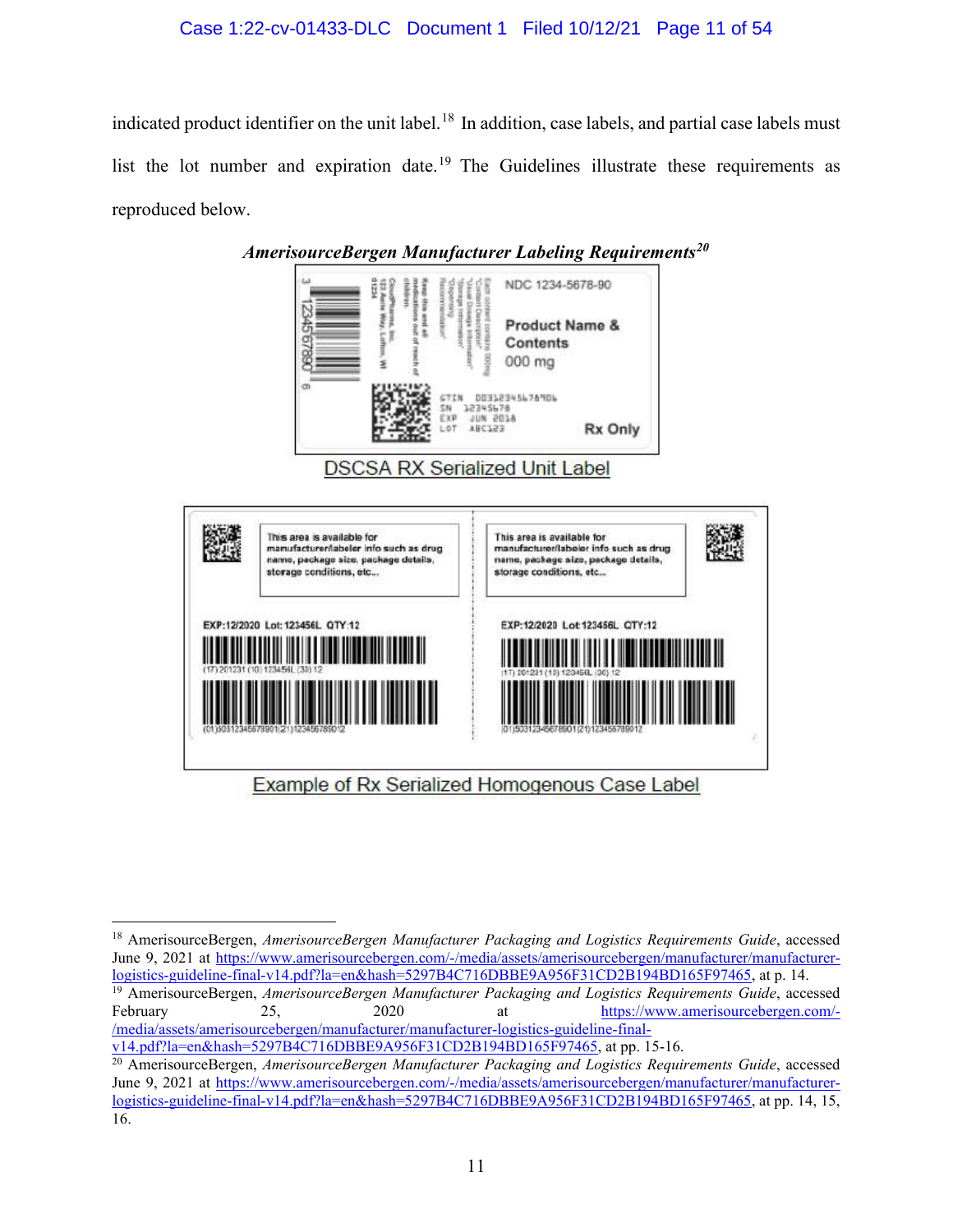

**Example Partial Case Labeled with SSCC** 

# **D. The Drug Approval Framework**

44. Brand drug companies submitting a New Drug Application ("NDA") must demonstrate clinical safety and efficacy through well-designed clinical trials. 21 U.S.C. § 355 *et seq.*

45. The NDA is the vehicle through which drug sponsors formally propose that the FDA approve a new drug for sale and marketing in the United States.

46. An NDA is supposed to provide enough information to permit the FDA to decide (i) whether the drug is safe and effective for its proposed use(s) and whether the benefits of the drug outweigh the risks; (ii) whether the drug's proposed labeling is appropriate and what it should contain; and (iii) whether the methods used in manufacturing the drug and the controls used to maintain the drug's quality are adequate to preserve the drug's identity, strength, quality, and purity.<sup>[21](#page-11-0)</sup>

47. As the FDA puts it, the submitted NDA documentation "is supposed to tell the drug's whole story," including "what the ingredients of the drug are."<sup>[22](#page-11-1)</sup>

48. If a branded drug manufacturer ceases to manufacture a drug that meets all terms of its NDA approval, or in other words, when the drug is not the same as its corresponding brand-

<span id="page-11-1"></span><span id="page-11-0"></span><sup>21</sup> *See, e.g.*,<https://www.fda.gov/drugs/types-applications/new-drug-application-nda>(last accessed Sept. 27, 2021). <sup>22</sup> *Id.*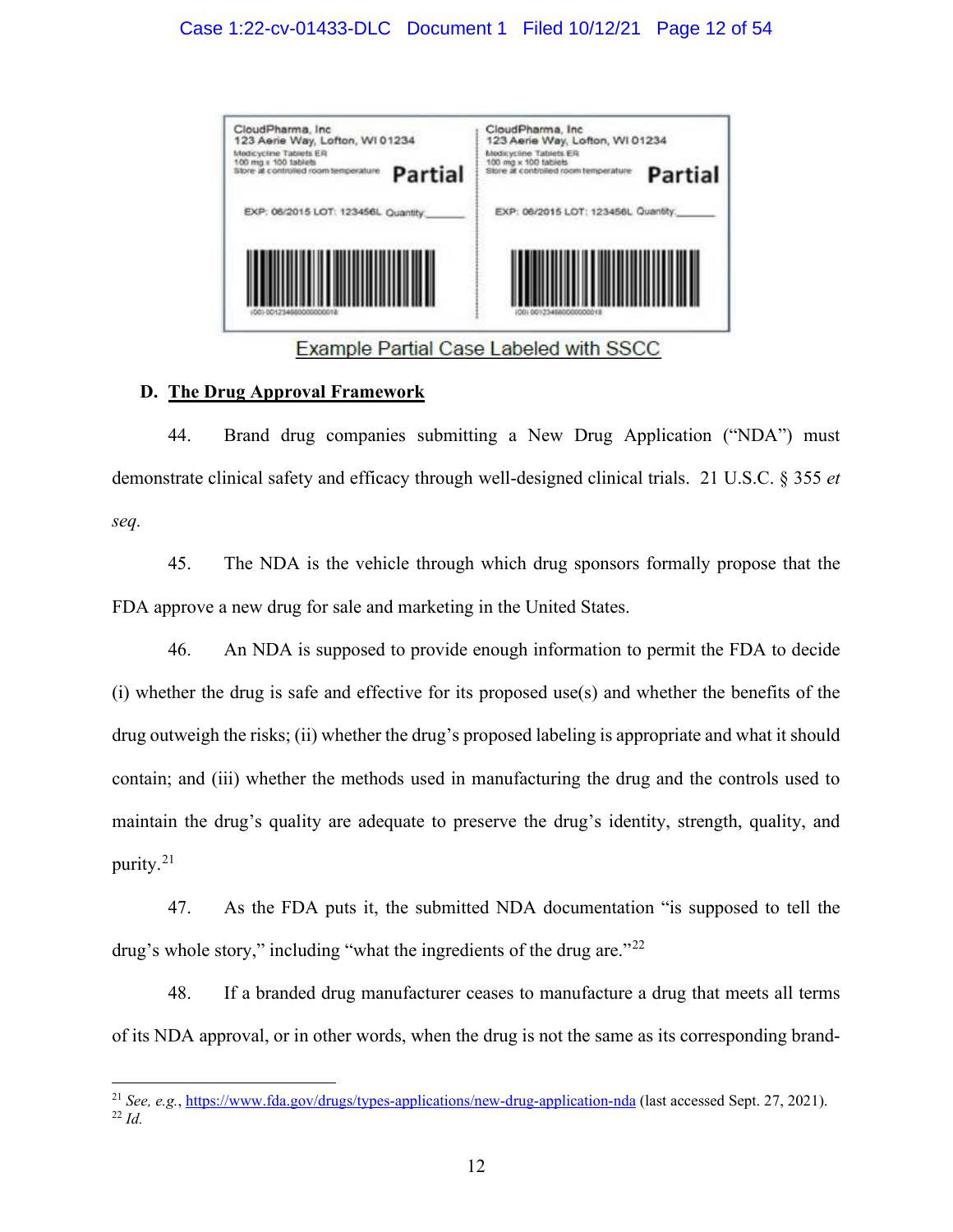### Case 1:22-cv-01433-DLC Document 1 Filed 10/12/21 Page 13 of 54

name drug, then the manufacturer has created an entirely new and unapproved drug.

49. If a branded drug manufacturer ceases to manufacture a drug that meets all terms of its NDA approval, or in other words, when the drug is not the same as its corresponding brandname drug, the generic manufacturer may no longer rely on the brand-name drug's labeling.

### **E. Approval of the NDA for Chantix**

50. Chantix is known generically as varenicline (as the tartrate salt), and is a partial nicotine agonist. It is a first-line therapy in the treatment to aid in smoking cessation. At a very high level,. The drug works by interfering with the nicotine receptors in the human brain. This has the effect of lessening the pleasure a person gets from smoking, or lessening the craving to smoke.

51. The FDA approved Chantix in May 2006. Pfizer later succeeded in extending its patent exclusivity for Chantix through August 2022, meaning Chantix has not faced generic drug competition since its launch.

52. Chantix's FDA-approved labeling specifies the active and inactive ingredients. Neither N-nitroso-varenicline nor NDMA nor any other nitrosamine is listed among the FDAapproved ingredients nor are any of these contaminants FDA-approved ingredients of any varenicline-containing product.

#### **F. Drugs Must Be Manufactured in Compliance with Good Manufacturing Practices**

53. Under federal law, pharmaceutical drugs must be manufactured in accordance with "current Good Manufacturing Practices" ("cGMPs") to ensure they meet safety, quality, purity, identity, and strength standards. *See* 21 U.S.C. § 351(a)(2)(B).

54. 21 C.F.R. § 210.1(a) states that the cGMPs establish "minimum current good manufacturing practice for methods to be used in, and the facilities or controls to be used for, the manufacture, processing, packing, or holding of a drug to assure that such drug meets the requirements of the act as to safety, and has the identity and strength and meets the quality and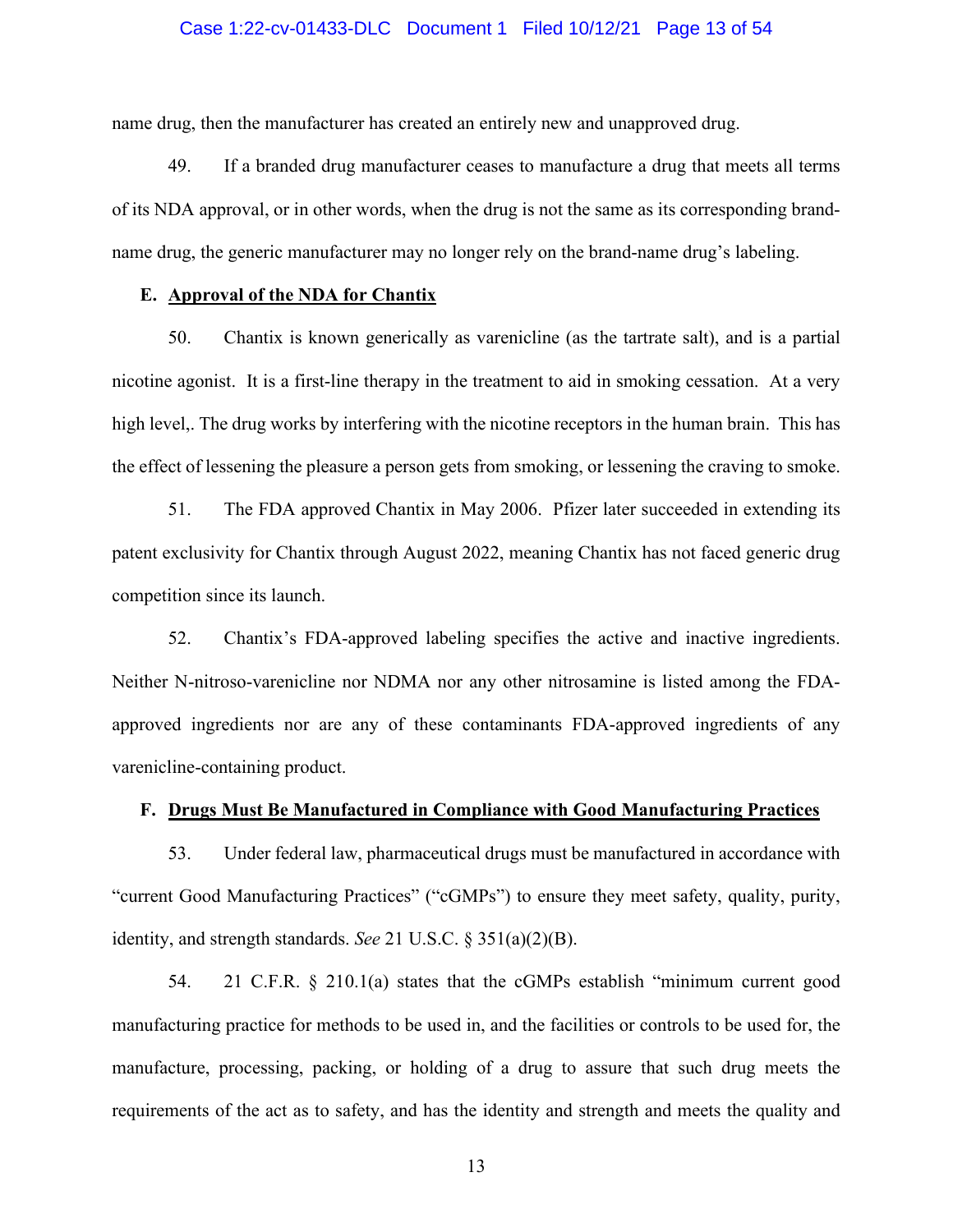### Case 1:22-cv-01433-DLC Document 1 Filed 10/12/21 Page 14 of 54

purity characteristics that it purports or is represented to possess." In other words, entities at all phases of the design, manufacture, and distribution chain are bound by these requirements.

55. The FDA's cGMP regulations are found in 21 C.F.R. Parts 210 and 211. These detailed regulations set forth minimum standards for: organization and personnel (Subpart B); buildings and facilities (Subpart C); equipment (Subpart D); control of components and drug product containers and closures (Subpart E); production and process controls (Subpart F); packaging and label controls (Subpart G); holding and distribution (Subpart H); laboratory controls (Subpart I); records and reports (Subpart J); and returned and salvaged drug products (Subpart K). The FDA has worldwide jurisdiction to enforce these regulations if the facility is making drugs intended to be distributed in the United States.

56. Under federal law, cGMPs include "the implementation of oversight and controls over the manufacture of drugs to ensure quality, including managing the risk of and establishing the safety of raw materials, materials used in the manufacturing of drugs, and finished drug products." 21 U.S.C. § 351(j). Accordingly, it is a cGMP violation for a manufacturer to contract out prescription drug manufacturing without sufficiently ensuring the continuing quality of the subcontractors' operations.

57. FDA regulations require a "quality control unit" to independently test drug product manufactured by another company on contract:

> There shall be a quality control unit that shall have the responsibility and authority to approve or reject all components, drug product containers, closures, in-process materials, packaging material, labeling, and drug products, and the authority to review production records to assure that no errors have occurred or, if errors have occurred, that they have been fully investigated. The quality control unit shall be responsible for approving or rejecting drug products manufactured, processed, packed, or held under contract by another company. 21 C.F.R. § 211.22(a).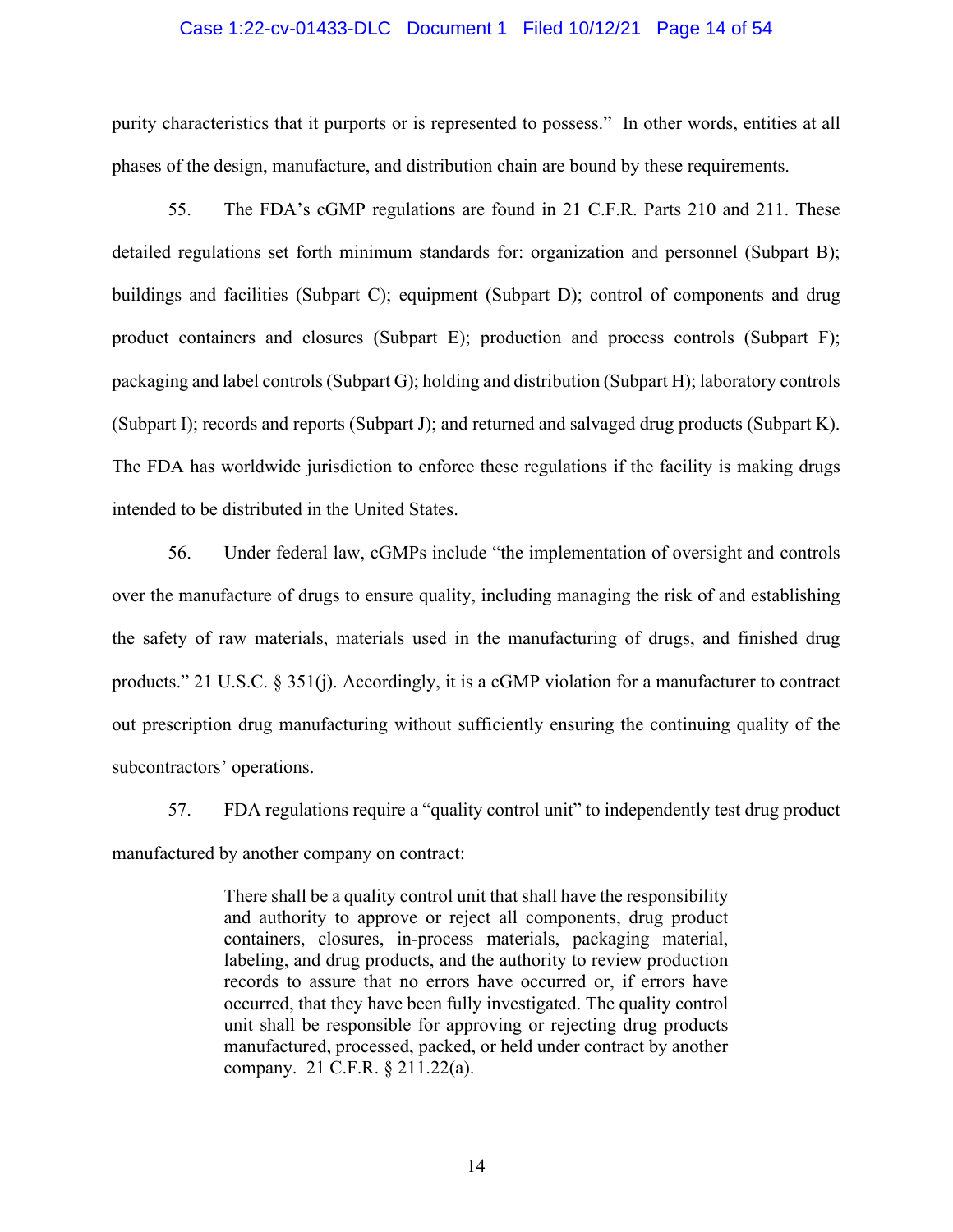### Case 1:22-cv-01433-DLC Document 1 Filed 10/12/21 Page 15 of 54

58. Indeed, FDA regulations require a drug manufacturer to have "written procedures for production and process control designed to assure that the drug products have the identity, strength, quality, and purity they purport or are represented to possess." 21 C.F.R. § 211.100.

59. A drug manufacturer's "[l]aboratory controls shall include the establishment of scientifically sound and appropriate specifications, standards, sampling plans, and test procedures designed to assure that components, drug product containers, closures, in-process materials, labeling, and drug products conform to appropriate standards of identity, strength, quality, and purity." 21 C.F.R. § 211.160.

60. "Laboratory records shall include complete data derived from all tests necessary to assure compliance with established specifications and standards, including examinations and assays" and a "statement of the results of tests and how the results compare with established standards of identity, strength, quality, and purity for the component, drug product container, closure, in-process material, or drug product tested." 21 C.F.R. § 211.194.

#### **G. Adulterated or Misbranded Drugs Are Illegal to Sell**

61. Any drug not manufactured in accordance with cGMPs is deemed "adulterated" or "misbranded" and may not be distributed or sold in the United States. *See* 21 U.S.C. §§ 331(a),  $351(a)(2)(B)$ . States have enacted laws adopting or mirroring these federal standards.

- 62. Among the ways a drug may be adulterated and/or misbranded are:
	- a. "if it has been prepared, packed, or held under unsanitary conditions whereby it may have been contaminated with filth, or whereby it may have been rendered injurious to health $^{23}$  $^{23}$  $^{23}$ :

<span id="page-14-0"></span> $23$  21 U.S.C. § 351(a)(2)(A).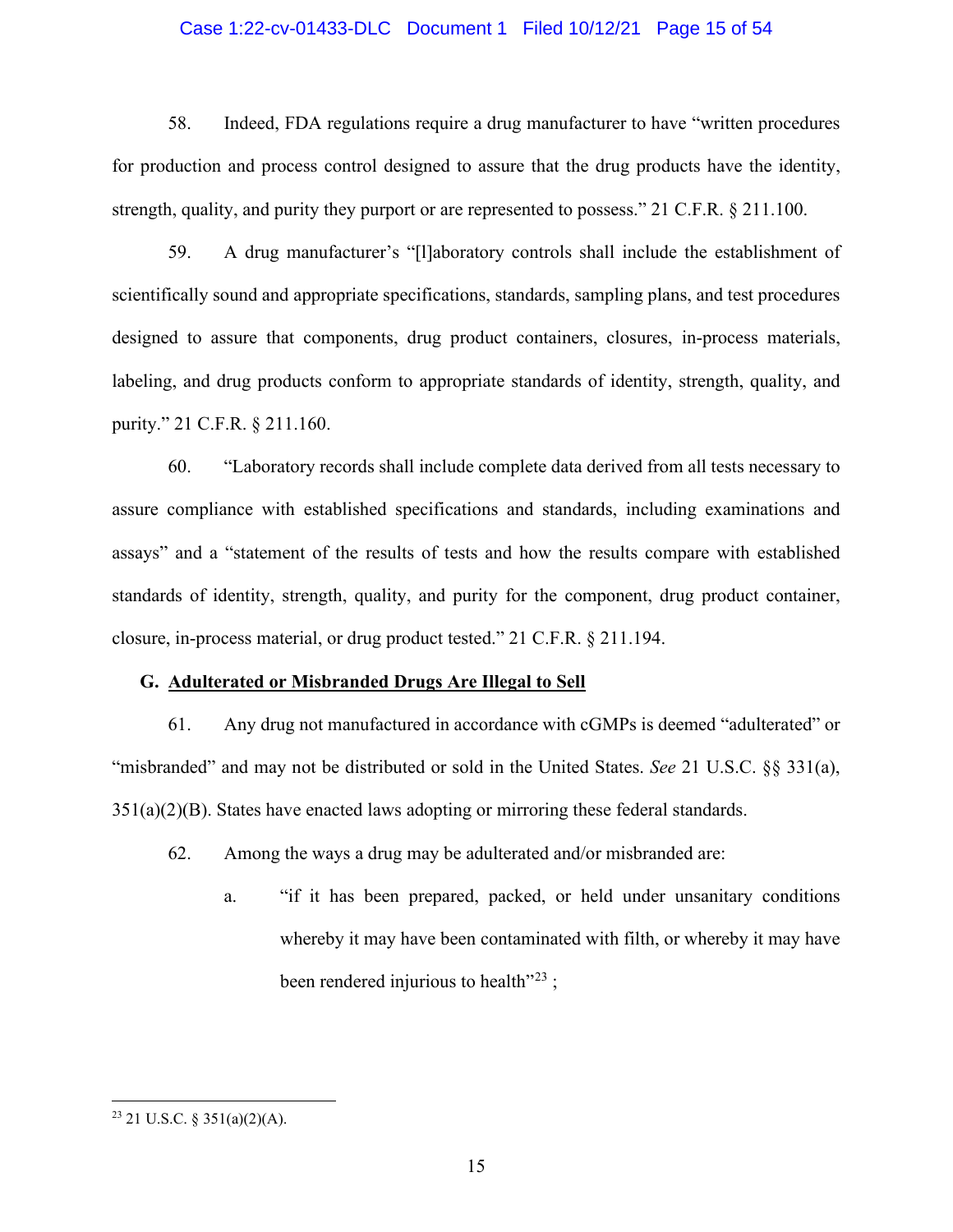- b. "if … the methods used in, or the facilities or controls used for, its manufacture, processing, packing, or holding do not conform to or are not operated or administered in conformity with current good manufacturing practice to assure that such drug meets the requirements … as to safety and has the identity and strength, and meets the quality and purity characteristics, which it purports or is represented to possess"<sup>[24](#page-15-0)</sup>;
- c. "If it purports to be or is represented as a drug the name of which is recognized in an official compendium, and … its quality or purity falls below, the standard set forth in such compendium<sup> $25$ </sup>; and/or
- d. "If … any substance has been (1) mixed or packed therewith so as to reduce its quality or strength or (2) substituted wholly or in part therefor.<sup>"[26](#page-15-2)</sup>
- 63. A drug is misbranded:
	- a. "If its labeling is false or misleading in any particular"  $27$ ;
	- b. "If any word, statement, or other information required … to appear on the label or labeling is not prominently placed thereon…in such terms as to render it likely to be read and understood by the ordinary individual under customary conditions of purchase and use $^{228}$  $^{228}$  $^{228}$ ;
	- c. If the labeling does not contain, among other things, "the proportion of each active ingredient"<sup>[29](#page-15-5)</sup>;

<span id="page-15-0"></span> $24$  21 U.S.C. § 351(a)(2)(B).

<span id="page-15-1"></span><sup>25</sup> 21 U.S.C. § 351(b).

<span id="page-15-2"></span> $26$  21 U.S.C. § 351(d).

<span id="page-15-3"></span> $27$  21 U.S.C. § 352(a)(1).  $28$  21 U.S.C.  $\frac{25}{2}$  352(c).

<span id="page-15-4"></span>

<span id="page-15-5"></span> $29$  21 U.S.C. § 352(e)(1)(A)(ii)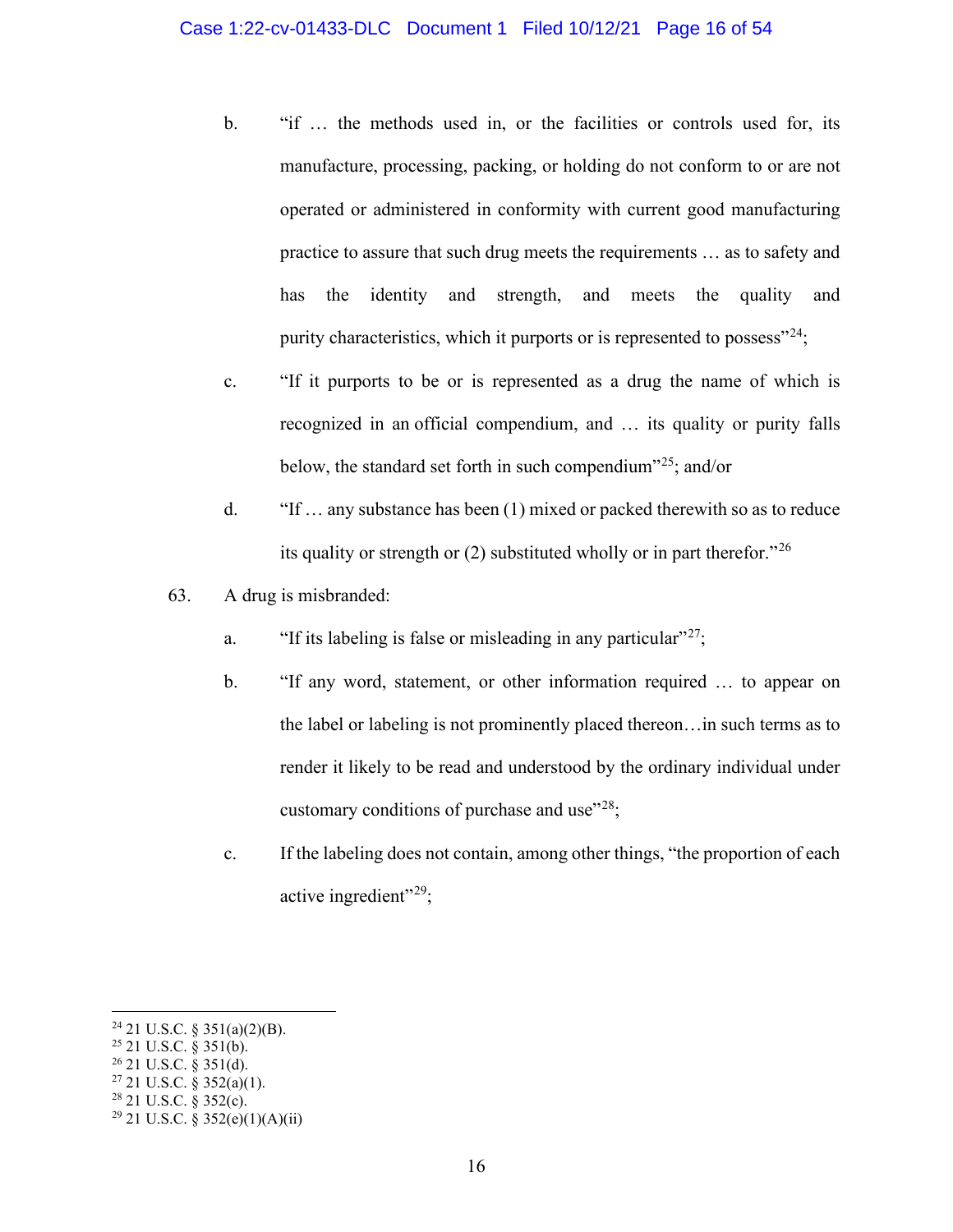- d. "Unless its labeling bears (1) adequate directions for use; and (2) such adequate warnings … against unsafe dosage or methods or duration of administration or application, in such manner and form, as are necessary for the protection of users" $30$ ;
- e. "If it purports to be a drug the name of which is recognized in an official compendium, unless it is packaged and labeled as prescribed therein"[31](#page-16-1)
- f. "if it is an imitation of another drug"<sup>[32](#page-16-2)</sup>;
- g. "if it is offered for sale under the name of another drug"<sup>[33](#page-16-3)</sup>;
- h. "If it is dangerous to health when used in the dosage or manner, or with the frequency or duration prescribed, recommended, or suggested in the labeling thereof<sup> $34$ </sup>;
- i. If the drug is advertised incorrectly in any manner<sup>[35](#page-16-5)</sup>; and/or
- j. If the drug's "packaging or labeling is in violation of an applicable regulation."<sup>[36](#page-16-6)</sup>

64. The manufacture and sale of any adulterated or misbranded drug is prohibited under federal law.[37](#page-16-7)

65. The introduction into commerce of any adulterated or misbranded drug is also prohibited.[38](#page-16-8)

66. Similarly, the receipt in interstate commerce of any adulterated or misbranded or

<span id="page-16-3"></span> $33$  21 U.S.C. § 352(i)(3).

<span id="page-16-0"></span><sup>30</sup> 21 U.S.C. § 352(f).

<span id="page-16-1"></span> $31$  21 U.S.C. § 352(g).

<span id="page-16-2"></span> $32$  21 U.S.C. § 352(i)(2).

<span id="page-16-4"></span> $34$  21 U.S.C. § 352(j).

<span id="page-16-5"></span><sup>35</sup> 21 U.S.C. § 352(n). <sup>36</sup> 21 U.S.C. § 352(p).

<span id="page-16-6"></span> $37$  21 U.S.C.  $\frac{2331}{g}$ .

<span id="page-16-8"></span><span id="page-16-7"></span><sup>38</sup> 21 U.S.C. § 331(a).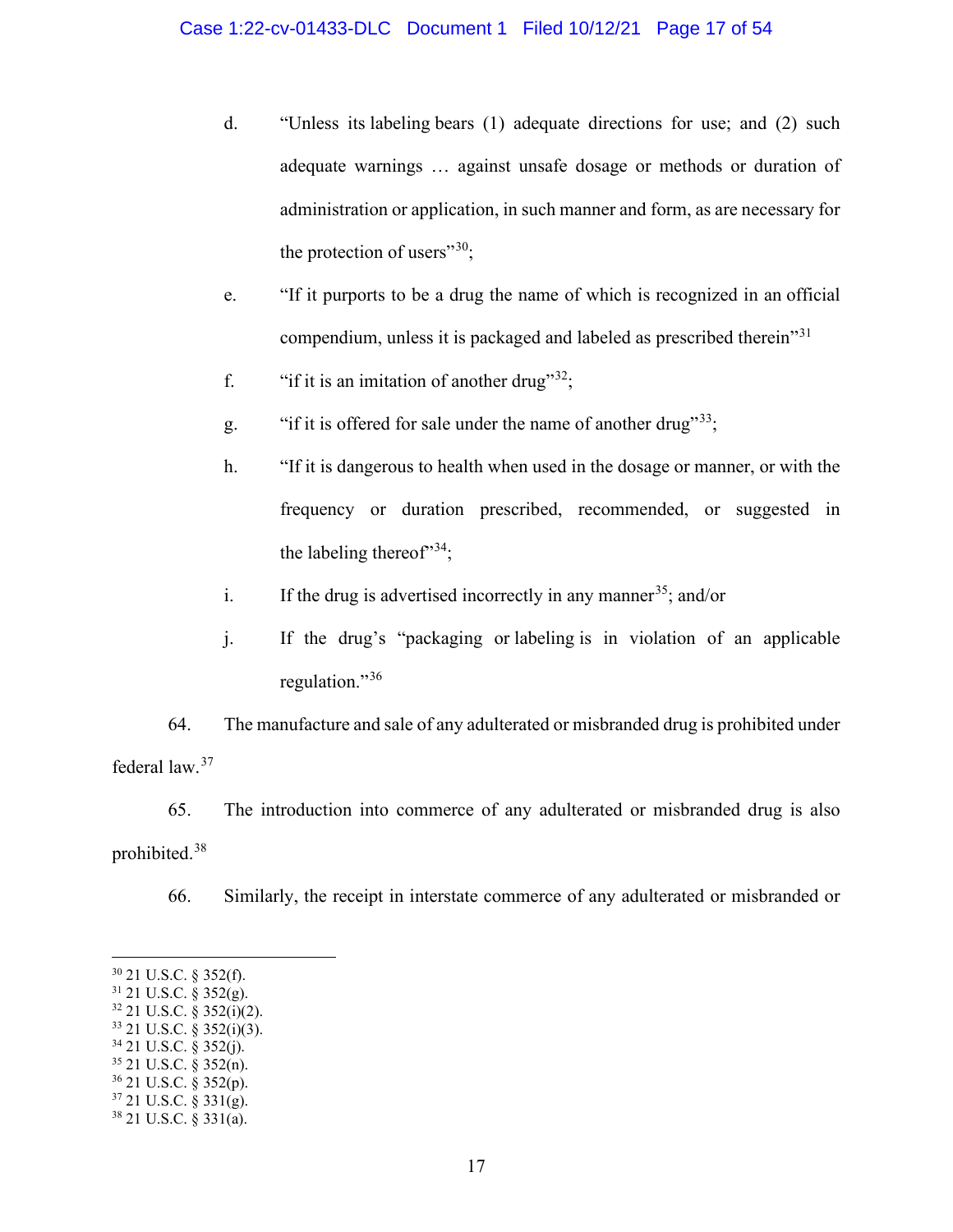## Case 1:22-cv-01433-DLC Document 1 Filed 10/12/21 Page 18 of 54

misbranded drug is also unlawful.<sup>[39](#page-17-0)</sup>

67. As articulated in this Complaint, Defendant's' unapproved VCD drugs were

adulterated and/or misbranded in violation of all of the above-cited reasons.

68. Plaintiff's reference federal law in this Complaint not in any attempt to enforce it,

but to demonstrate that their state-law tort claims do not impose any additional obligations on

Defendant, beyond what is already required of them under federal law.

# **II. The Drugs Purchased by Plaintiffs Were Not Chantix, But Adulterated and Misbranded Varenicline-Containing Drugs, Not of the Same Quality**

69. The FDA's website provides the definition for a drug:

The Federal Food Drug and Cosmetic Act (FD&C Act) and FDA regulations define the term drug, in part, by reference to its intended use, as "articles intended for use in the diagnosis, cure, mitigation, treatment, or prevention of disease" and "articles (other than food) intended to affect the structure or any function of the body of man or other animals." Therefore, almost any ingested or topical or injectable product that, through its label or labeling (including internet websites, promotional pamphlets, and other marketing material), is claimed to be beneficial for such uses will be regulated by FDA as a drug. The definition also includes components of drugs, such as active pharmaceutical ingredients.<sup>[40](#page-17-1)</sup>

70. 21 C.F.R. § 210.3(b)(7) defines an "active ingredient" in a drug as "any component

that is intended to furnish pharmacological activity or other direct effect in the diagnosis, cure, mitigation, treatment, or prevention of disease, or to affect the structure or any function of the body of man or other animals. The term includes those components that may undergo chemical change in the manufacture of the drug product and be present in the drug product in a modified form intended to furnish the specified activity or effect."<sup>[41](#page-17-2)</sup>

71. Accordingly, the FDA requires the submission of a New Drug Application by

<span id="page-17-0"></span><sup>39</sup> 21 U.S.C. § 331(c).

<span id="page-17-1"></span><sup>40</sup> [https://www.fda.gov/ForIndustry/ImportProgram/ImportBasics/RegulatedProducts/ucm511482.htm#drug.](https://www.fda.gov/ForIndustry/ImportProgram/ImportBasics/RegulatedProducts/ucm511482.htm#drug)

<span id="page-17-2"></span><sup>41</sup> https://www.accessdata.fda.gov/scripts/cdrh/cfdocs/cfcfr/CFRSearch.cfm?fr=210.3.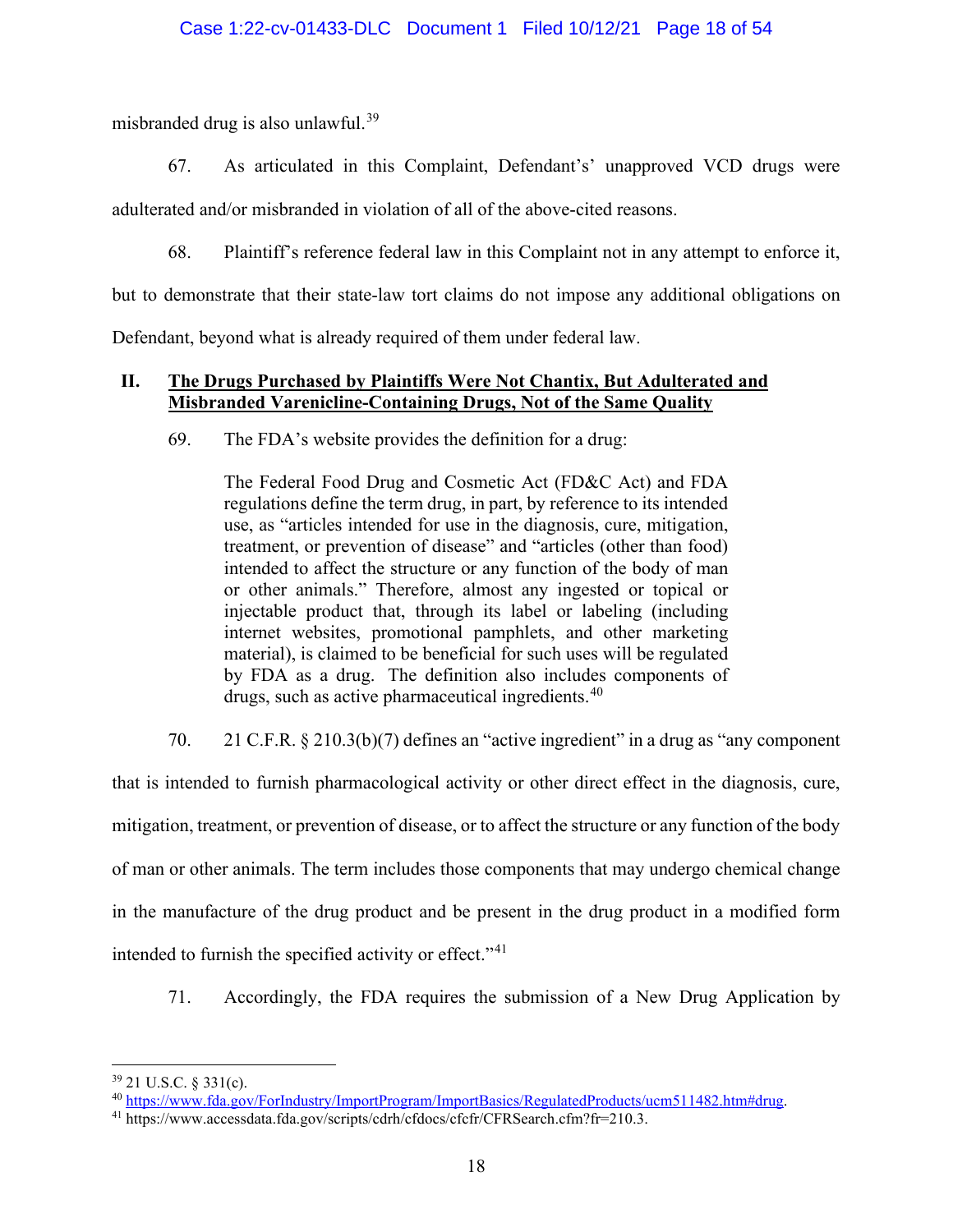### Case 1:22-cv-01433-DLC Document 1 Filed 10/12/21 Page 19 of 54

manufacturers whenever a new active ingredient is added to a drug, as the drug has become a new and differing drug from those previously approved by the FDA. Absent such an application, followed by a review and approval by the FDA, the new drug remains a distinct, unapproved product.[42](#page-18-0)

72. This new and unapproved drug with additional active ingredients (such as nitrosamines in the subject VCDs) cannot have the same label as the brand-name drug, as the two products are no longer the same.

73. At the very least and alternatively, drugs with differing and dangerous ingredients than brand-name counterparts are adulterated or misbranded under federal law, and the sale or introduction into commerce of adulterated or misbranded drugs is illegal. $43$ 

74. Here, N-nitroso-varenicline and other nitrosamines resulted from the deficient manufacturing process of the VCDs, rendering the VCDs different than the NDA-approved version of Chantix. Importantly, N-nitroso-varenicline and other nitrosamines can cause cancer by triggering genetic mutations in humans. This mutation affects the structure of the human body, and thus, N-nitroso-varenicline and other nitrosamines are, by definition, an active ingredient in a drug.

75. Because the VCDs ingested by Plaintiff were never approved or even reviewed by the FDA, the FDA never conducted an assessment of safety or effectiveness for these drugs.

76. The presence of additional active ingredients (N-nitroso-varenicline and other nitrosamines), and potentially other deviations from Defendant's NDA approval rendered Defendant's VCDs of a lesser quality than FDA-approved Chantix.

<span id="page-18-0"></span><sup>42</sup> *See* 21 C.F.R. § 310.3(h).

<span id="page-18-1"></span><sup>43</sup> *See generally* [https://www.justice.gov/opa/pr/generic-drug-manufacturer-ranbaxy-pleads-guilty-and-agrees-pay-](https://www.justice.gov/opa/pr/generic-drug-manufacturer-ranbaxy-pleads-guilty-and-agrees-pay-500-million-resolve-false)[500-million-resolve-false](https://www.justice.gov/opa/pr/generic-drug-manufacturer-ranbaxy-pleads-guilty-and-agrees-pay-500-million-resolve-false) (last accessed June 6, 2019).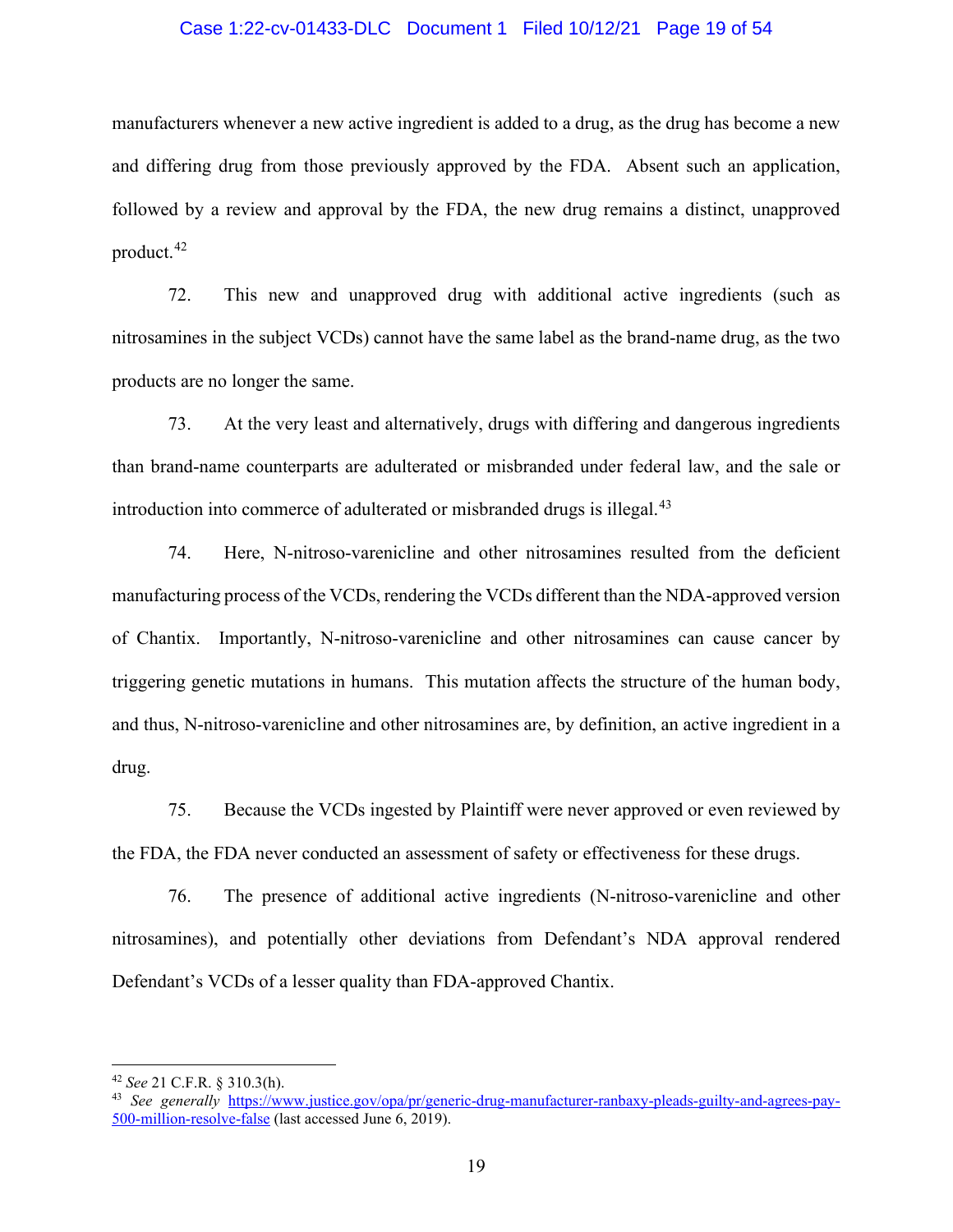### Case 1:22-cv-01433-DLC Document 1 Filed 10/12/21 Page 20 of 54

77. Plaintiffs reference federal law in this Complaint not in any attempt to enforce it, but to demonstrate that their state-law tort claims do not impose any additional obligations on Defendants, beyond what is already required of them under federal law.

#### **III. Defendant Made False Statements in the Labeling**

78. A manufacturer must give adequate directions for the use of a pharmaceutical drug so that a "layman can use a drug safely and for the purposes for which it is intended,"<sup>[44](#page-19-0)</sup> and conform to requirements governing the appearance of the label.<sup>[45](#page-19-1)</sup>

79. "Labeling" encompasses all written, printed or graphic material accompanying the drug or device,<sup>[46](#page-19-2)</sup> and therefore broadly includes nearly every form of promotional activity, including not only "package inserts" but also advertising.

80. "Most, if not all, labeling is advertising. The term 'labeling' is defined in the FDCA as including all printed matter accompanying any article. Congress did not, and we cannot, exclude from the definition printed matter which constitutes advertising."[47](#page-19-3)

81. If a manufacturer labels a drug but omits ingredients, that renders the drug misbranded.<sup>[48](#page-19-4)</sup>

82. Because Defendant did not disclose that its product contained N-nitroso-varenicline or other nitrosamines as an ingredient, the subject drugs were misbranded.

83. In addition, by referring to their drugs as "Chantix", Defendant was making false statements regarding Chantix.

84. It is unlawful to introduce a misbranded drug into interstate commerce.<sup>[49](#page-19-5)</sup> Thus, the

<span id="page-19-0"></span><sup>44</sup> 21 C.F.R. § 201.5.

<span id="page-19-1"></span><sup>45</sup> 21 C.F.R. § 801.15.

<span id="page-19-2"></span><sup>46</sup> *Id.* 65 Fed. Reg. 14286 (March 16, 2000).

<span id="page-19-3"></span><sup>47</sup> *U.S. v. Research Labs.,* 126 F.2d 42, 45 (9th Cir. 1942).

<span id="page-19-4"></span><sup>48</sup> 21 C.F.R. § 201.6; 201.10.

<span id="page-19-5"></span><sup>49</sup> 21 U.S.C. § 331(a).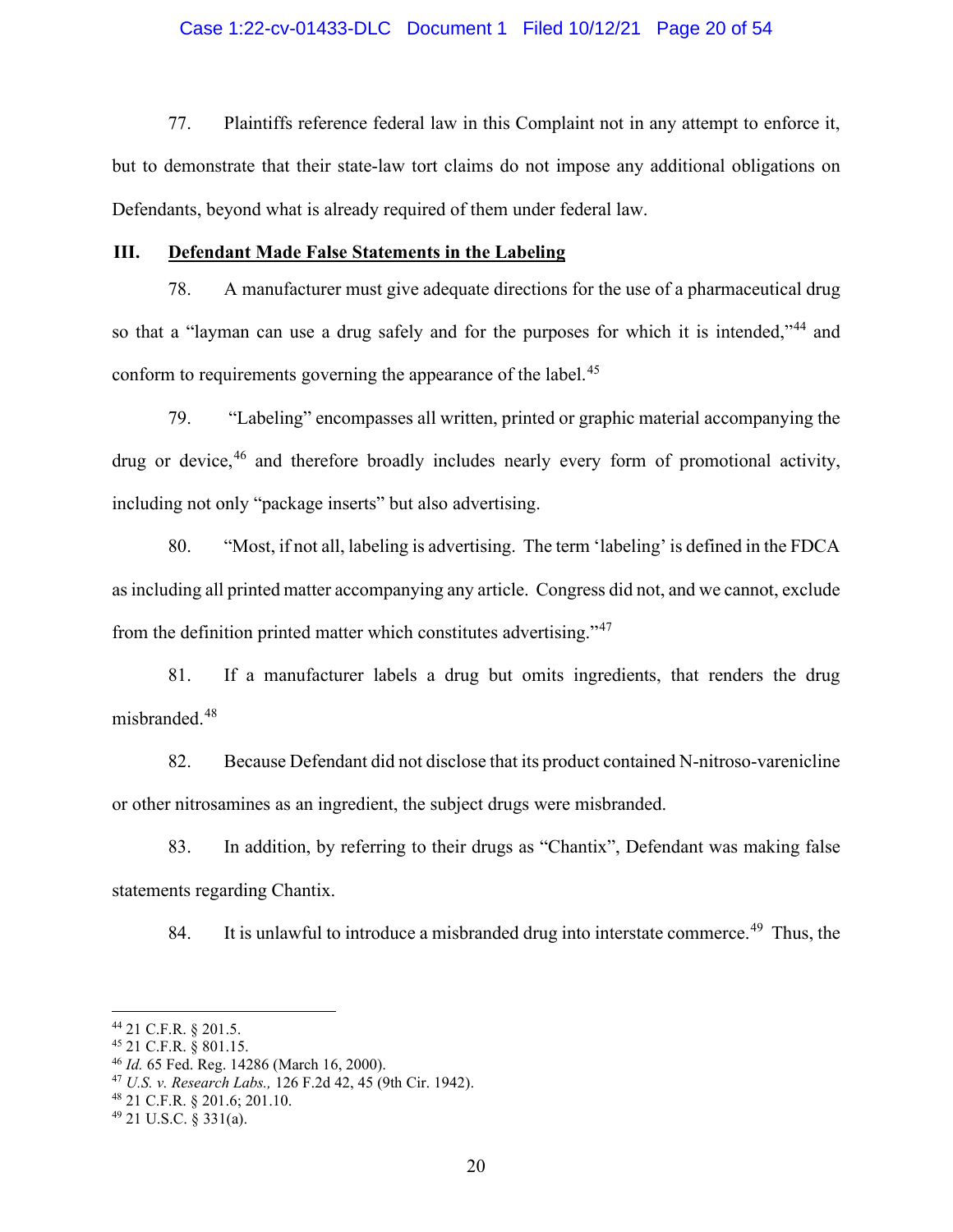## Case 1:22-cv-01433-DLC Document 1 Filed 10/12/21 Page 21 of 54

Chantix products ingested by Plaintiff were unlawfully distributed and sold.

# **IV. Defendant Represented VCDs were Manufactured in Compliance with Current Good Manufacturing Practices**

85. Under federal law, cGMPs include "the implementation of oversight and controls over the manufacture of drugs to ensure quality, including managing the risk of and establishing the safety of raw materials, materials used in the manufacturing of drugs, and finished drug products." 21 U.S.C. § 351(j). Accordingly, it is a cGMP violation for a manufacturer to contract out prescription drug manufacturing without sufficiently ensuring the continuing quality of the subcontractors' operations.

86. FDA regulations require a "quality control unit" to independently test drug product manufactured by another company on contract:

> There shall be a quality control unit that shall have the responsibility and authority to approve or reject all components, drug product containers, closures, in-process materials, packaging material, labeling, and drug products, and the authority to review production records to assure that no errors have occurred or, if errors have occurred, that they have been fully investigated. The quality control unit shall be responsible for approving or rejecting drug products manufactured, processed, packed, or held under contract by another company. 21 C.F.R. § 211.22(a).

87. Indeed, FDA regulations require a drug manufacturer to have "written procedures for production and process control designed to assure that the drug products have the identity, strength, quality, and purity they purport or are represented to possess." 21 C.F.R. § 211.100.

88. A drug manufacturer's "[l]aboratory controls shall include the establishment of scientifically sound and appropriate specifications, standards, sampling plans, and test procedures designed to assure that components, drug product containers, closures, in-process materials, labeling, and drug products conform to appropriate standards of identity, strength, quality, and purity." 21 C.F.R. § 211.160.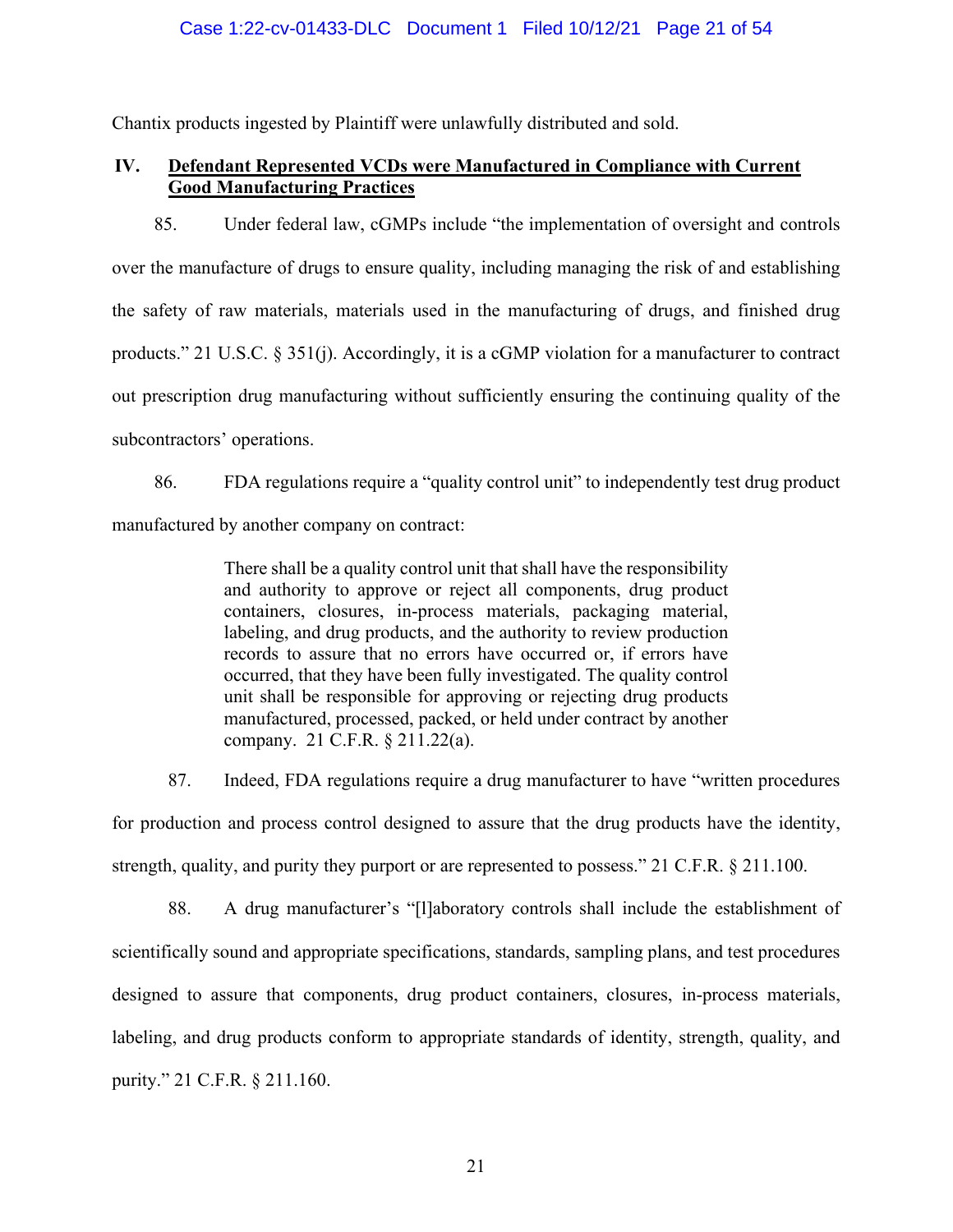### Case 1:22-cv-01433-DLC Document 1 Filed 10/12/21 Page 22 of 54

89. "Laboratory records shall include complete data derived from all tests necessary to assure compliance with established specifications and standards, including examinations and assays" and a "statement of the results of tests and how the results compare with established standards of identity, strength, quality, and purity for the component, drug product container, closure, in-process material, or drug product tested." 21 C.F.R. § 211.194.

90. Defendant's VCDs did not conform with the NDA specifications, which demonstrates inadequate production, process, and quality oversight by Defendant.

#### **V. Defendant's Actions Resulted in Adulterated and Misbranded VCDs Contaminated**

91. On October 26, 2020, Health Canada, the FDA analogue for Canada, sent a letter to Apotex, Inc. concerning risk of the presence of nitrosamine impurities in drugs.

92. Apotex was the distributor of Chantix in Canada on Defendant's behalf.

93. Health Canada informed Apotex that it had been informed by other global regulators "of the prences of new nitrosamine impurities in varenicline API [active pharmaceutical ingredient]: 7,8-dinitro-1,2,4,5-tetrahydro-3H-1,5-methanobenzo[d]azepin-N-nitrosamine, 1- (7,8-diamino-1,2,4,5-tetrahydro-3H-1,5-methanobenzo[o'1azepin-3-yl)-N-nitrosamine and Nnitroso varenicline."

94. Health Canada continued: "After a preliminary internal review conducted by Health Canada, it was concluded that there is risk for formation of these new nitrosamines impurities for all MAHs of varenicline drug products in Canada. Additional risks for other nitrosamines (e.g. NOMA, N-nitrosodiethylamine (NOEA)) might exist if nitrocellulose is being used as a component of the blister packaging for varenicline products."

95. N-nitrosodimethylamine, commonly known as NDMA, is an odorless, yellow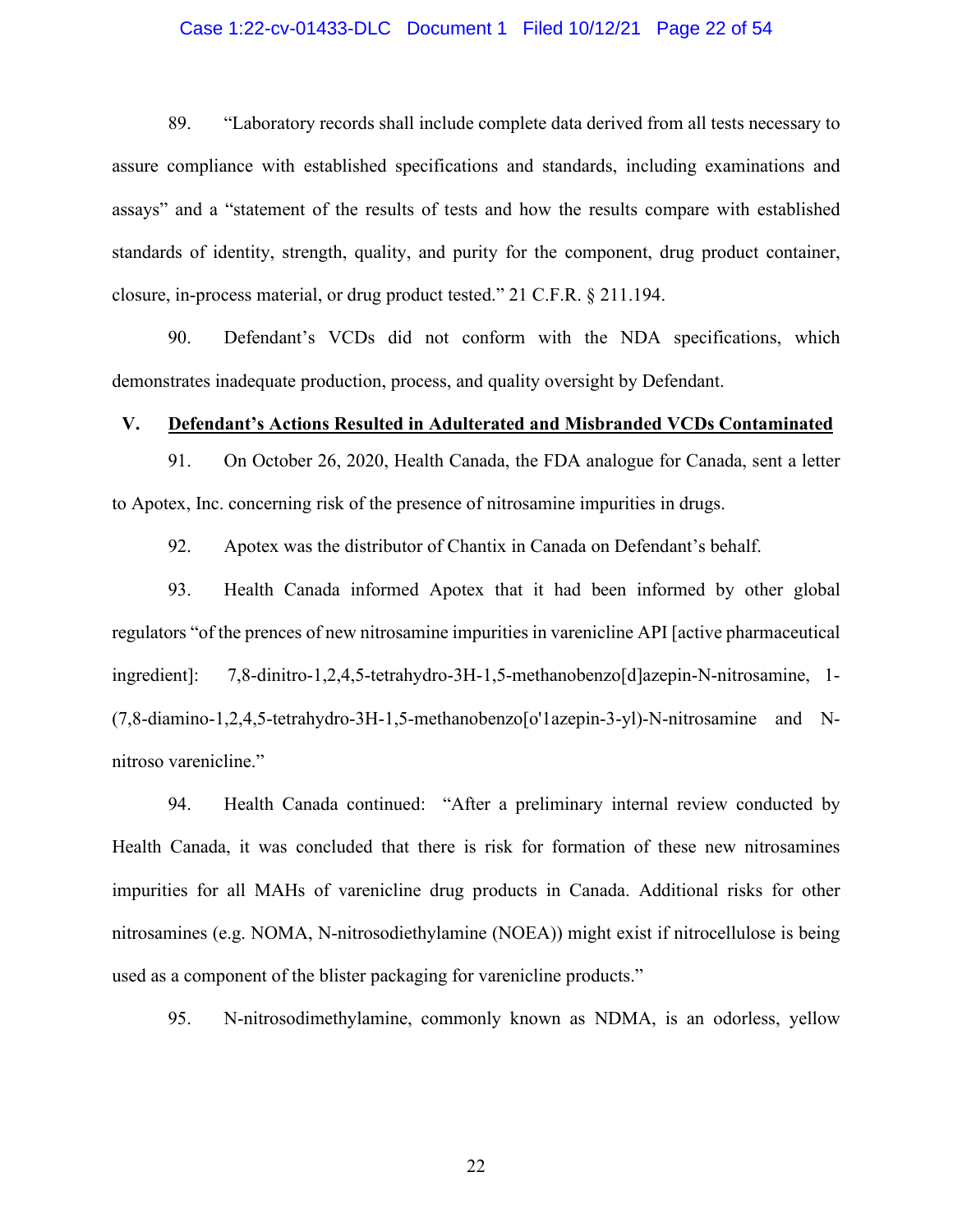### Case 1:22-cv-01433-DLC Document 1 Filed 10/12/21 Page 23 of 54

liquid. $50$ 

96. According to the U.S. Environmental Protection Agency, "NDMA is a semivolatile chemical that forms in both industrial and natural processes."[51](#page-22-1)

97. NDMA can be unintentionally produced in and released from industrial sources through chemical reactions involving other chemicals called alkylamines.

98. The American Conference of Governmental Industrial Hygienists classifies NDMA as a confirmed animal carcinogen.<sup>[52](#page-22-2)</sup>

99. The U.S. Department of Health and Human Services ("DHHS") similarly states that NDMA is reasonably anticipated to be a human carcinogen.<sup>[53](#page-22-3)</sup> This classification is based upon DHHS's findings that NDMA caused tumors in numerous species of experimental animals, at several different tissue sites, and by several routes of exposure, with tumors occurring primarily in the liver, respiratory tract, kidney, and blood vessels.<sup>[54](#page-22-4)</sup>

100. According to the Agency for Toxic Substances and Disease Registry, "NDMA is very harmful to the liver of humans and animals. People who were intentionally poisoned on one or several occasions with unknown levels of NDMA in beverage or food died of severe liver damage accompanied by internal bleeding."<sup>[55](#page-22-5)</sup>

101. WHO and IARC classify NDMA as one of sixty-six agents that are "probably carcinogenic to humans" (Classification 2A).

102. Anecdotally, NDMA has also been used in intentional poisonings.<sup>[56](#page-22-6)</sup>

<span id="page-22-0"></span><sup>50</sup> [https://www.atsdr.cdc.gov/toxprofiles/tp141.pdf.](https://www.atsdr.cdc.gov/toxprofiles/tp141.pdf)

<span id="page-22-1"></span><sup>&</sup>lt;sup>51</sup> [https://www.epa.gov/sites/production/files/2017-10/documents/ndma\\_fact\\_sheet\\_update\\_9-15-17\\_508.pdf.](https://www.epa.gov/sites/production/files/2017-10/documents/ndma_fact_sheet_update_9-15-17_508.pdf)

<sup>&</sup>lt;sup>52</sup> https://www.epa.gov/sites/production/files/2017-10/documents/ndma<sup>rfact\_sheet\_update<sup>-9</sup>-15-17<sup>-508.pdf.</sup></sup>

<span id="page-22-3"></span><span id="page-22-2"></span><sup>53</sup> [https://www.epa.gov/sites/production/files/2017-10/documents/ndma\\_fact\\_sheet\\_update\\_9-15-17\\_508.pdf.](https://www.epa.gov/sites/production/files/2017-10/documents/ndma_fact_sheet_update_9-15-17_508.pdf)

<span id="page-22-4"></span><sup>&</sup>lt;sup>54</sup> https://www.epa.gov/sites/production/files/2017-10/documents/ndma<sup>rfact\_sheet\_update<sup>9</sup>-15-17<sup>-508.pdf.</sup></sup>

<span id="page-22-5"></span><sup>55</sup> [https://www.atsdr.cdc.gov/toxprofiles/tp141.pdf,](https://www.atsdr.cdc.gov/toxprofiles/tp141.pdf) p. 2.

<span id="page-22-6"></span><sup>56</sup> *See* Quartz, A COMMON BLOOD-PRESSURE MEDICINE IS BEING RECALLED BECAUSE OF A TOXIC INGREDIENT, <https://qz.com/1330936/the-fda-is-recalling-a-common-blood-pressure-drug-because-it-was-mixed-with-ndma/>(last accessed June 5, 2019).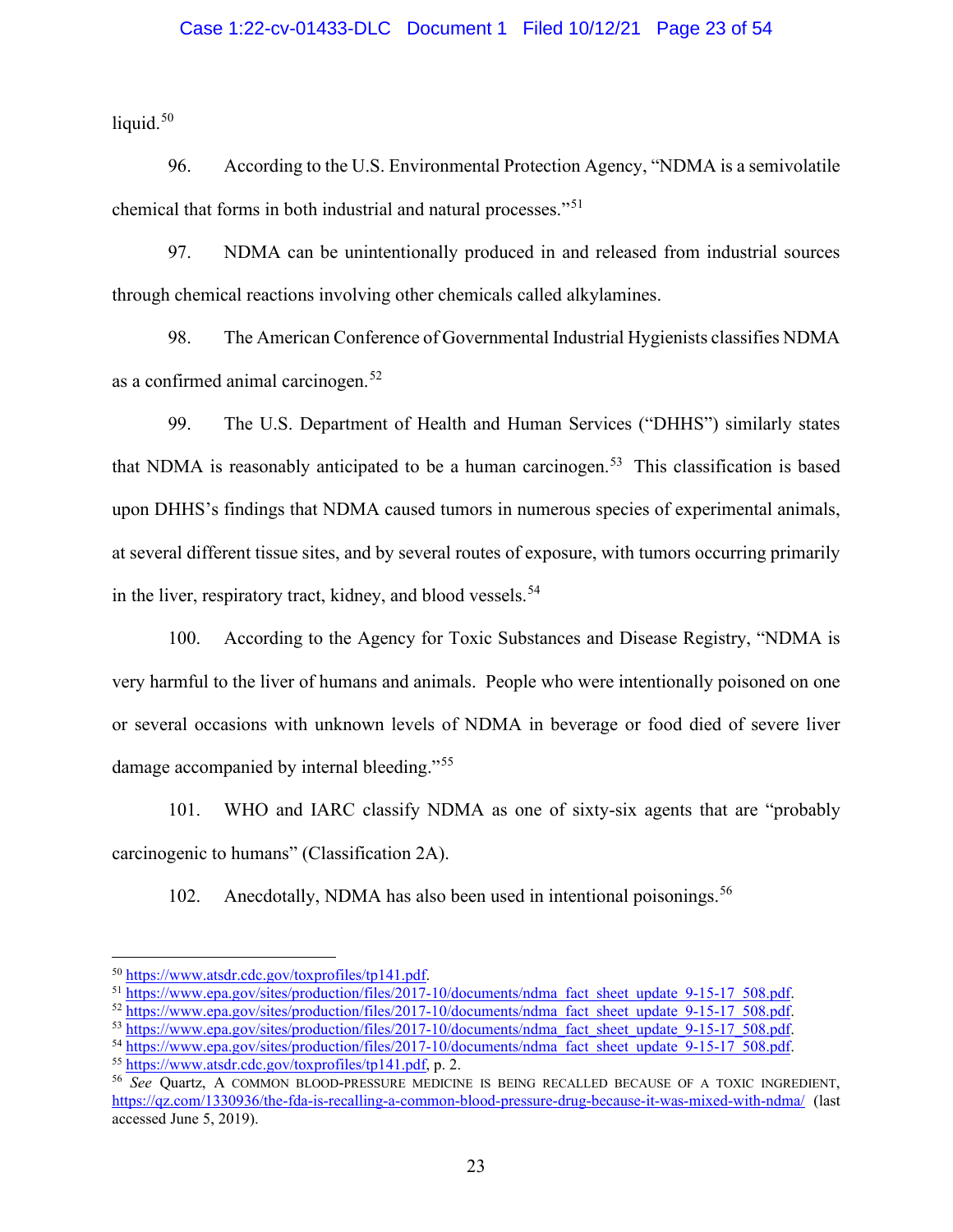### Case 1:22-cv-01433-DLC Document 1 Filed 10/12/21 Page 24 of 54

103. Other nitrosamines with similar or even more severe carcinogenic risk profiles include n-nitrosodiethlamine ("NDEA"), as well as N-nitroso-varenicline.

104. Nitrosamines are considered genotoxic compounds, as it contains nitroso groups, which are gene-mutating groups.<sup>[57](#page-23-0)</sup>

105. The pharmaceutical industry has been aware of the potential for the formation of nitrosamines in pharmaceutical drugs at least as far back as 2005, or earlier.<sup>[58](#page-23-1)</sup>

106. In late June 2021, Defendant recalled certain lots of VCDs because of the presence of N-nitroso-varenicline and/or other nitrosamines.

107. A couple of weeks later, on July 19, 2021, Defendant announced a wider recall of additional VCD products due to N-nitroso-varenicline and/or other nitrosamine contamination.

108. The recalls were due to the presence of N-nitroso-varenicline above established acceptable daily intake levels. The precise levels were not disclosed.

109. On September 16, 2021, Pfizer expanded its recall to include all lots of Chantix "due to the presence of a nitrosamine.]"<sup>[59](#page-23-2)</sup>

# **VI. Defendant Had Actual and/or Constructive Notice of Nitrosamine Contamination of Its Adulterated, Misbranded, and/or Unapproved VCDs**

110. Neither n-nitroso-varenicline nor other nitrosamines are FDA-approved ingredients

of Chantix. Moreover, none of Defendant's VCDs identify n-nitroso-varenicline or other nitrosamines as an ingredient on the products' labels or elsewhere. This is because these nitrosamines are probable human carcinogen active ingredients and are not approved to be included in the API. Their inclusion in Defendant's VCDs renders the VCDs adulterated and

<span id="page-23-0"></span><sup>57</sup> [https://www.pharmaceuticalonline.com/doc/nitroso-impurities-in-valsartan-how-did-we-miss-them-0001.](https://www.pharmaceuticalonline.com/doc/nitroso-impurities-in-valsartan-how-did-we-miss-them-0001)

<span id="page-23-1"></span><sup>58</sup> [http://www.pharma.gally.ch/UserFiles/File/proofs%20of%20article.pdf.](http://www.pharma.gally.ch/UserFiles/File/proofs%20of%20article.pdf)

<span id="page-23-2"></span><sup>59</sup> [https://www.fda.gov/safety/recalls-market-withdrawals-safety-alerts/pfizer-expands-voluntary-nationwide-recall](https://www.fda.gov/safety/recalls-market-withdrawals-safety-alerts/pfizer-expands-voluntary-nationwide-recall-include-all-lots-chantixr-varenicline-tablets-due-n)[include-all-lots-chantixr-varenicline-tablets-due-n](https://www.fda.gov/safety/recalls-market-withdrawals-safety-alerts/pfizer-expands-voluntary-nationwide-recall-include-all-lots-chantixr-varenicline-tablets-due-n)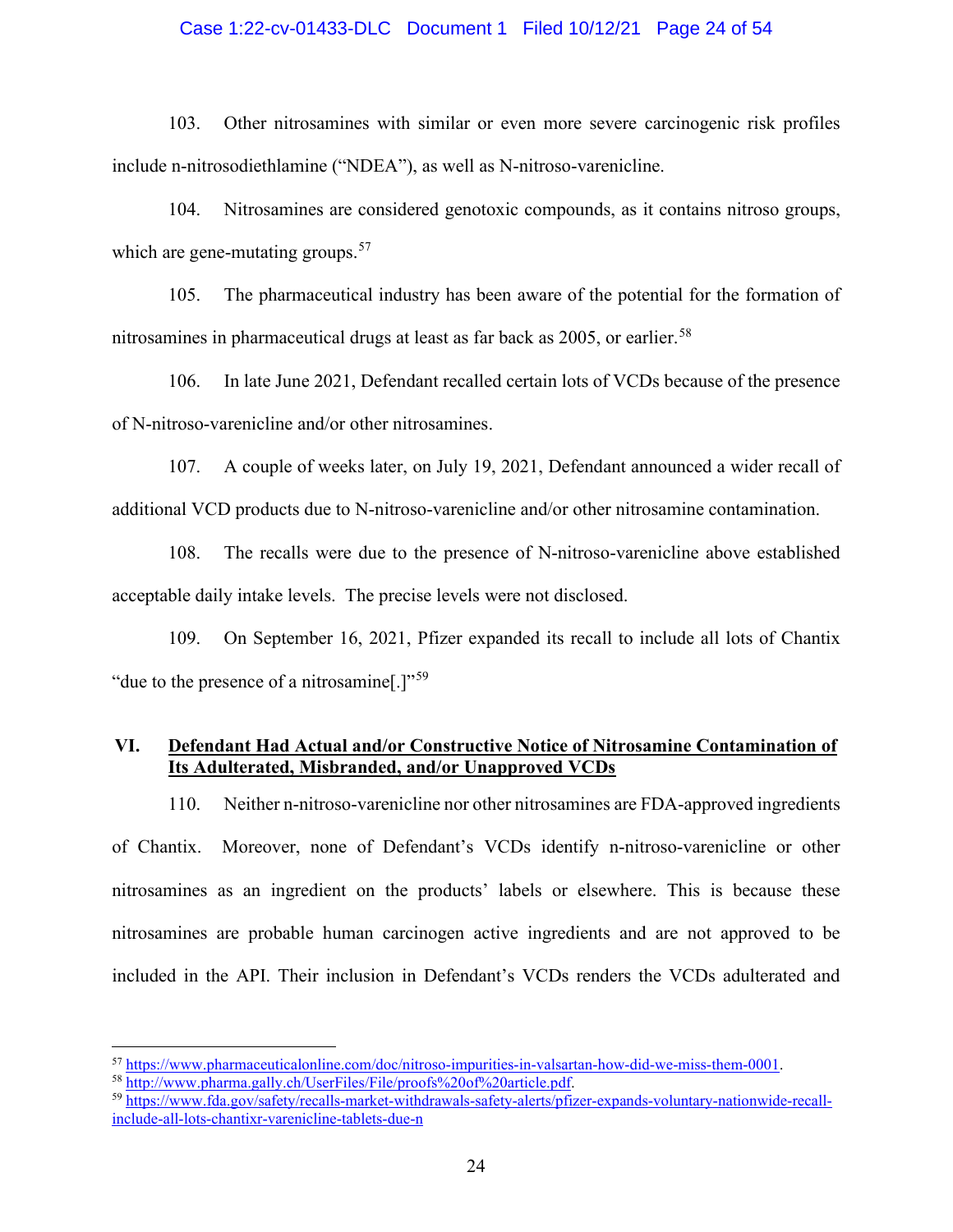### Case 1:22-cv-01433-DLC Document 1 Filed 10/12/21 Page 25 of 54

misbranded compared to Defendant's warranties and representations.

111. If Defendant had not routinely disregarded the FDA's cGMPs, or had fulfilled its quality assurance obligations, Defendant would have identified the presence of these nitrosamine contaminants almost immediately.

112. This is certainly true since at least 2018, when many manufacturers of valsartan, losartan, and irbesartan instituted massive waves of recalls due to nitrosamine contamination. That knowledge alone should have informed Defendant to check its VCDs for nitrosamines then, if not sooner.

113. 21 C.F.R. § 211.110 contains the cGMPs regarding the "Sampling and testing of in-process materials and drug products[.]" Subsection (c) states the following:

> In-process materials shall be tested for identity, strength, quality, and purity as appropriate, and approved or rejected by the quality control unit, during the production process, e.g., at commencement or completion of significant phases or after storage for long periods.

21 C.F.R. § 211.110(c).

114. And as shown above, Defendant's quality control units are and were responsible for approving or rejecting drug products manufactured, processed, packed, or held under contract by each API manufacturer.

115. Also, as shown above, the quality control units for all of the manufacturing Defendant were grossly deficient in fulfilling their responsibilities.

116. If these sampling-related and quality-control-related cGMPs were properly observed by Defendants, the nitrosamine contamination in Defendant's VCDs would have been discovered almost immediately, and Defendant was thus on (at minimum) constructive notice from the moment its VCDs became contaminated.

117. However, there are indications that Defendant had actual knowledge of its VCDs'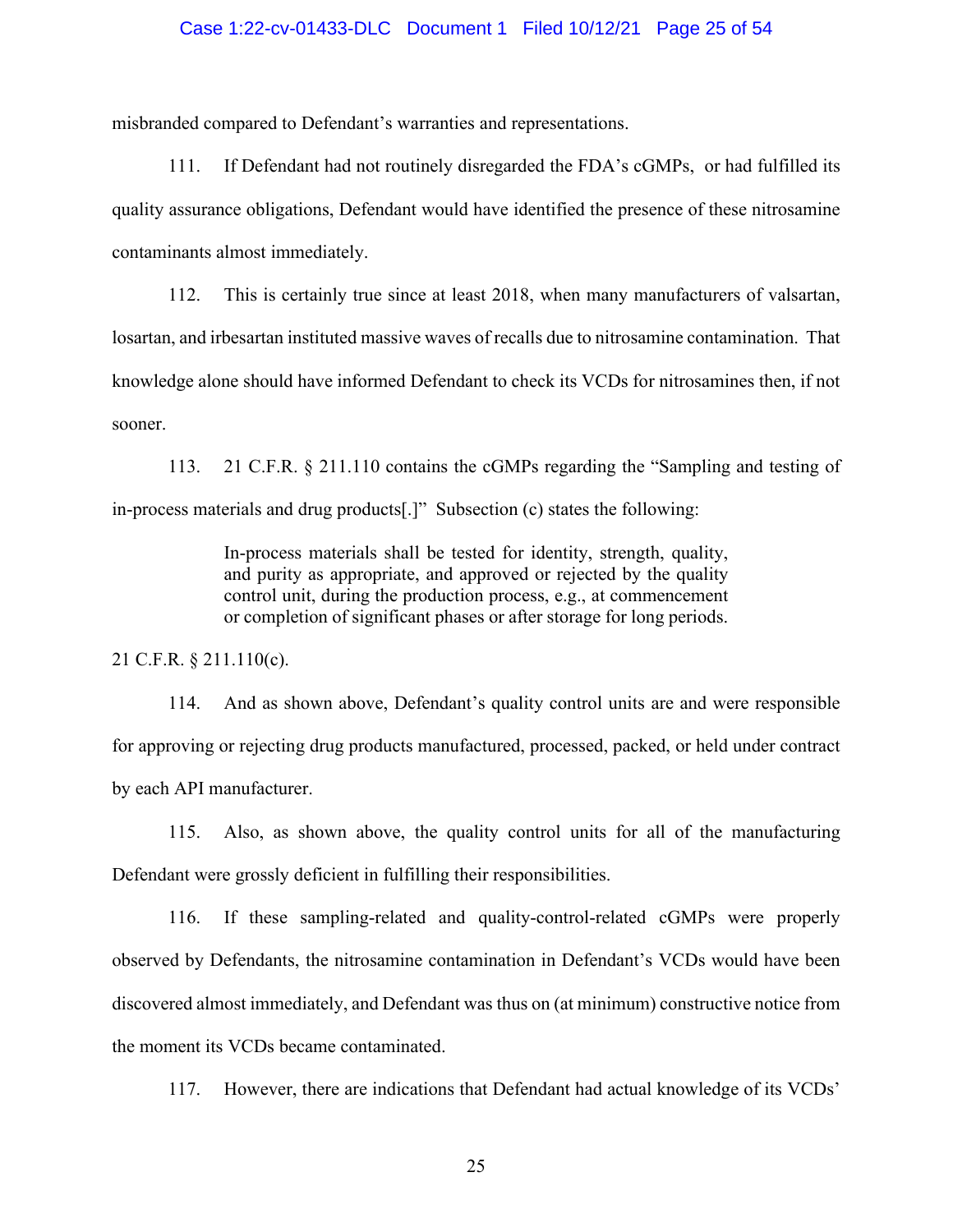### Case 1:22-cv-01433-DLC Document 1 Filed 10/12/21 Page 26 of 54

contamination, and certainly not later than Health Canada's communication to Apotex in 2020.

118. And yet, Defendant's knowingly, recklessly, and/or negligently introduced adulterated and/or misbranded VCDs containing dangerous amounts of nitrosamines into the U.S. market. Defendant failed to recall their VCDs because they feared permanently ceding market share to competitors.

## **VII. Defendant's Warranties and Fraudulent and Deceptive Statements to Consumers Regarding Their VCDs**

119. Defendant made and breached express and implied warranties and also made affirmative misrepresentations and omissions to consumers about their adulterated and/or misbranded VCDs.

120. The FDA maintains a list of "Approved Drug Products with Therapeutic Equivalence Evaluations" known as the Orange Book.<sup>[60](#page-25-0)</sup> The Orange Book is a public document; Defendant sought and received the inclusion of their VCD products in the Orange Book upon approval of their NDAs.

121. Defendant's VCD(s) is/are accompanied by an FDA-approved label. By presenting consumers with an FDA-approved VCD label, Defendant made representations and express or implied warranties of the "sameness" of their product to the Orange Book listed Chantix, and that its products were consistent with the safety, quality, purity, identity, and strength characteristics reflected in the FDA-approved labels and/or were not adulterated and/or misbranded.

122. By introducing their VCDs into the United States market as "Chantix," Defendant represent and warrant to end-users that its VCDs are in fact the same as Chantix. Much of the drug supply chain, including the most critical components of that supply chain (e.g., end-user patients)

<span id="page-25-0"></span><sup>60</sup> FDA, APPROVED DRUG PRODUCTS WITH THERAPEUTIC EQUIVALENCE EVALUATIONS (ORANGE BOOK) SHORT DESCRIPTION, *at*

[https://www.fda.gov/drugs/informationondrugs/approveddrugs/approveddrugproductswiththerapeuticequivalenceev](https://www.fda.gov/drugs/informationondrugs/approveddrugs/approveddrugproductswiththerapeuticequivalenceevaluationsorangebook/default.htm) [aluationsorangebook/default.htm](https://www.fda.gov/drugs/informationondrugs/approveddrugs/approveddrugproductswiththerapeuticequivalenceevaluationsorangebook/default.htm) (last accessed June 5, 2019).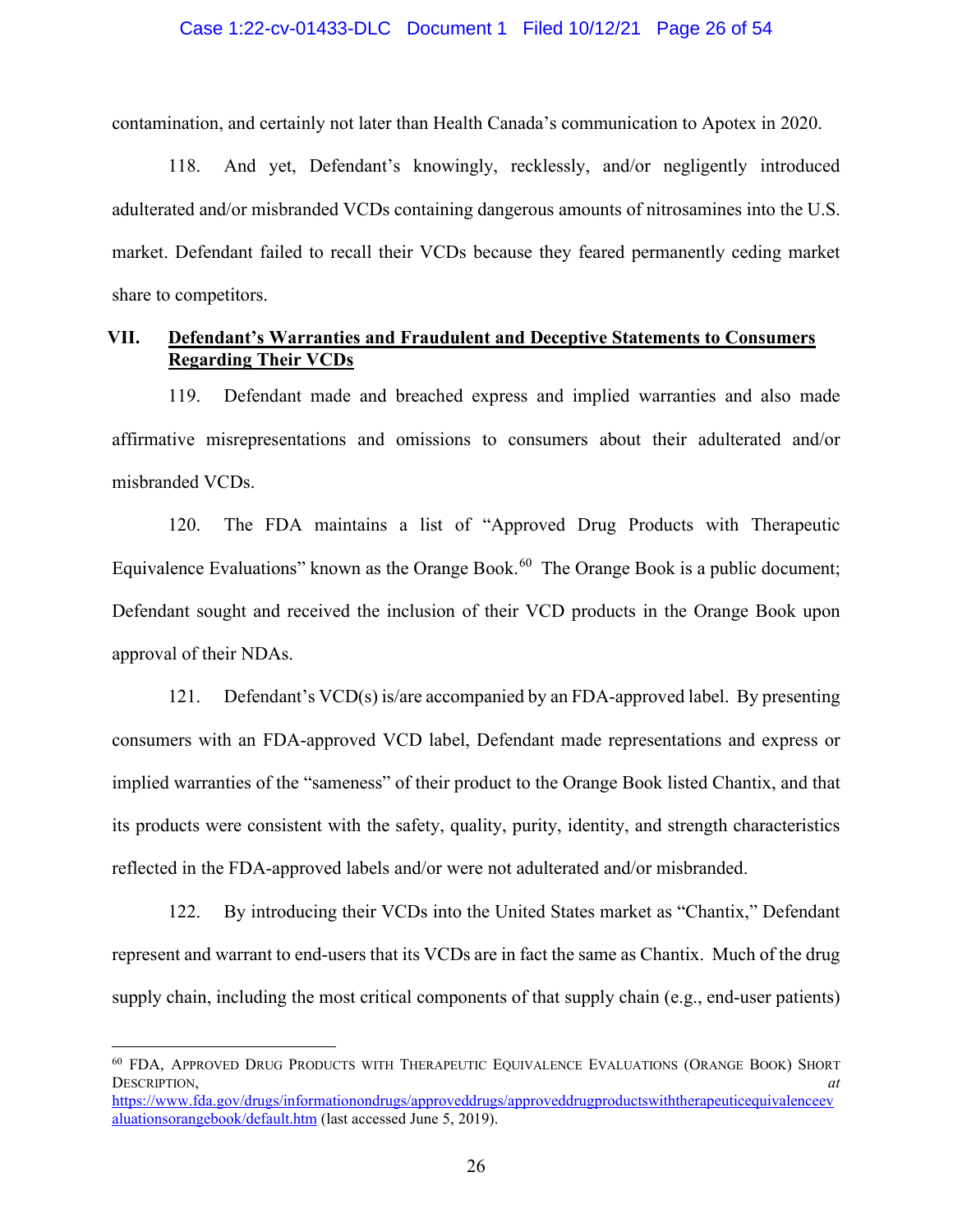### Case 1:22-cv-01433-DLC Document 1 Filed 10/12/21 Page 27 of 54

rely on these representations and warranties.

123. In addition, Defendant affirmatively misrepresented and warranted to consumers through their websites, brochures, and other marketing or informational materials that its VCDs complied with cGMPs and did not contain (or were not likely to contain) any ingredients besides those identified on the products' FDA-approved labels.

124. The presence of nitrosamines in Defendant's VCDs: (1) renders Defendant's VCDs non-bioequivalent (i.e., not the same) to listed Chantix, thus breaching Defendant's express warranties of sameness; (2) was the result of gross deviations from cGMPs rendering Defendant's VCDs, thus breaching Defendant's express warranties of sameness; and (3) results in Defendant' VCDs containing an ingredient that is not also contained in the FDA-approved label, also breaching Defendant's express warranty of sameness (and express warranty that the products contained the ingredients listed on Defendant's FDA-approved label). Defendant willfully, recklessly, or negligently failed to ensure its VCDs' labels and other advertising or marketing statements accurately conveyed information about their products.

125. The presence of nitrosamines in Defendant's VCDs and serial and willful failures to comply with cGMPs and other shortcomings in Defendant's drug manufacturing processes have resulted in Defendant's VCDs being adulterated and/or misbranded compared to Defendant's representations and warranties.

126. At all relevant times, Defendant also impliedly warranted that its VCDs were merchantable and fit for their ordinary purposes.

127. Naturally, due to their status as probable human carcinogens as listed by both the IARC and the U.S. EPA, nitrosamines including NDMA are not FDA-approved ingredients in VCDs. The presence of NDMA and other similar nitrosamines or impurities in Defendant's VCDs means that Defendant have violated implied warranties to Plaintiffs and Class Members. The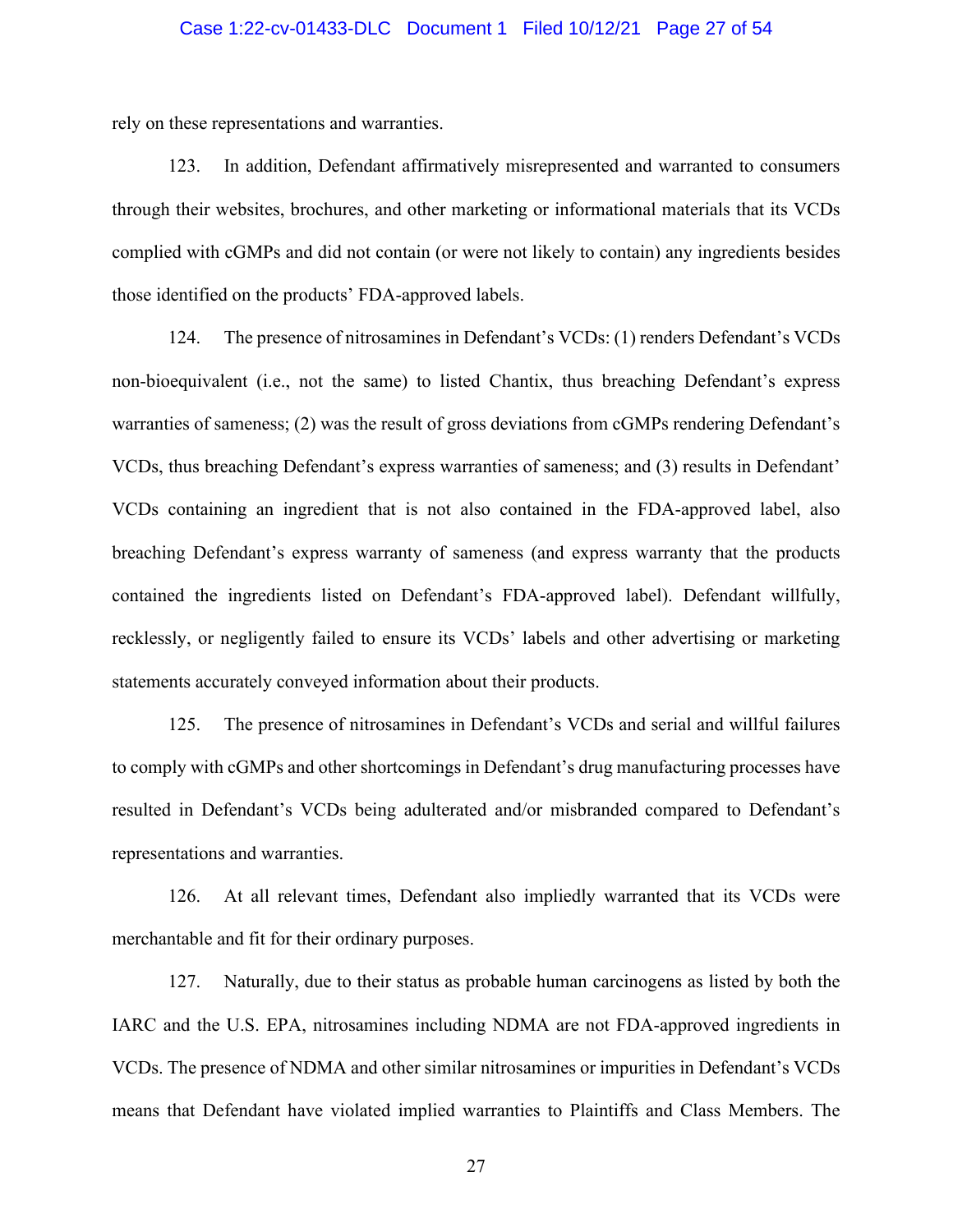### Case 1:22-cv-01433-DLC Document 1 Filed 10/12/21 Page 28 of 54

presence of NDMA in Defendant's VCDs makes Defendant's VCDs non-merchantable and not fit for its ordinary purposes (i.e., as a therapeutically interchangeable generic version of their RLDs), breaching Defendant's implied warranty of merchantability and/or fitness for ordinary purposes.

128. For these and other reasons, Defendant's VCDs are therefore adulterated, misbranded, and/or unapproved, and it was illegal for Defendant to have introduced such VCDs in the United States. *See* 21 U.S.C. §§ 331(a), 351(a)(2)(B), 331(g).

129. Adulterated, misbranded, and/or unapproved VCDs contaminated with cancercausing compounds are essentially worthless. No reasonable consumer (including Plaintiff) would purchase (or reimburse for) these nitrosamine-laden VCDs. Nor could they, as an adulterated, misbranded, and/or unapproved VCDs cannot even be legally sold or purchased within the United States. At a minimum, adulterated, misbranded, and/or unapproved VCDs were worth less than their non-contaminated equivalents. Further, adulterated, misbranded, and/or unapproved VCDs do not possess the same safety and efficacy profiles as their branded equivalents. As such, the VCDs were not what they were supposed to be.

130. Moreover, every consumer (and every TPP's insured) who purchased and ingested VCDs, including Plaintiff (or Plaintiff's insureds), has been exposed to a non-bargained for carcinogenic agent with mutagenic properties that operates at the cellular and sub-cellular levels, and may give rise to future potential health consequences.

131. Because of the seriousness of the impurity—unsafe levels of a carcinogen— all or virtually all patients immediately stopped taking the tainted drug products after receiving notice of the recall. They were prescribed a safe alternative. VCDs had no use or value and were thus discarded.

#### **VIII. Fraudulent Concealment and Tolling**

132. Plaintiff's and Class Members' causes of action accrued on the date the FDA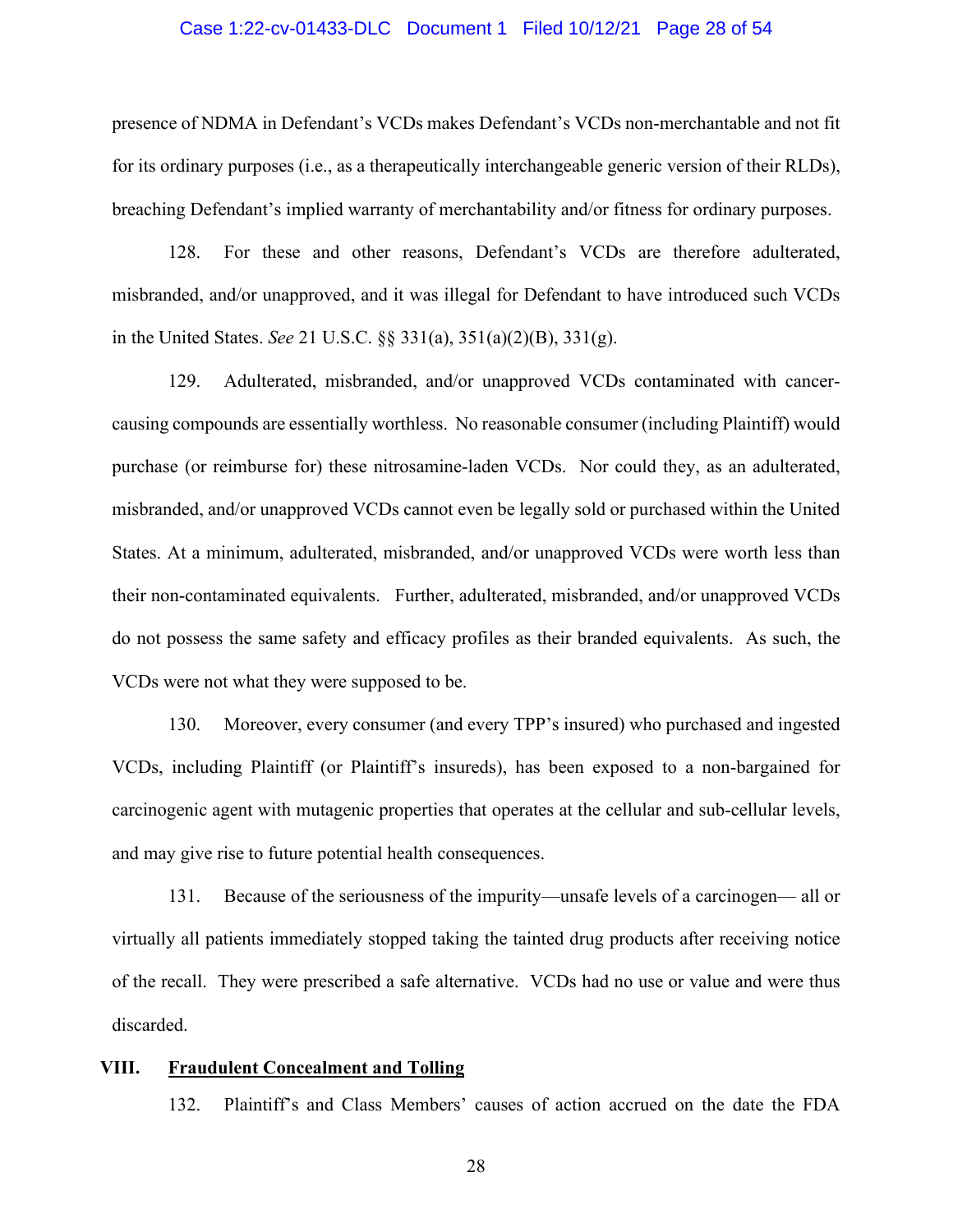### Case 1:22-cv-01433-DLC Document 1 Filed 10/12/21 Page 29 of 54

announced the recall of Defendant's generic VCDs.

133. Alternatively, any statute of limitation or prescriptive period is equitably tolled on because of fraudulent concealment. Defendant affirmatively concealed from Plaintiff and other Class Members its unlawful conduct. Each Defendant affirmatively strove to avoid disclosing their knowledge of its cGMP violations with related to their VCDs, and of the fact that their VCDs were adulterated and/or misbranded and contaminated with nitrosamines, and were not the same as the FDA-approved Chantix.

134. For instance, no Defendant revealed to the public that their VCDs contained nitrosamines or was otherwise adulterated, misbranded, and/or unapproved, or non-therapeutically equivalent to FDA-approved Chantix.

135. To the contrary, Defendant continued to represent and warrant that its VCDs were actually "Chantix" when they were not the same as Chantix.

136. Because of this, Plaintiff and other Class Members did not discover, nor could they have discovered through reasonable and ordinarily diligence, Defendant's deceptive, fraudulent, and unlawful conduct alleged herein. Defendant's false and misleading explanations, or obfuscations, lulled Plaintiff and Class Members into believing that the prices paid for their VCDs were appropriate for what they believed to be non-adulterated or misbranded drugs despite their exercise of reasonable and ordinary diligence.

137. As a result of Defendant's affirmative and other acts of concealment, any applicable statute of limitations affecting the rights of Plaintiff and other Class Members has been tolled. Plaintiff and/or other Class Members exercised reasonable diligence by among other things promptly investigating and bringing the allegations contained herein. Despite these or other efforts, Plaintiff was unable to discover, and could not have discovered, the unlawful conduct alleged herein at the time it occurred or at an earlier time so as to enable this complaint to be filed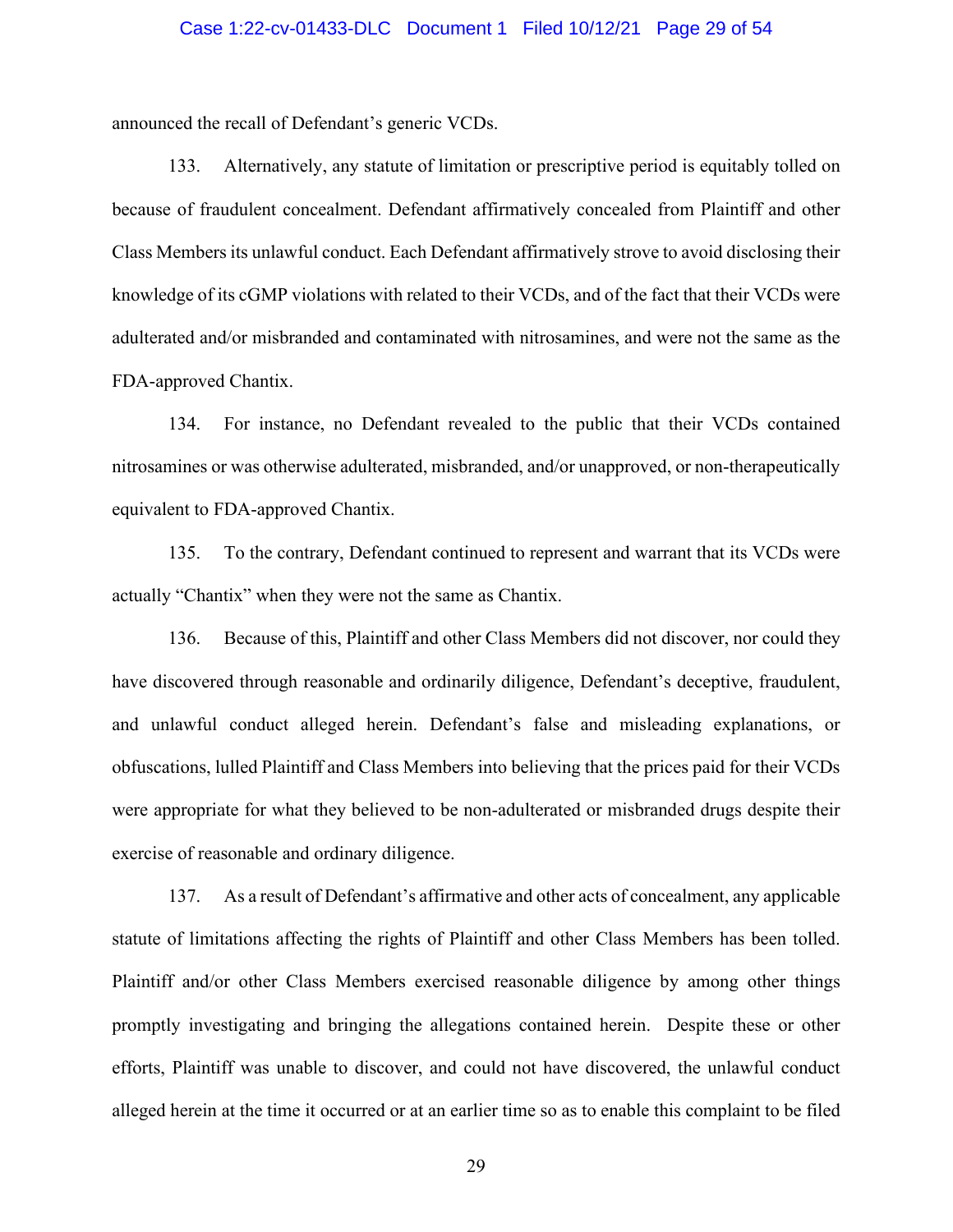sooner.

## **IX. CLASS ACTION ALLEGATIONS**

138. Plaintiff seeks to represent a Nationwide Class pursuant to Fed. R. Civ. P. 23(a),

 $23(b)(2)$  and  $23(b)(3)$  as defined below:

**National Class:** All individuals and entities in the United States and its territories and possessions who paid any amount of money for a varenicline-containing drug (intended for personal or household use) that was manufactured, distributed, or sold by Defendant.

**Florida Subclass:** All individuals and entities in Florida and its territories and possessions who paid any amount of money for a varenicline-containing drug (intended for personal or household use) that was manufactured, distributed, or sold by Defendant.

139. Plaintiff alleges additional sub-classes for all individuals and TPPs in each State,

territory, or possession – or combination(s) of States, territories, or possessions to the extent class members from these jurisdictions can be grouped together for purposes of class treatment – who, paid any amount of money out of pocket for a varenicline-containing drug (intended for personal or household use) that was manufactured, distributed, or sold by any Defendant (collectively, the "Subclasses").

140. Collectively, the foregoing Nationwide Class and the Subclasses are referred to as the "Class."

141. Excluded from the Class are: (a) any judge or magistrate presiding over this action, and members of their families; (b) Defendant and affiliated entities, and their employees, officers, directors, and agents; (c) Defendant's legal representatives, assigns and successors; and (d) all persons who properly execute and file a timely request for exclusion from any Court-approved class.

142. Plaintiff reserves the right to narrow or expand the foregoing class definition, or to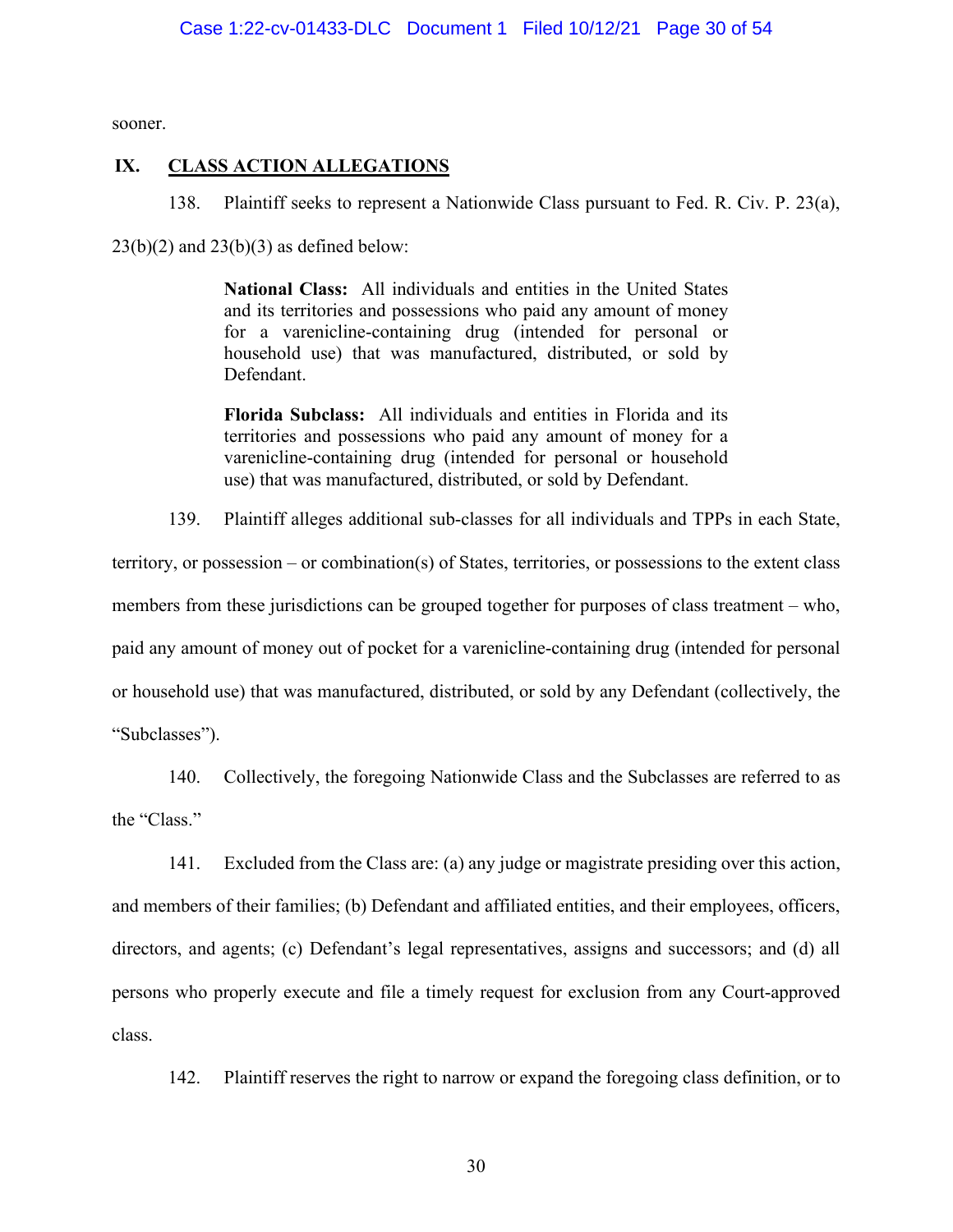# Case 1:22-cv-01433-DLC Document 1 Filed 10/12/21 Page 31 of 54

create or modify subclasses as the Court deems necessary.

143. Plaintiff meets the prerequisites of Rule 23(a) to bring this action on behalf of the Class.

144. **Numerosity**: While the exact number of Class Members cannot be determined without discovery, they are believed to consist of potentially millions of Chantix consumers nationwide. The Class Members are therefore so numerous that joinder of all members is impracticable.

145. **Existence and predominance of common questions of law and fact:** Common questions of law and fact exist as to all Class and Subclass Members and predominate over any questions affecting on individual Class and Subclass members. These common legal and factual questions include, but are not limited to, the following:

- a. Whether Defendant made express or implied warranties of "sameness" to Plaintiff and Class Members regarding its VCDs;
- b. Whether Defendant's VCDs were, in fact, the same as Chantix consistent with such express or implied warranties;
- c. Whether Defendant's VCDs were contaminated with nitrosamines or similar contaminants;
- d. Whether Defendant's VCDs containing nitrosamines or similar contaminants were adulterated and/or misbranded;
- e. Whether Defendant violated cGMPs regarding the manufacture of their VCDs;
- f. Whether Defendant falsely claimed that its VCDs were the same as Chantix and thus therapeutically interchangeable;
- g. Whether Defendant affirmatively misrepresented or omitted facts regarding its compliance with cGMPs;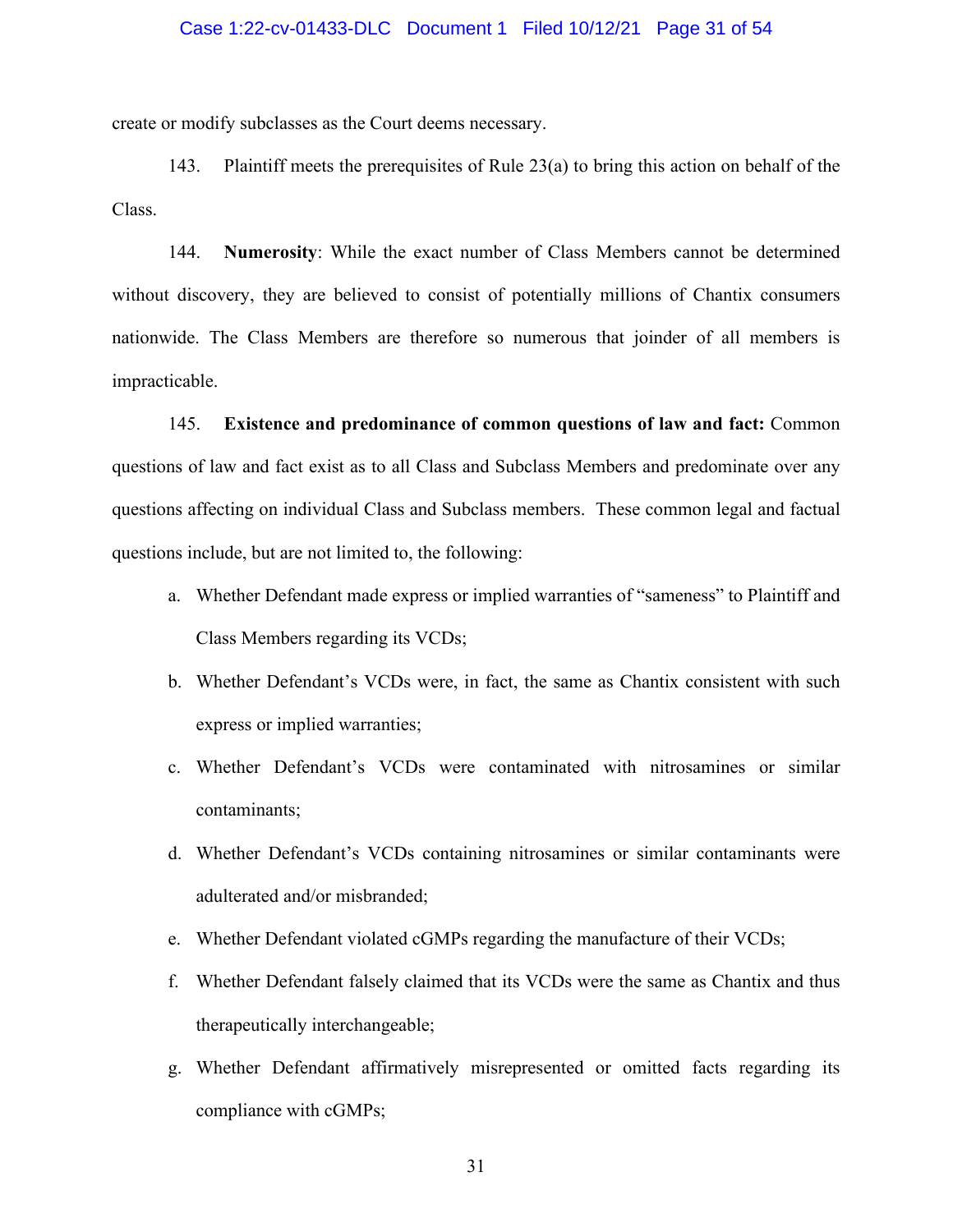- h. Whether Plaintiff and other Class Members have been injured as a result of each Defendant's unlawful conduct, and the amount of their damages;
- i. Whether a common damages model can calculate damages on a class-wide basis;
- j. When Plaintiff's and Class Members' causes of action accrued; and
- k. Whether Defendant fraudulently concealed Plaintiff's and Class Members' causes of action.

146. **Typicality**: Plaintiff's claims are typical of Class Members' claims. Plaintiff and Class Members all suffered the same type of economic harm. Plaintiff has substantially the same interest in this matter as all other Class Members, and their claims arise out of the same set of facts and conduct as the claims of all other Class Members.

147. **Adequacy of Representation**: Plaintiff is committed to pursuing this action and have retained competent counsel experienced in pharmaceutical litigation, consumer fraud litigation, class actions, and federal court litigation. Accordingly, Plaintiff and their counsel will fairly and adequately protect the interests of Class Members. Plaintiff's claims are coincident with, and not antagonistic to, those of the other Class Members they seek to represent. Plaintiff has no disabling conflicts with Class Members and will fairly and adequately represent the interests of Class Members.

148. The elements of Rule 23(b)(2) are met. Defendant has acted on grounds that apply generally to Class Members so that preliminary and/or final injunctive relief and corresponding declaratory relief is appropriate respecting the Class as a whole.

149. **Superiority**: A class action is superior to all other available means for the fair and efficient adjudication of this controversy. Although many other Class Members have claims against Defendant, the likelihood that individual Class Members will prosecute separate actions is remote due to the time and expense necessary to conduct such litigation. Serial adjudication in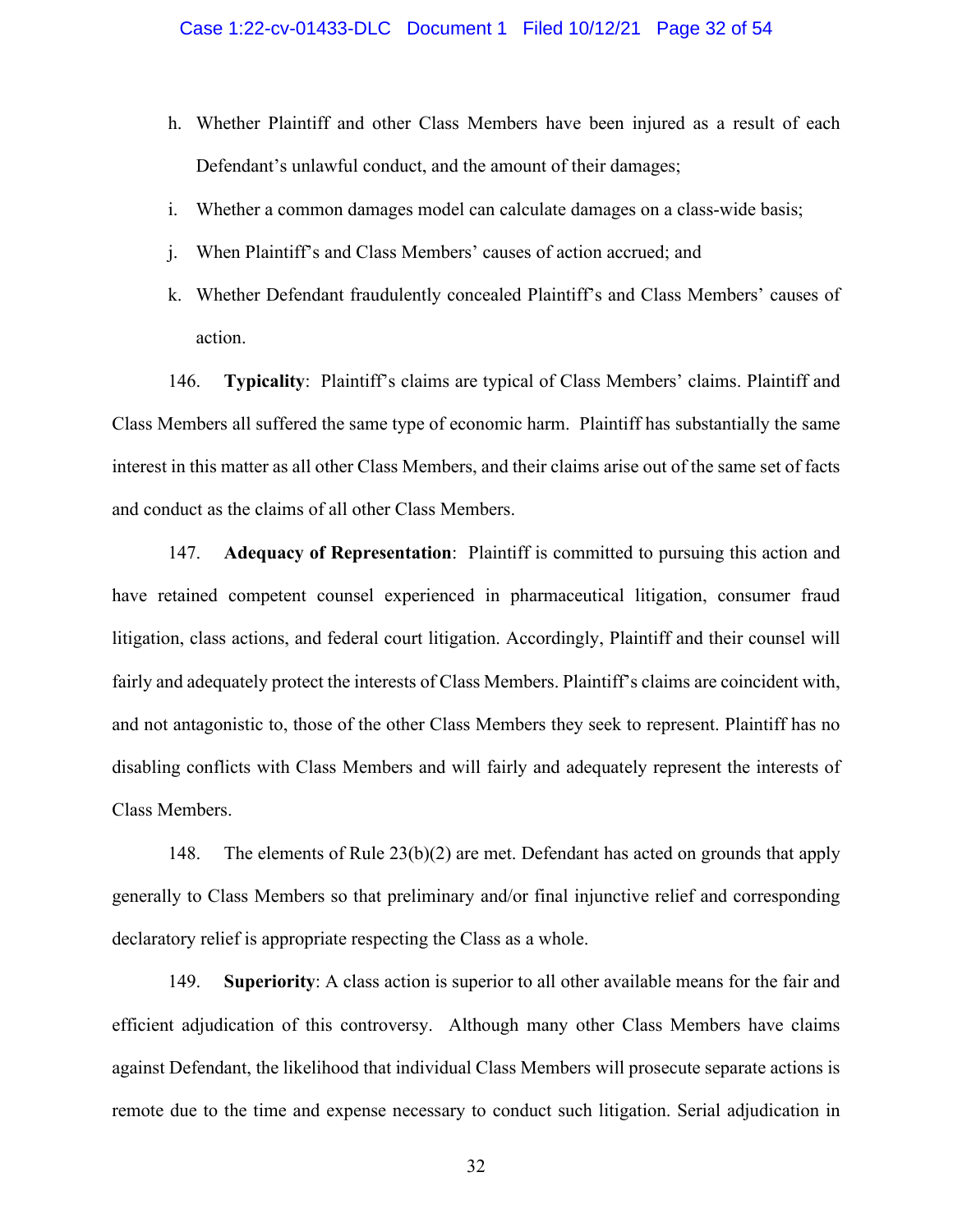### Case 1:22-cv-01433-DLC Document 1 Filed 10/12/21 Page 33 of 54

numerous venues would not be efficient, timely or proper. Judicial resources would be unnecessarily depleted by resolution of individual claims. Joinder on an individual basis of thousands of claimants in one suit would be impractical or impossible. In addition, individualized rulings and judgments could result in inconsistent relief for similarly situated Plaintiff. Plaintiff's counsel, highly experienced in pharmaceutical litigation, consumer fraud litigation, class actions, and federal court litigation, foresee little difficulty in the management of this case as a class action.

### **FIRST COUNT BREACH OF EXPRESS WARRANTIES**

150. Plaintiff re-alleges and incorporates the preceding paragraphs as if fully set forth herein.

151. Plaintiff, and each member of the Class, formed a contract with Defendant at the time Plaintiff and the other Class Members purchased the VCDs. The terms of the contract include the promises and affirmations of fact made by Defendant on the VCDs' packaging and through marketing and advertising, including that the product would be bioequivalent to the name-brand medication, and would be of same "quality" and have the same safety and efficacy profile as the RLD. This labeling, marketing, and advertising constitute express warranties and became part of the basis of the bargain, and are part of the standardized contract between Plaintiff and the members of the Class and Defendants.

152. Each Defendant expressly warranted that its VCDs were fit for its ordinary use as an FDA-approved generic pharmaceutical that is therapeutically equivalent to and interchangeable with their RLDs. In other words, Defendant expressly warranted that their products were the same as their RLDs.

153. Each Defendant sold VCDs that they expressly warranted were compliant with cGMP and not adulterated or misbranded.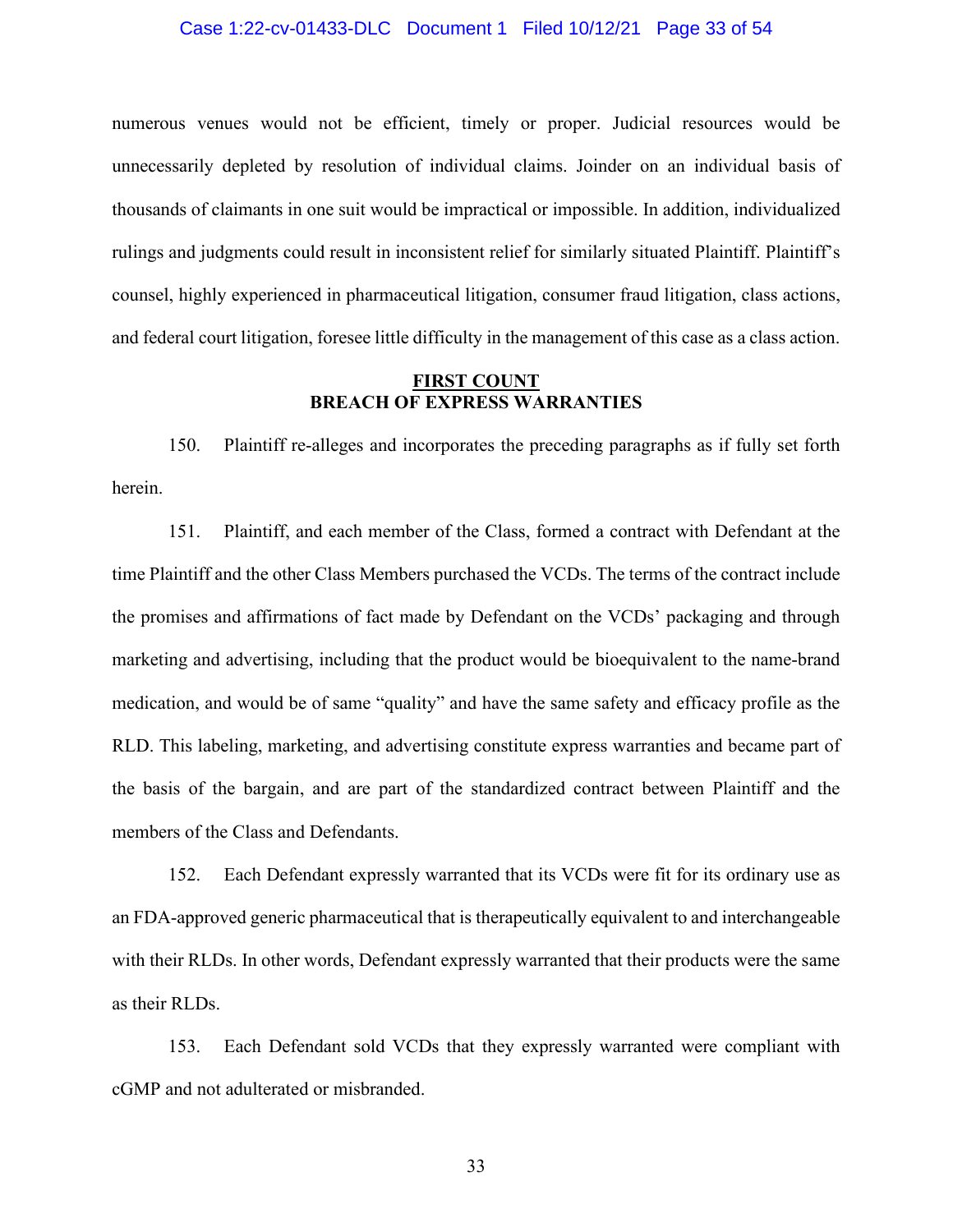### Case 1:22-cv-01433-DLC Document 1 Filed 10/12/21 Page 34 of 54

154. Each Defendant's VCDs did not conform to Defendant's express representations and warranties because the product was not manufactured in compliance with cGMP and was adulterated and misbranded.

155. At all times relevant all fifty States and the District of Columbia and Puerto Rico have codified and adopted the provisions of the Uniform Commercial Code governing the implied warranty of merchantability and fitness for ordinary purpose: Ala. Code § 7-2-313; Alaska Stat. § 45.02.313; Ariz. Rev. Stat. Ann. § 47-2313; Ark. Code. Ann. § 4-2-313; Cal. Com. Code § 2313; Colo. Rev. Stat. § 4-2-313; Conn. Gen. Stat. Ann. § 42a-2-313; 6 Del. Code. § 2-313; D.C. Code. § 28:2-313; Fla. Stat. Ann. § 672.313; Ga. Code. Ann. § 11-2-313; Haw. Rev. Stat. § 490:2- 313; Idaho Code § 28-2-313; 810 Ill. Comp. Stat. Ann. 5/2-313; Ind. Code Ann. § 26-1-2-313; Kan. Stat. Ann. § 84-2-313; Ky. Rev. Stat. Ann. § 355.2-313; 11 Me. Rev. Stat. Ann. § 2-313; Md. Code. Ann. § 2-313; Mass. Gen. Law Ch. 106 § 2-313; Mich. Comp. Laws Ann. § 440.2313; Minn. Stat. Ann. § 336.2-313; Miss. Code Ann. § 75-2-313; Mo. Rev. Stat. § 400.2-313; Mont. Code Ann. § 30-2-313; Nev. Rev. Stat. U.C.C. § 104.2313; N.H. Rev. Ann. § 382-A:2-313; N.J. Stat. Ann. § 12A:2-313; N.M. Stat. Ann. § 55-2-313; N.Y. U.C.C. Law § 2-313; N.C. Gen. Stat. Ann. § 25-2-313; N.D. Stat. § 41-02-313; Ohio Rev. Code Ann. § 1302.26; Okla. Stat. tit. 12A § 2-313; Or. Rev. Stat. § 72.3130; 13 Pa. C.S. § 2313; P.R. Laws. Ann. Tit. 31, § 3841, et seq.; R.I. Gen. Laws § 6A-2-313; S.C. Code Ann. § 36-2-313; S.D. Stat. § 57A-2-313; Tenn. Code Ann. § 47-2-313; Tex. Bus. & Com. Code Ann. § 2-313; Utah Code Ann. § 70A-2-313; Va. Code § 8.2- 313; Vt. Stat. Ann. 9A § 2-313; W. Va. Code § 46-2-313; Wash. Rev. Code § 62A 2-313; Wis. Stat. Ann. § 402.313; and Wyo. Stat. § 34.1-2-313.

156. At the time that each Defendant marketed and sold its VCDs, they recognized the purposes for which the products would be used, and expressly warranted the products were the same as their RLDs, and cGMP compliant and not adulterated or misbranded. These affirmative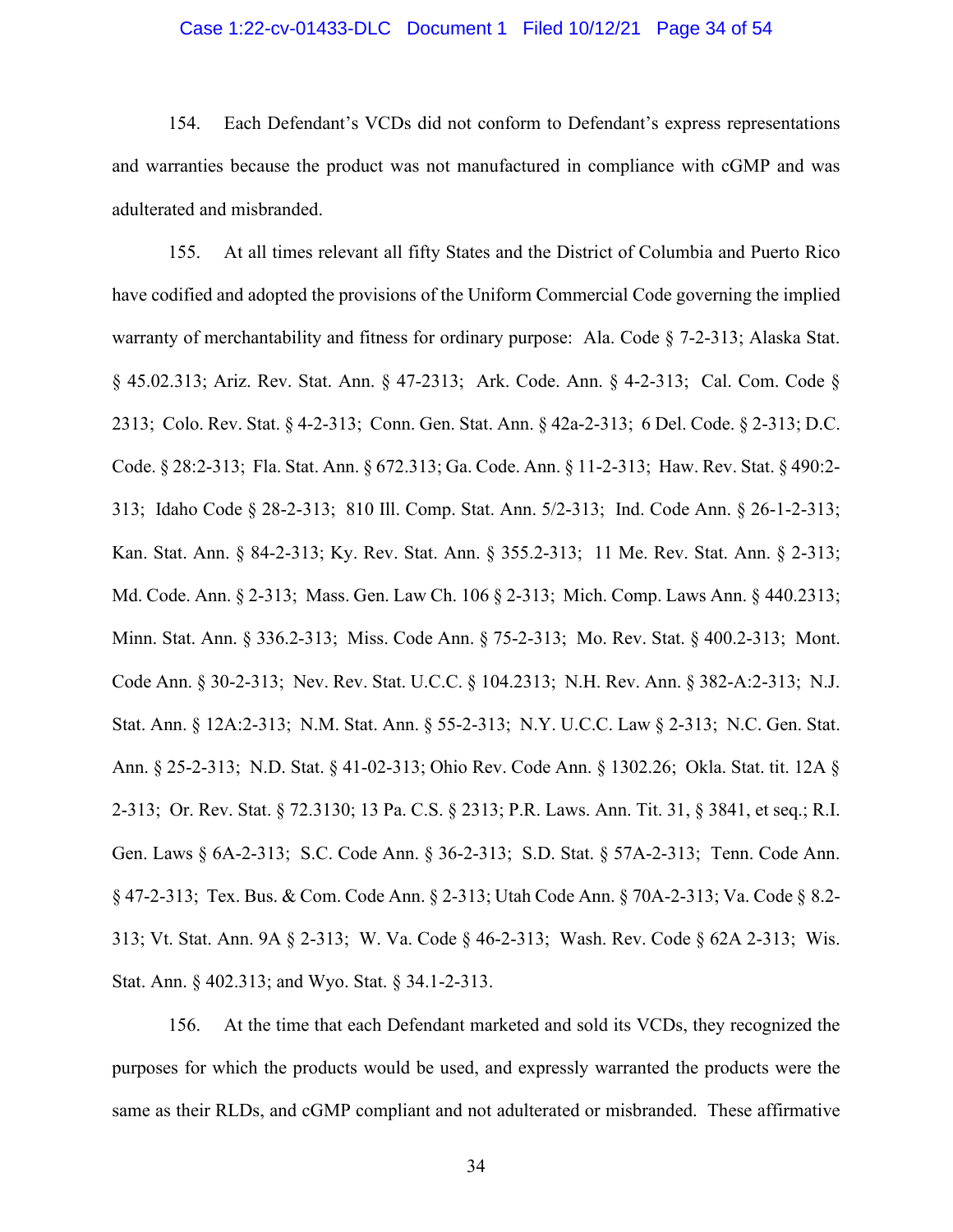### Case 1:22-cv-01433-DLC Document 1 Filed 10/12/21 Page 35 of 54

representations became part of the basis of the bargain in every purchase by Plaintiff and other Class Members including but not limited to express representations made in referring to their VCDs.

157. Each Defendant breached its express warranties with respect to its VCDs as they were not of merchantable quality, were not fit for their ordinary purpose, and did not comply with cGMP and was adulterated and misbranded.

158. Plaintiff and each member of the Class would not have purchased the VCDs had they known these drugs were not the same as the RLD, did not contain the same ingredients, did not have the same safety and efficacy profile of the RLD, and contained NDMA.

159. As a direct and proximate result of each Defendant's breach of implied warranty, Plaintiff and other Class Members have been injured and suffered damages in the amount of the purchase price of their medications, the purchase price of any replacement medications, and any consequential damages resulting from the purchases, in that the VCDs they purchased were so inherently flawed, unfit, or unmerchantable as to have no market value.

### **SECOND COUNT BREACH OF IMPLIED WARRANTIES**

160. Plaintiff re-alleges and incorporates the preceding paragraphs as if fully set forth herein.

161. At all times relevant all fifty States and the District of Columbia and Puerto Rico have codified and adopted the provisions of the Uniform Commercial Code governing the implied warranty of merchantability and fitness for ordinary purpose: Ala. Code § 7-2-314; Alaska Stat. § 45.02.314; Ariz. Rev. Stat. Ann. § 47-2314; Ark. Code. Ann. § 4-2-314; Cal. Com. Code § 2314; Colo. Rev. Stat. § 4-2-314; Conn. Gen. Stat. Ann. § 42a-2-314; 6 Del. Code. § 2-314; D.C. Code. § 28:2-314; Fla. Stat. Ann. § 672.314; Ga. Code. Ann. § 11-2-314; Haw. Rev. Stat. § 490:2-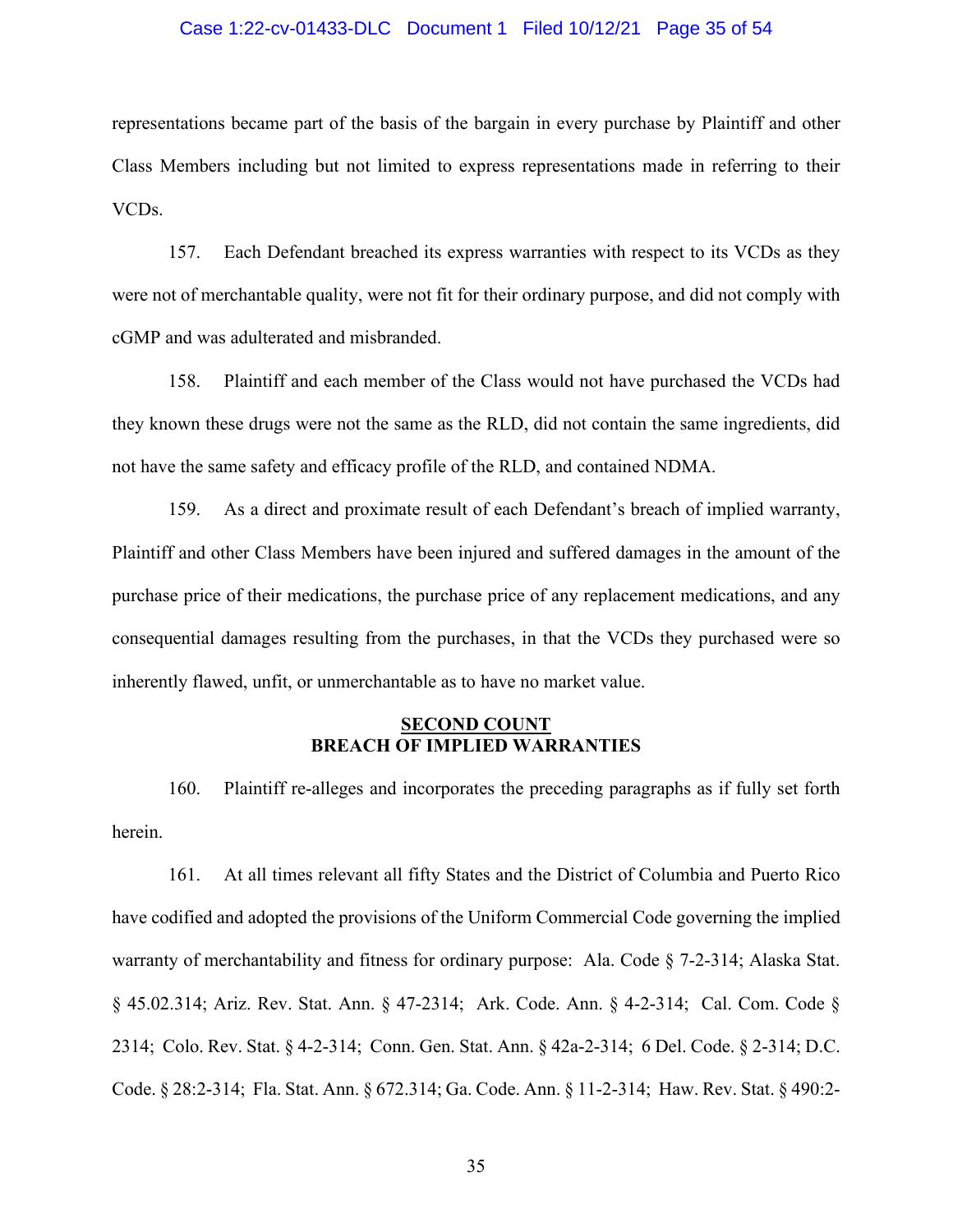### Case 1:22-cv-01433-DLC Document 1 Filed 10/12/21 Page 36 of 54

314; Idaho Code § 28-2-314; 810 Ill. Comp. Stat. Ann. 5/2-314; Kan. Stat. Ann. § 84-2-314; Ky. Rev. Stat. Ann. § 355.2-314; La. Civ. Code Ann. Art. § 2520; 11 Me. Rev. Stat. Ann. § 2-314; Md. Code. Ann. § 2-314; Mass. Gen. Law Ch. 106 § 2-314; Mich. Comp. Laws Ann. § 440.2314; Minn. Stat. Ann. § 336.2-314; Miss. Code Ann. § 75-2-314; Mo. Rev. Stat. § 400.2-314; Mont. Code Ann. § 30-2-314; Nev. Rev. Stat. U.C.C. § 104.2314; N.H. Rev. Ann. § 382-A:2-314; N.J. Stat. Ann. § 12A:2-314; N.M. Stat. Ann. § 55-2-314; N.Y. U.C.C. Law § 2-314; N.C. Gen. Stat. Ann. § 25-2-314; N.D. Stat. § 41-02-314; Ohio Rev. Code Ann. § 1302.27; Okla. Stat. tit. 12A § 2-314; Or. Rev. Stat. § 72.3140; 13 Pa. C.S. § 2314; P.R. Laws. Ann. Tit. 31, § 3841, et seq.; R.I. Gen. Laws § 6A-2-314; S.C. Code Ann. § 36-2-314; S.D. Stat. § 57A-2-314; Tenn. Code Ann. § 47-2-314; Tex. Bus. & Com. Code Ann. § 2-314; Utah Code Ann. § 70A-2-314; Va. Code § 8.2-314; Vt. Stat. Ann. 9A § 2-314; W. Va. Code § 46-2-314; Wash. Rev. Code § 62A 2-314; Wis. Stat. Ann. § 402.314; and Wyo. Stat. § 34.1-2-314.

162. Each Defendant was a merchant within the meaning of the above statutes.

163. Each Defendant's VCDs constituted "goods" or the equivalent within the meaning of the above statutes.

164. Each Defendant was obligated to provide Plaintiff and other Class Members reasonably fit VCDs for the purpose for which the product was sold, and to conform to the standards of the trade in which Defendant are involved such that the product was of fit and merchantable quality.

165. Each Defendant knew or should have known that its VCDs were being manufactured and sold for the intended purpose of human consumption as a therapeutic equivalent to their RLDs (or is strictly liable in the event of lack of actual or constructive knowledge), and impliedly warranted that their VCDs were of merchantable quality and fit for that purpose.

166. Each Defendant breached its implied warranty because each Defendant's VCDs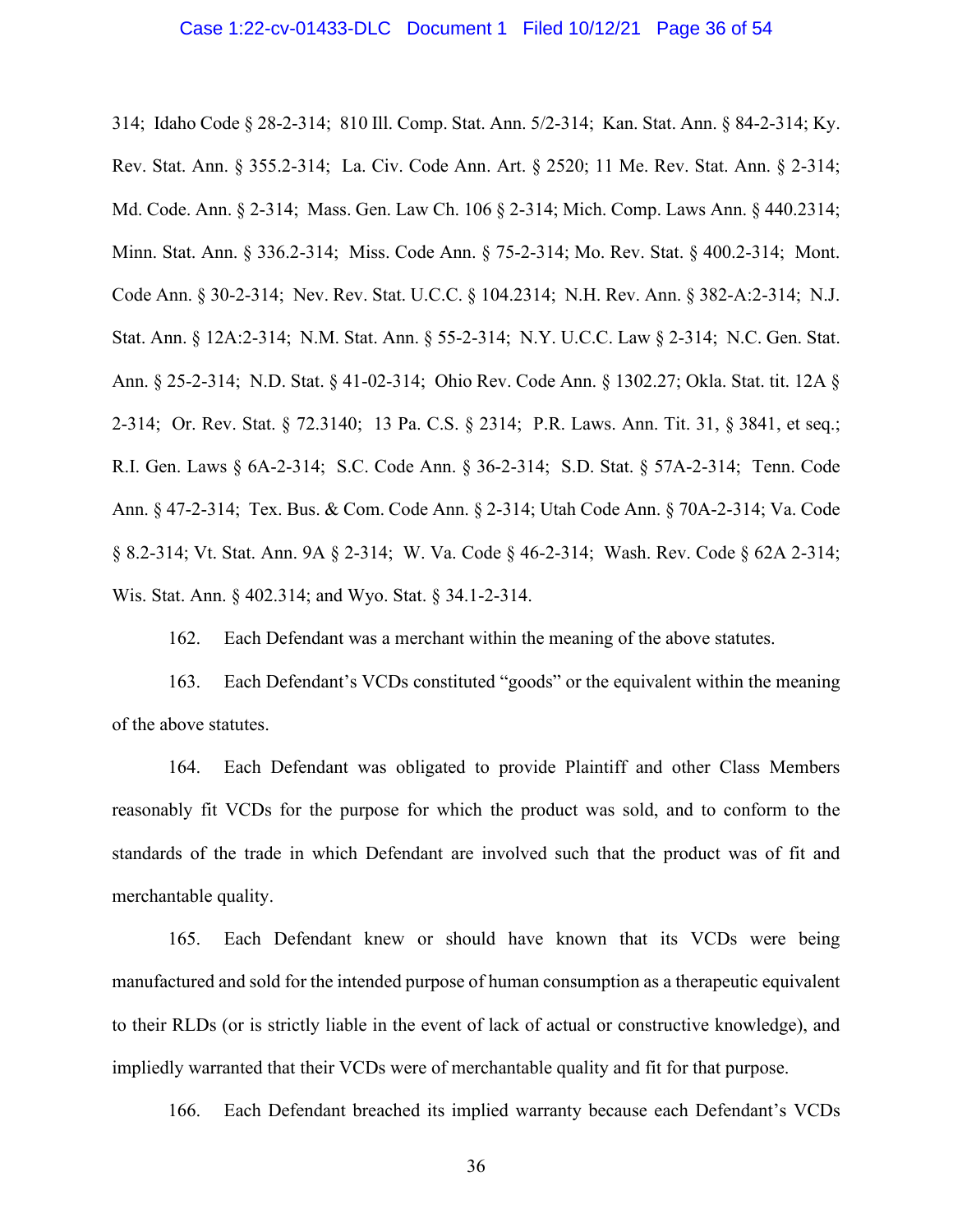### Case 1:22-cv-01433-DLC Document 1 Filed 10/12/21 Page 37 of 54

were not of merchantable quality, nor fit for the product's ordinary purpose, and did not conform to the standards generally applicable to such goods.

167. Plaintiff and other Class members purchased the VCDs in reliance upon Defendant's skill and judgment and the implied warranties of fitness for the purpose.

168. The VCDs were not altered by Plaintiff or Class members.

169. As a direct and proximate result of each Defendant's breach of implied warranty, Plaintiff and other Class Members have been injured and suffered damages, in that Defendant's VCDs they purchased was so inherently flawed, unfit, or unmerchantable as to have significantly diminished or no intrinsic market value.

### **THIRD COUNT MAGNUSON-MOSS WARRANTY ACT, 15 U.S.C. § 2301,** *ET SEQ.*

170. Plaintiff re-alleges and incorporates the preceding paragraphs as if fully set forth herein.

171. Each Defendant is a "warrantor" within the meaning of the Magnuson-Moss Warranty Act.

172. Plaintiff and other Class Members are "consumers" within the meaning of the Magnuson-Moss Warranty Act.

173. Each Defendant expressly or impliedly warranted their VCDs as alleged in the First and Second Causes of Action.

174. Under 15 U.S.C. § 2310(d)(1), Plaintiff and Other Class Members were "damaged by the failure of a supplier, warrantor, or service contractor to comply with any obligation under this chapter, or under a written warranty, implied warranty, or service contract, may bring suit for damages and other legal and equitable relief." 15 U.S.C. § 2310(d)(1). Plaintiff sues pursuant to this section to recover money damages and for legal and equitable relief on behalf of itself and the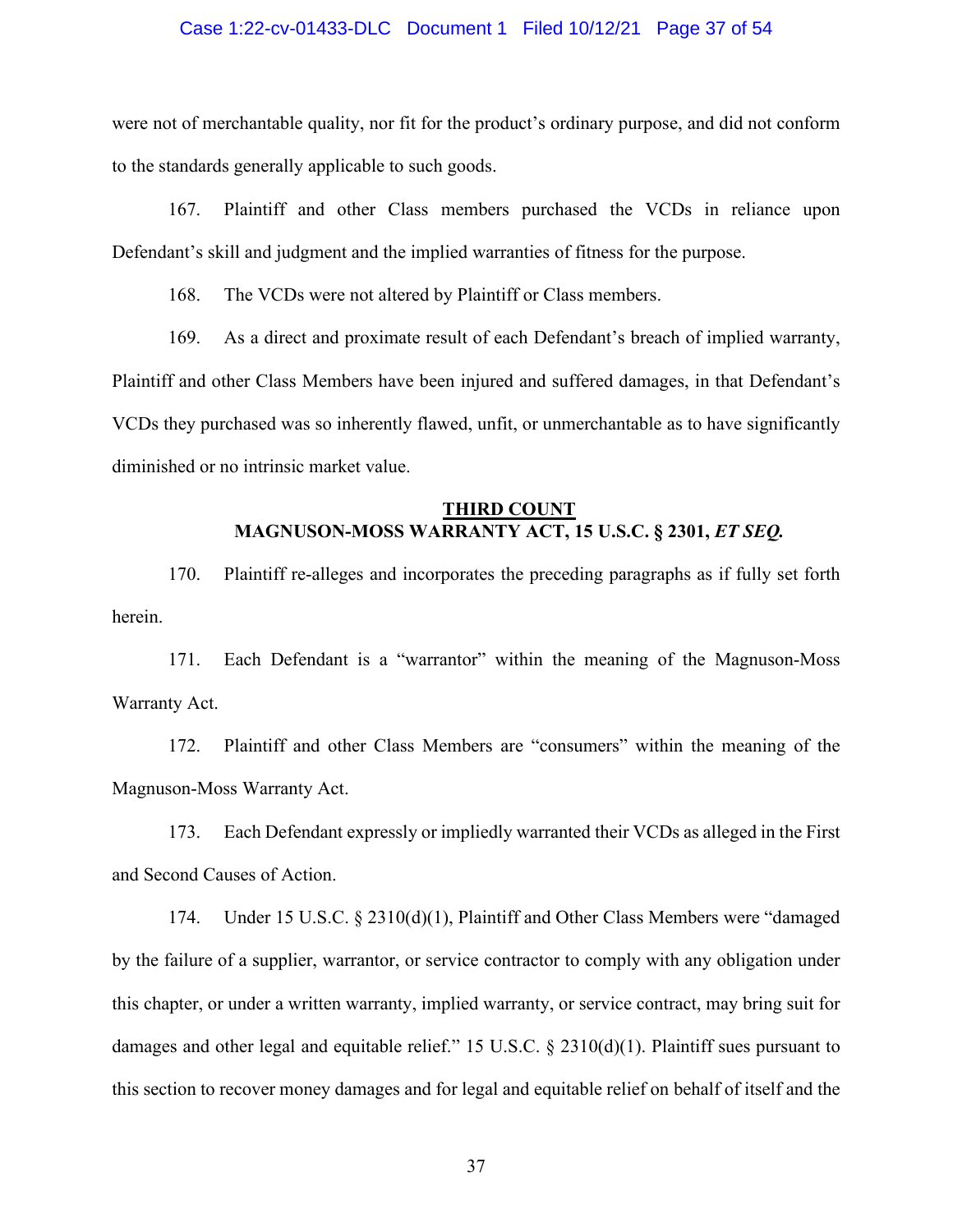### Case 1:22-cv-01433-DLC Document 1 Filed 10/12/21 Page 38 of 54

Class Members.

175. No Defendant has acted on the opportunity to cure its failure with respect to its warranted VCDs.

176. Likewise, pursuant to 15 U.S.C. § 2310(d)(2), upon prevailing in this action, Plaintiffs are entitled to receive an award of attorneys' fees and expenses and pray for the same.

### **FOURTH COUNT FRAUD**

177. Plaintiff re-alleges and incorporates the preceding paragraphs as if fully set forth herein.

178. Defendant affirmatively misrepresented material facts including, inter alia, that their VCDs were therapeutically equivalent to their RLDs and/or complied with cGMPs and/or were not adulterated and/or misbranded.

179. Defendant omitted material facts including, inter alia, that their VCDs were not therapeutically equivalent to their RLDs and did not comply with cGMPs and/or were adulterated, misbranded, and/or unapproved.

180. Defendant's actions had the effect of fraudulently inducing customers to pay in whole or in part for Defendant's VCDs – products which Defendant knew or should have known were not therapeutically equivalent to their RLDs and/or did not comply with cGMPs and/or were adulterated and/or misbranded. Plaintiffs and other Class Members would not have purchased Defendant's VCDs had they known the truth. Indeed, Plaintiff and other Class Members could not have paid for Defendant's VCDs had they known the truth because Defendant's VCDs were illegally manufactured, illegally imported, illegally distributed, and illegally sold to Plaintiffs and Class Members based on Defendant's fraudulent misrepresentations and omissions.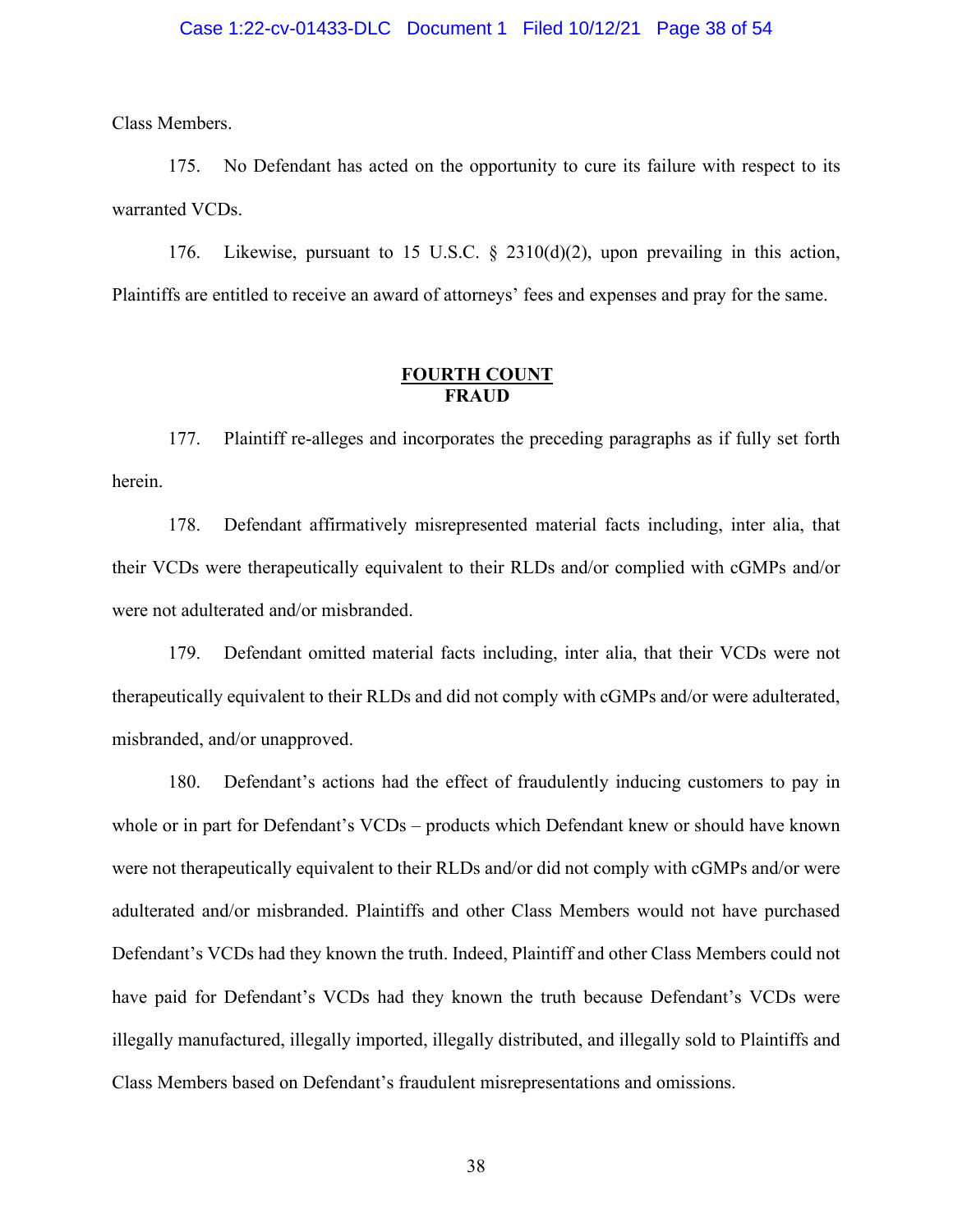### Case 1:22-cv-01433-DLC Document 1 Filed 10/12/21 Page 39 of 54

181. Defendant knew, or reasonably should have known, that their misrepresentations were materially false or misleading, or that the omission of material facts rendered such representations false or misleading.

182. Defendant also knew, or had reason to know, that their misrepresentations and omissions would induce Class members to pay for some or all of the cost of Defendant's VCDs.

183. Defendant's misrepresentations and omissions were material.

184. Defendant's actively concealed their misrepresentations and omissions from the Class, government regulators, and the public.

185. To the extent applicable, Defendant intended their misrepresentations and omissions to induce Plaintiffs and other Class Members to pay for Defendant's VCDs.

186. But for these misrepresentations and omissions, Plaintiff and other Class Members would not have paid for Defendant's VCDs.

187. To the extent applicable, Plaintiff and other Class Members were justified in relying on Defendant's misrepresentations and omissions. The same or substantively identical misrepresentations and omissions were communicated, to each Class member, including through product labeling and other statements by Defendants. No reasonable consumer would have paid what they did for Defendant's VCDs but for Defendant's unlawful conduct. To the extent applicable, reliance may be presumed in these circumstances.

188. Plaintiff and other Class Members were damaged by reason of Defendant's misrepresentations and omissions alleged herein.

### **FIFTH COUNT NEGLIGENT MISREPRESENTATION AND OMISSION**

189. Plaintiff re-alleges and incorporates the preceding paragraphs as if fully set forth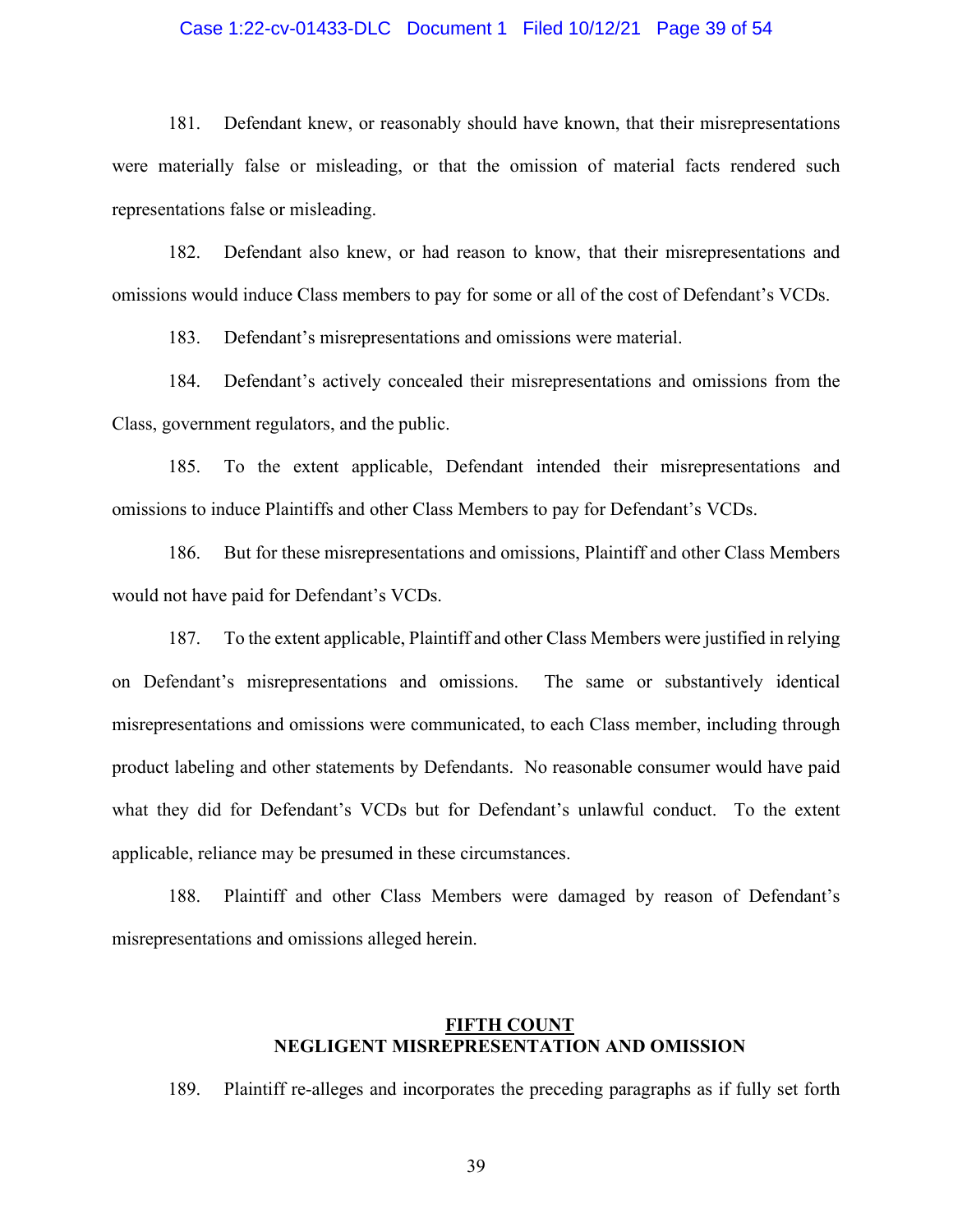### Case 1:22-cv-01433-DLC Document 1 Filed 10/12/21 Page 40 of 54

herein.

190. Each Defendant had or undertook a duty to represent to the quality, nature, and characteristics of its VCDs accurately and truthfully.

191. Each Defendant failed to exercise ordinary care in making representations (or in failing to disclose facts) concerning the quality, nature, and characteristics of its VCDs.

192. Each Defendant negligently misrepresented or omitted facts regarding the quality, nature, and characteristics of its VCDs.

193. Each Defendant's statements were false at the time the misrepresentations were made (or at the time omissions were not made).

194. Each Defendant knew, or reasonably should have known, that its representations alleged herein were materially false or misleading, or that omission of material facts rendered such representations false or misleading. Each Defendant also knew, or had reason to know, that its misrepresentations and omissions would induce Class members to make purchases of each Defendant's VCDs.

195. As a direct and proximate result of each Defendant's acts and omissions described herein, Plaintiffs and other Class Members have suffered harm, and will continue to do so.

196. Each Defendant's misrepresentations or omissions were material and a substantial factor in Plaintiffs' and other Class Members' paying for VCDs.

197. Each Defendant intended its misrepresentations or omissions to induce Plaintiff and Class members to make purchases of VCDs, , or had reckless disregard for same.

198. But for these misrepresentations (or omissions), Plaintiff and other Class Members would not have made purchases of Defendant's VCDS.

199. Plaintiff and other Class Members were justified in relying on Defendant's misrepresentations or omissions. The same or substantively identical misrepresentations were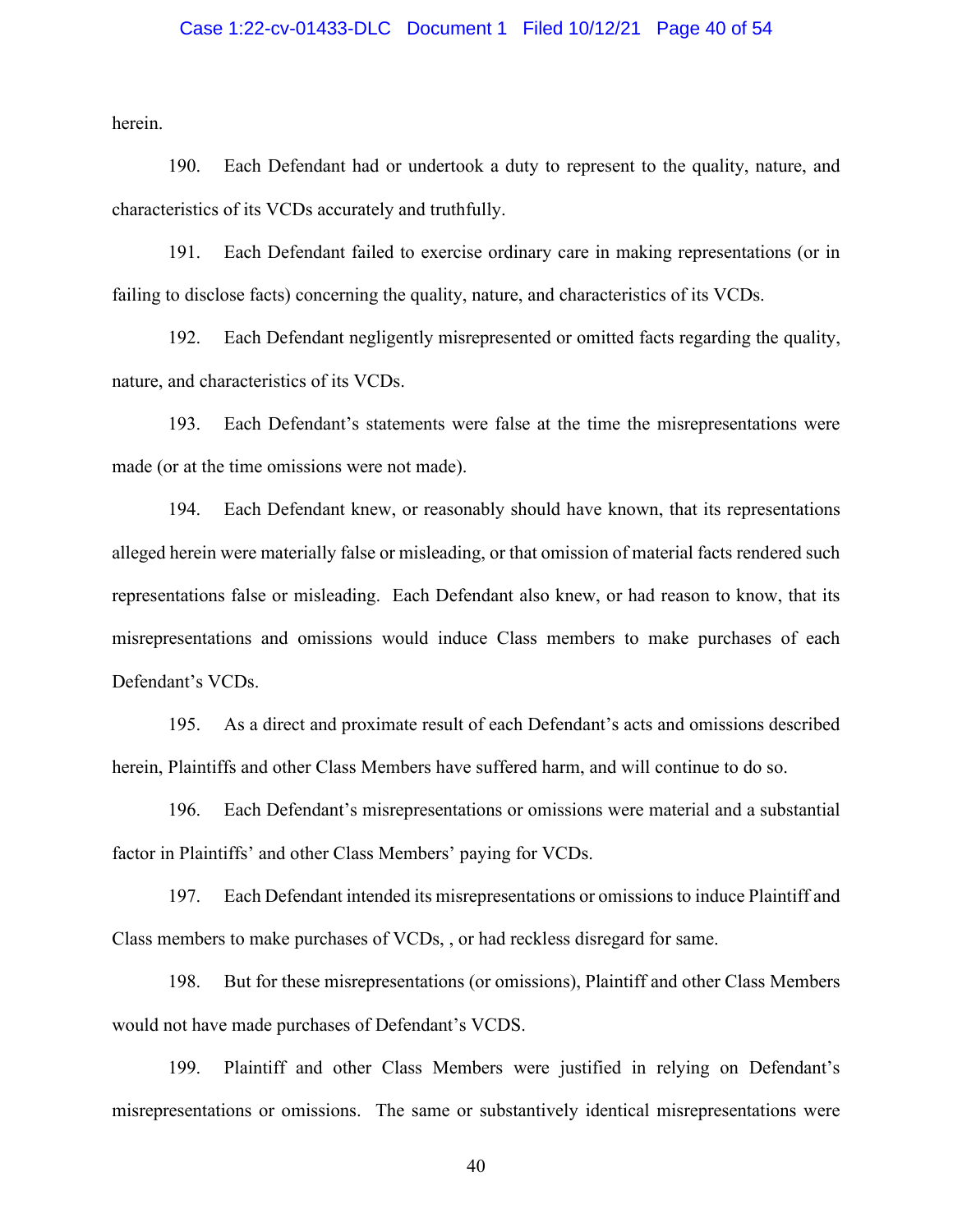### Case 1:22-cv-01433-DLC Document 1 Filed 10/12/21 Page 41 of 54

communicated, and/or the same or substantively identical omissions were not communicated, to each Class Member.

200. Plaintiff and other Class Members were damaged by reason of each Defendant's misrepresentations or omissions alleged herein.

## **SIXTH COUNT VIOLATION OF STATE CONSUMER PROTECTION LAWS**

201. Plaintiff re-alleges and incorporate the preceding paragraphs as if fully set forth herein.

- 202. Each Defendant has violated the consumer protection statutes as follows:
	- a. Defendant have engaged in unfair competition or unfair or deceptive acts or practices in violation of Ala. Code § 8-19-1, *et seq.*;
	- b. Defendant have engaged in unfair competition or unfair or deceptive acts or practices in violation of Alaska Stat. § 45.50.471, *et seq*.;
	- c. Defendant have engaged in unfair competition or unfair or deceptive acts or practices in violation of Arizona Rev. Stat. § 44-1522, *et seq*.;
	- d. Defendant have engaged in unfair competition or unfair or deceptive acts or practices in violation of Ark. Code § 4-88-101, *et seq*.;
	- e. Defendant have violated the California Unfair Competition Law by engaging in unfair or deceptive acts or practices in violation of Cal. Bus. Prof. Code § 17200, *et seq.*;
	- f. Defendant have violated the California Consumers Legal Remedies Act, Cal. Civ. Code §§ 1750, *et seq.*;
	- g. Defendant have violated the California False Advertising Law, Cal. Bus. &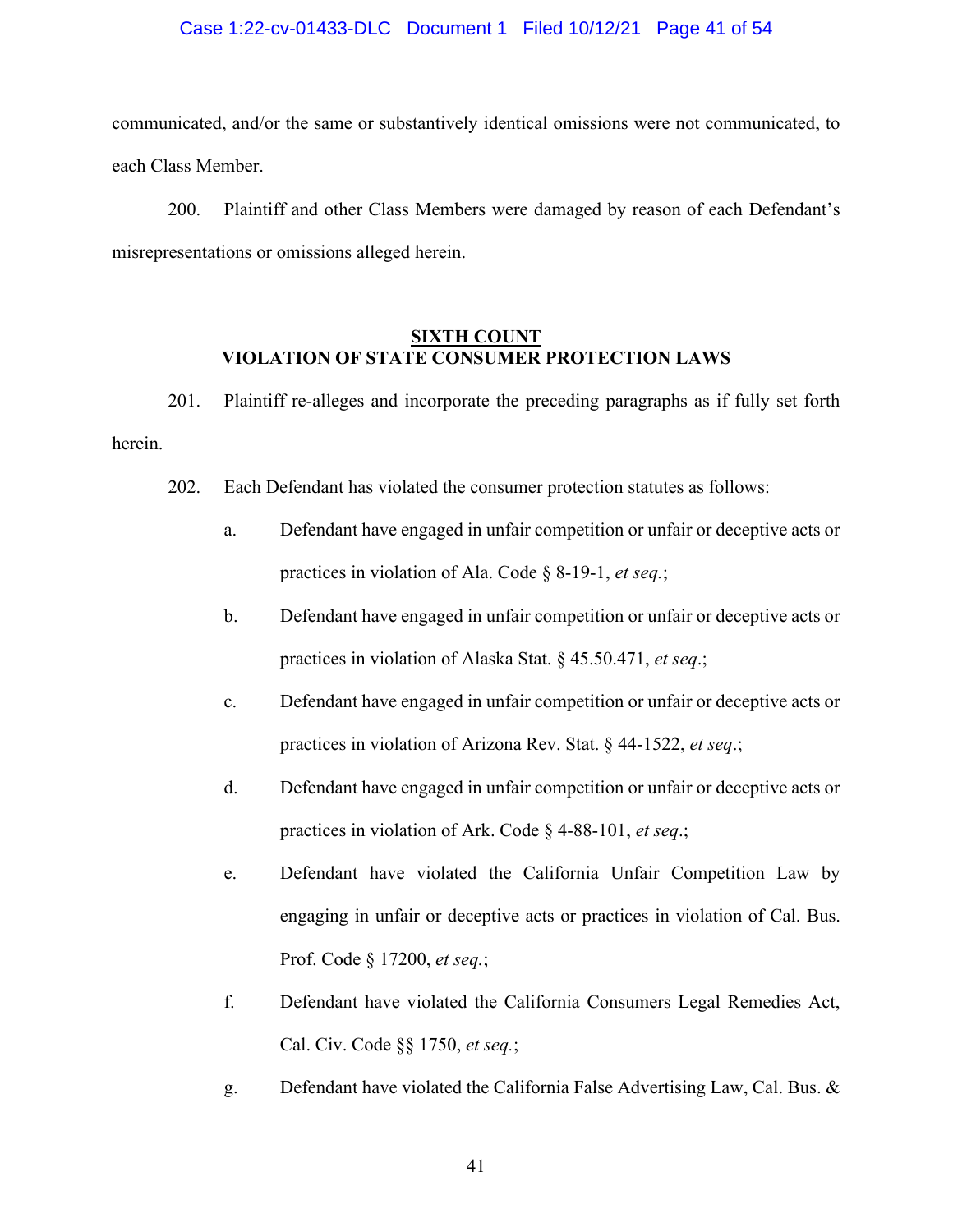Prof. Code §§ 17500, *et seq.*

- h. Defendant have engaged in unfair competition or unfair or deceptive acts or practices in violation of Colo. Rev. Stat. § 6-1-105, *et seq*.;
- i. Defendant have engaged in unfair competition or unfair or deceptive acts or practices in violation of Conn. Gen. Stat. § 42-110b, *et seq*.;
- j. Defendant have engaged in unfair competition or unfair or deceptive acts or practices in violation of 6 Del. Code § 2511, *et seq*.;
- k. Defendant have engaged in unfair competition or unfair or deceptive acts or practices in violation of D.C. Code § 28-3901, *et seq*.;
- l. Defendant have engaged in unfair competition or unfair or deceptive acts or practices in violation of Fla. Stat. § 501.201, *et seq*.;
- m. Defendant have engaged in unfair competition or unfair or deceptive acts or practices in violation of Ga. State 10-1-392, *et seq.*;
- n. Defendant have engaged in unfair competition or unfair or deceptive acts or practices in violation of Haw. Rev. Stat. § 480, *et seq*.;
- o. Defendant have engaged in unfair competition or unfair or deceptive acts or practices in violation of Idaho Code § 48-601, *et seq*.;
- p. Defendant have engaged in unfair competition or unfair or deceptive acts or practices in violation 815 ILCS 505/1, *et seq.*;
- q. Defendant have engaged in unfair competition or unfair or deceptive acts or practices in violation of Ind. Code Ann. § 24-5-0.5.1, *et seq.*;
- r. Defendant have engaged in unfair competition or unfair or deceptive acts or practices in violation of Iowa Code Ann. § 714H, *et seq.*;
- s. Defendant have engaged in unfair competition or unfair or deceptive acts or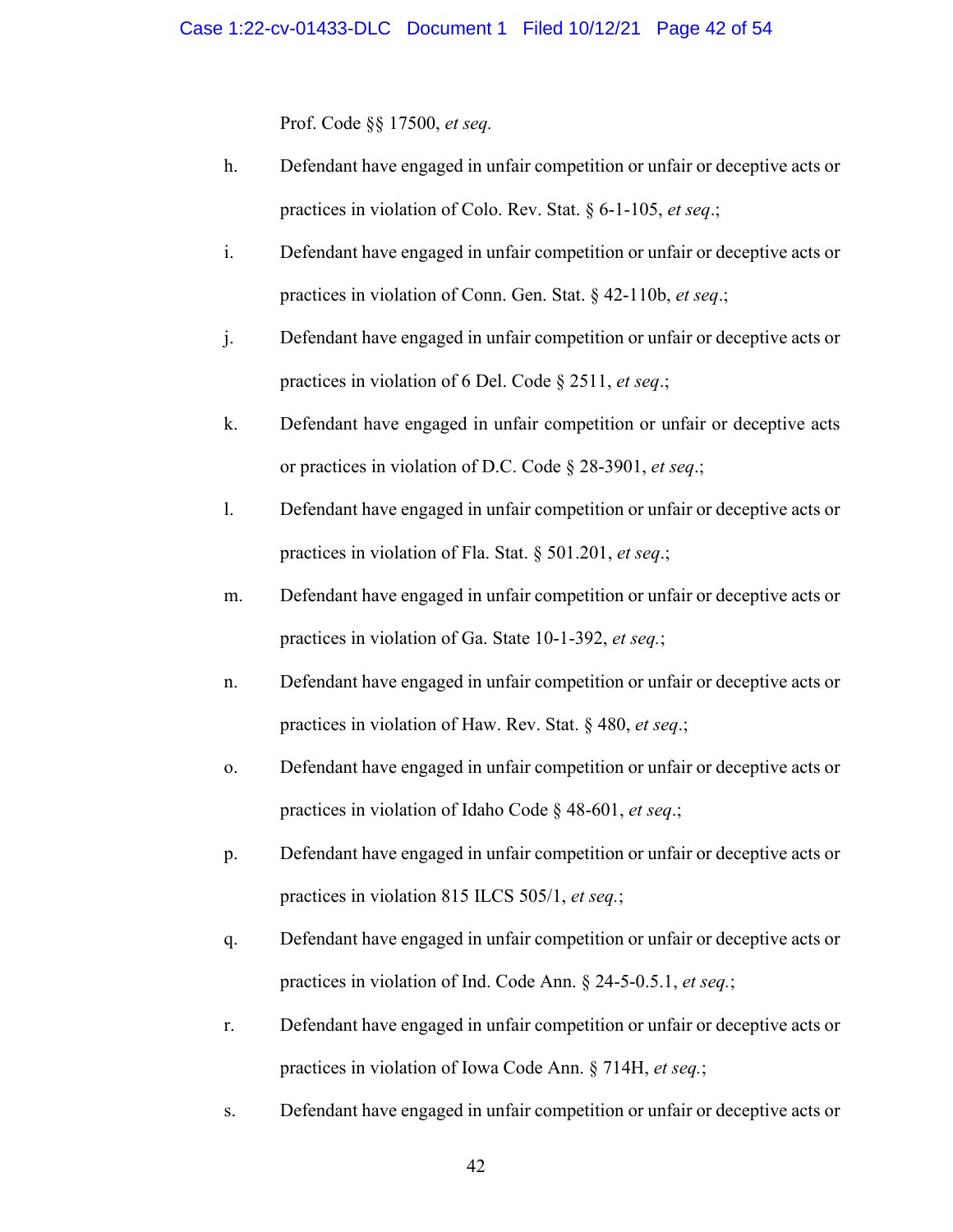practices in violation of Kan. Stat. § 50-623, *et seq.*;

- t. Defendant have engaged in unfair competition or unfair or deceptive acts or practices in violation of Ky. Rev. Stat. § 367.110, *et seq.*;
- u. Defendant have engaged in unfair competition or unfair or deceptive acts or practices in violation of La. Rev. Stat. § 51:1401, *et seq.*;
- v. Defendant have engaged in unfair competition or unfair or deceptive acts or practices in violation of 5 Me. Rev. Stat. § 207, *et seq.*; Defendant have engaged in unfair competition or unfair or deceptive acts or practices in violation of Md. Com. Law Code § 13-101, *et seq.*;
- w. Defendant have engaged in unfair competition or unfair or deceptive acts or practices in violation of Mass. Gen. L. Ch. 93A, *et seq.*;
- x. Defendant have engaged in unfair competition or unfair or deceptive acts or practices in violation of Mich. Stat. § 445.901, *et seq.*;
- y. Defendant have engaged in unfair competition or unfair or deceptive acts or practices in violation of Minn. Stat. § 325F.67, *et seq.*;
- z. Defendant have engaged in unfair competition or unfair or deceptive acts or practices in violation of Miss. Code Ann. § 75-24-1, *et seq.*;
- aa. Defendant have engaged in unfair competition or unfair or deceptive acts or practices in violation of Vernon's Mo. Rev. Stat. § 407.0 10, *et seq*.;
- bb. Defendant have engaged in unfair competition or unfair or deceptive acts or practices in violation of Mont. Code § 30-14-101, *et seq.*;
- cc. Defendant have engaged in unfair competition or unfair or deceptive acts or practices in violation of Neb. Rev. Stat. § 59-1601, *et seq.*;
- dd. Defendant have engaged in unfair competition or unfair or deceptive acts or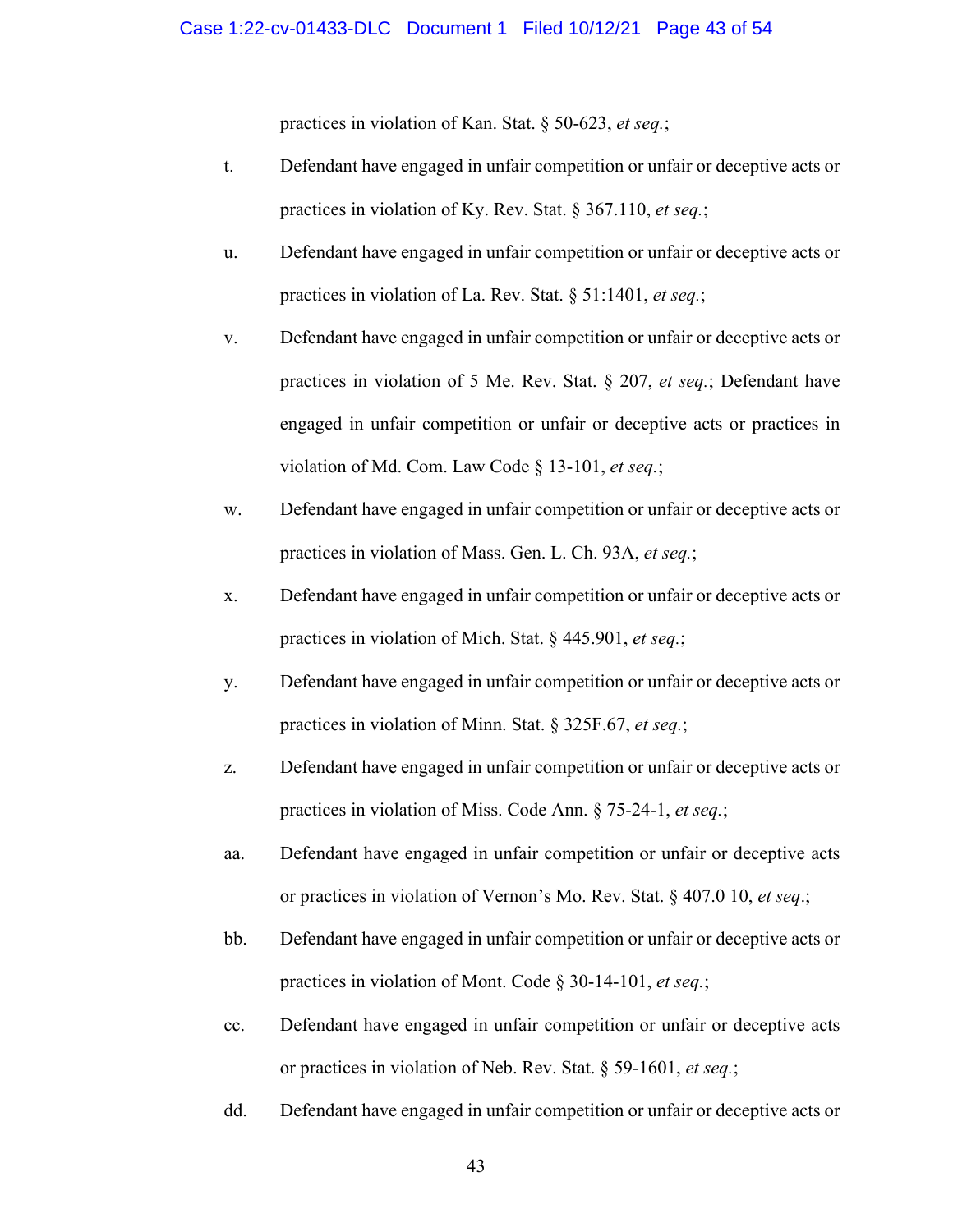practices in violation of Nev. Rev. Stat. § 598.0903, *et seq.*;

- ee. Defendant have engaged in unfair competition or unfair or deceptive acts or practices in violation of N.H. Rev. Stat. § 358-A:1, *et seq.*;
- ff. Defendant have engaged in unfair competition or unfair or deceptive acts or practices in violation of N.J. Stat. Ann. § 56:8-1, *et seq.*;
- gg. Defendant have engaged in unfair competition or unfair or deceptive acts or practices in violation of N.M. Stat. Ann. § 57-12-1, *et seq.*;
- hh. Defendant have engaged in unfair competition or unfair or deceptive acts or practices in violation of N.Y. Gen. Bus. Law § 349, *et seq.*;
- ii. Defendant have engaged in unfair competition or unfair or deceptive acts or practices in violation of N.Y. Gen. Bus. Law § 350, et seq.;
- jj. Defendant have engaged in unfair competition or unfair or deceptive acts or practices in violation of N.C. Gen. Stat. § 75-1.1, *et seq.*;
- kk. Defendant have engaged in unfair competition or unfair or deceptive acts or practices in violation of N.D. Cent. Code § 51-15-01, *et seq.*;
- ll. Defendant have engaged in unfair competition or unfair or deceptive acts or practices in violation of Ohio Rev. Stat. § 1345.01, *et seq.*
- mm. Defendant have engaged in unfair competition or unfair or deceptive acts or practices in violation of Okla. Stat. tit. 15 § 751, *et seq.*;
- nn. Defendant have engaged in unfair competition or unfair or deceptive acts or practices in violation of Or. Rev. Stat. § 646.605, *et seq.*;
- oo. Defendant have engaged in unfair competition or unfair or deceptive acts or practices in violation of 73 Pa. Stat. § 201-1, *et seq.*;
- pp. Defendant have engaged in unfair competition or unfair or deceptive acts or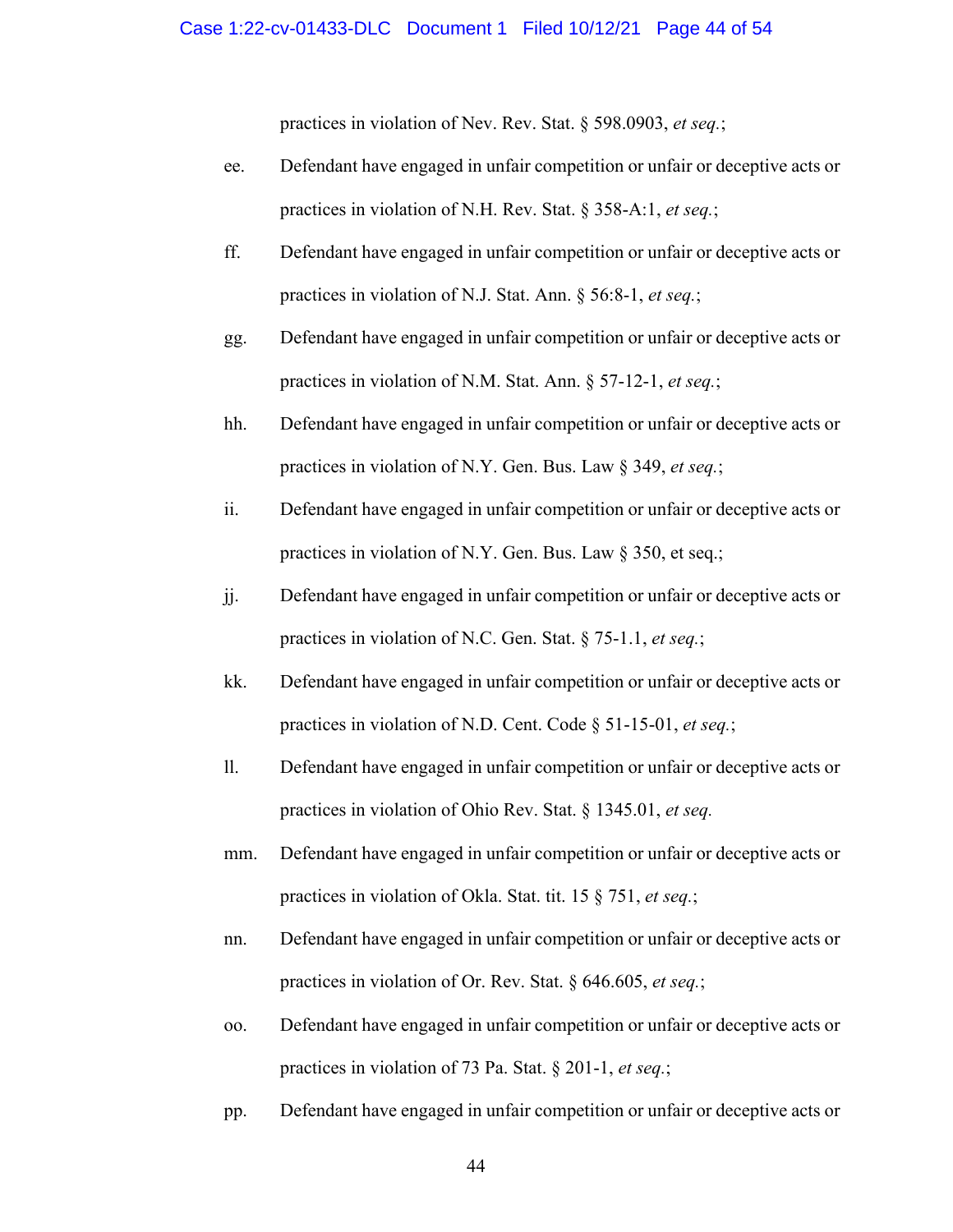practices in violation of R.I. Gen. Laws § 6-13.1-1, *et seq.*;

- qq. Defendant have engaged in unfair competition or unfair or deceptive acts or practices in violation of S.C. Code Laws § 39-5-10, *et seq.*;
- rr. Defendant have engaged in unfair competition or unfair or deceptive acts or practices in violation of S.D. Code Laws § 37-24-1, *et seq.*;
- ss. Defendant have engaged in unfair competition or unfair or deceptive acts or practices in violation of Tenn. Code § 47-18-101, *et seq.*;
- tt. Defendant have engaged in unfair competition or unfair or deceptive acts or practices in violation of Tex. Bus. & Com. Code § 17.41, *et seq.*;
- uu. Defendant have engaged in unfair competition or unfair or deceptive acts or practices in violation of Utah Code Ann. § 13-11-1, *et seq.*;
- vv. Defendant have engaged in unfair competition or unfair or deceptive acts or practices in violation of Vt. Stat. Ann. Tit. 9, § 2451, *et seq.*;
- ww. Defendant have engaged in unfair competition or unfair or deceptive acts or practices in violation of Va. Code § 59.1-196, *et seq.*;
- xx. Defendant have engaged in unfair competition or unfair or deceptive acts or practices in violation of Wash. Rev. Code § 19.86.010, *et seq.*; Defendant have engaged in unfair competition or unfair or deceptive acts or practices in violation of W. Va. Code § 46A-6-101, *et seq.*;
- yy. Defendant have engaged in unfair competition or unfair or deceptive acts or practices in violation of Wis. Stat. § 100.20, *et seq.*;
- zz. Defendant have engaged in unfair competition or unfair or deceptive acts or practices in violation of Wyo. Stat. § 40-12-100, *et seq.*; and
- aaa. Defendant have engaged in unfair competition or unfair or deceptive acts or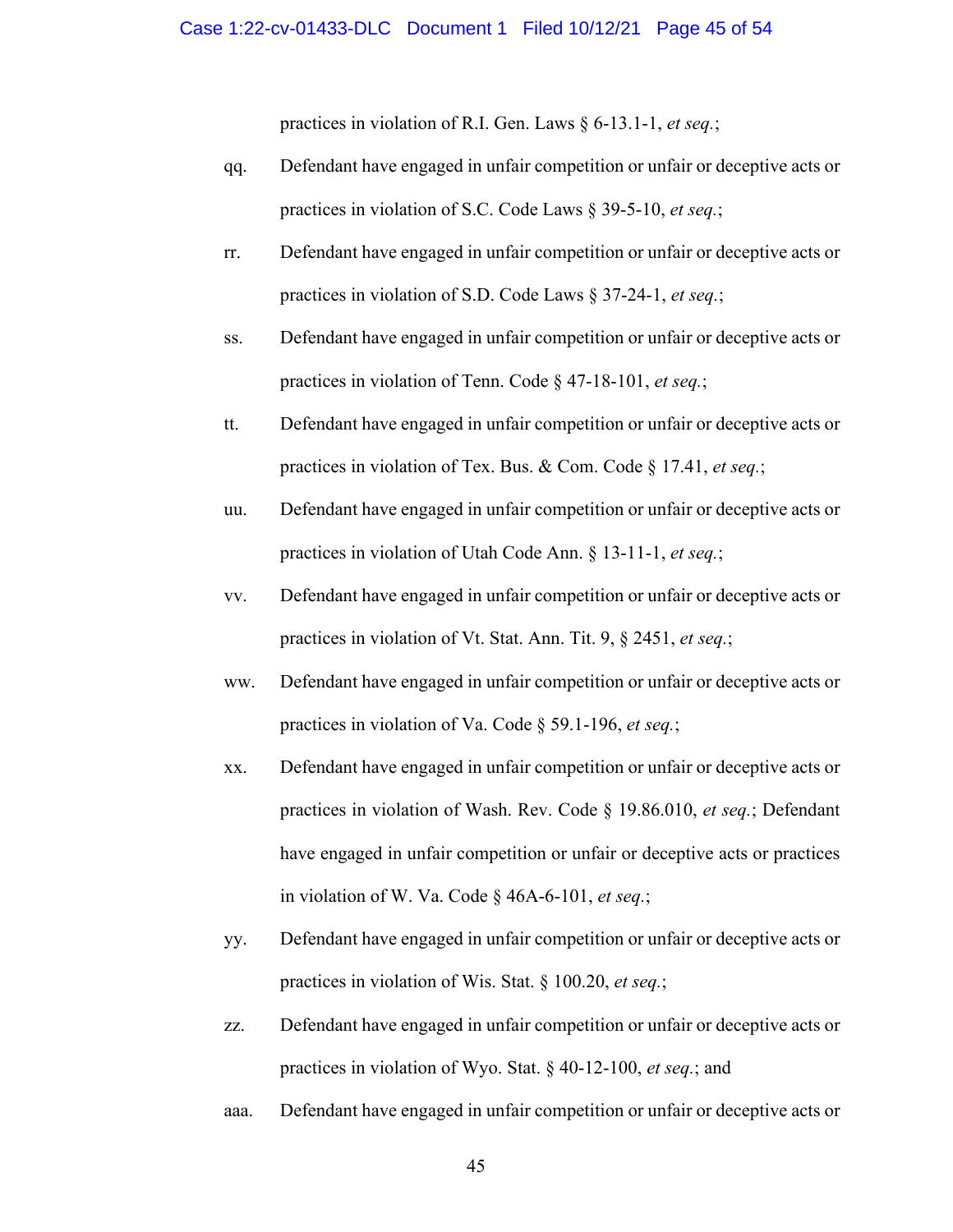### Case 1:22-cv-01433-DLC Document 1 Filed 10/12/21 Page 46 of 54

practices in violation of 23 L.P.R.A. § 1001, *et seq.*, the applicable statute for the Commonwealth of Puerto Rico.

203. Each Defendant's conduct constitutes trade or commerce or other actionable activity within the meaning of the above statutes.

204. Each Plaintiff and other Class Member is a consumer or person aggrieved by Defendant's misconduct within the meaning of the above statutes.

205. To the extent applicable, each Defendant knew, intended, or should have known that their fraudulent and deceptive acts, omissions, or concealment would induce reliance and that reliance can be presumed under the circumstances. As a direct and proximate result of Defendant's unfair methods of competition and unfair or deceptive acts or practices, Plaintiff and other Class Members have suffered damages– an ascertainable loss – in an amount to be proved at trial.

### **SEVENTH COUNT UNJUST ENRICHMENT**

206. Plaintiff re-alleges and incorporates the preceding paragraphs as if fully set forth herein.

207. As alleged herein, Defendant were unjustly enriched at the expense of Plaintiffs and other Class Members by virtue of the latter's paying for Defendant's VCDs.

208. Defendant profited immensely from introducing a carcinogen into the United States for human consumption. On top of that, because Defendant's VCDs were adulterated and misbranded, their distribution and sale in the United States was illegal.

209. Plaintiff and other Class Members were unjustly deprived of money obtained by Defendant as a result of the improper amounts paid for Defendant's VCDs. It would be inequitable and unconscionable for Defendant to retain the profit, benefit, and other compensation obtained from Plaintiff and other Class Members as a result of their wrongful conduct alleged in this Master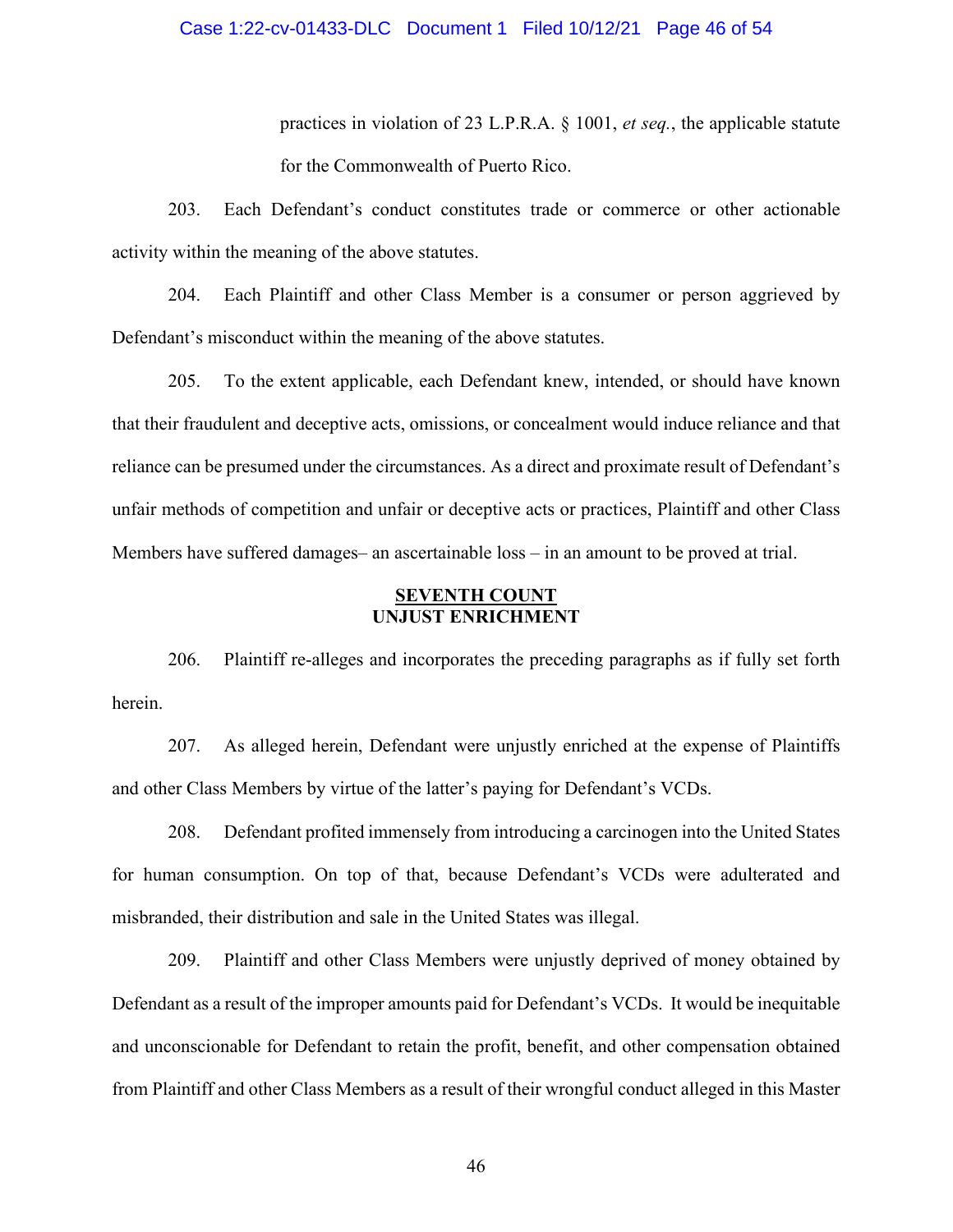#### Case 1:22-cv-01433-DLC Document 1 Filed 10/12/21 Page 47 of 54

Complaint. There is no adequate remedy at law for Plaintiff and other Class members.

210. Plaintiff and other Class Members are entitled to seek and do seek restitution from Defendant as well as an order from this Court requiring disgorgement of all profits, benefits, and other compensation obtained by Defendant by virtue of its wrongful conduct.

## **EIGHTH COUNT NEGLIGENCE**

211. Plaintiff re-alleges and incorporates the preceding paragraphs as if fully set forth herein.

212. Each Defendant owed a duty to Plaintiff and the Class to use and exercise reasonable and due care in the manufacturing of its VCDs.

213. Each Defendant owed a duty to Plaintiff and the Class to ensure that the VCDs it sold in the United States were therapeutically equivalent to their RLDs and complied with cGMPs and were not adulterated or misbranded.

214. Each Defendant owed a duty to care to Plaintiff and the Class because they were the foreseeable, reasonable, and probable user of VCDs and victim of each Defendant's fraudulent and deceptive activities. Each Defendant knew, or should have known, that its VCDs were not therapeutically equivalent to their RLDs and did not comply with cGMPs and were adulterated and misbranded, and each was in the best position to uncover and remedy these shortcomings.

215. Each Defendant failed to do this. Each Defendant inadequately oversaw the manufacture and sale of its own VCDs. Each Defendant knew that ignoring the manufacturing issues surrounding its VCDs would damage Plaintiffs and the Class and increase its own profits.

216. Each Defendant maintained or should have maintained a special relationship with Plaintiffs and the Class, as they were obligated to ensure that its VCDs complied with cGMPs and was not adulterated or misbranded.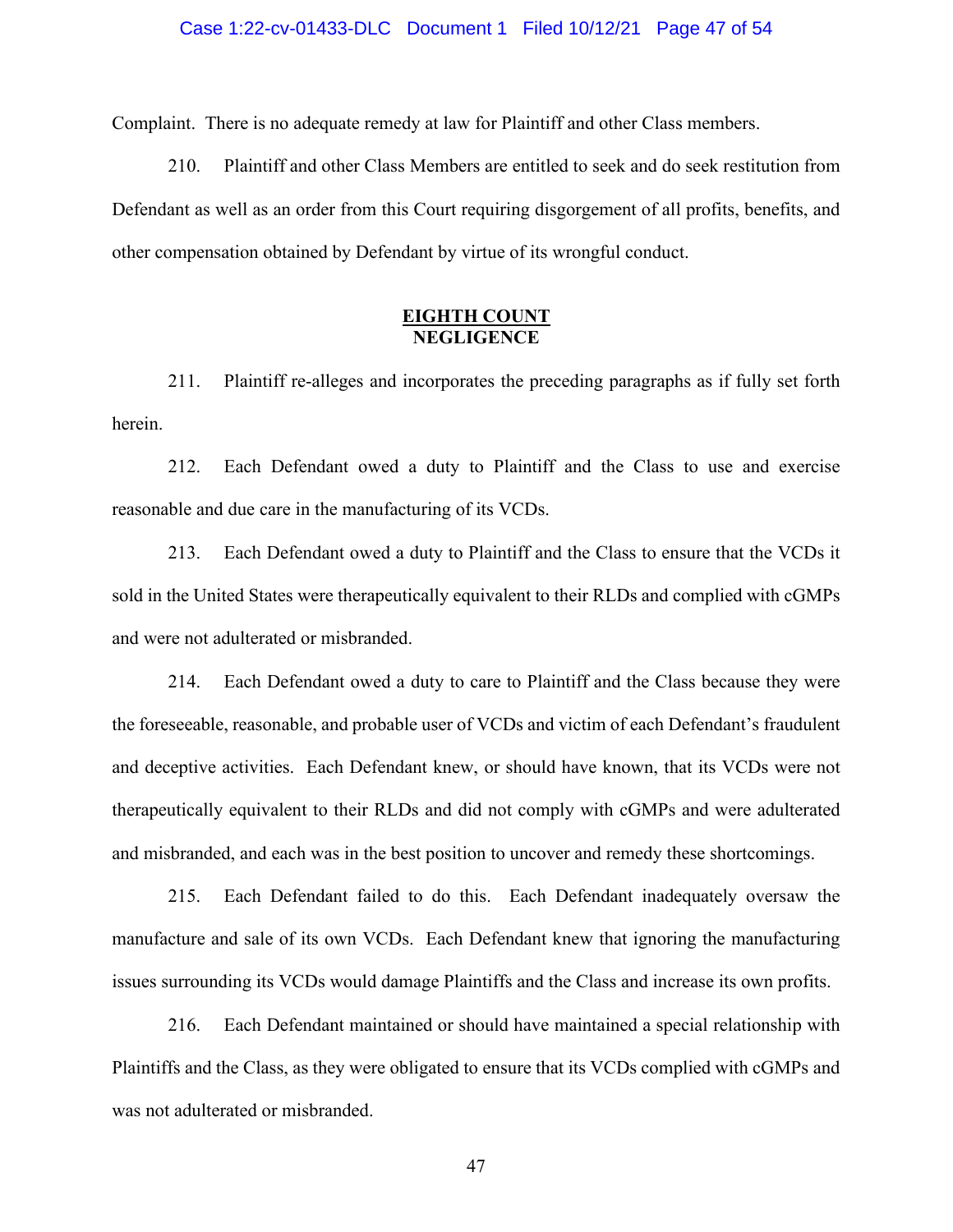# Case 1:22-cv-01433-DLC Document 1 Filed 10/12/21 Page 48 of 54

217. Each Defendant's own actions and inactions created a foreseeable risk of harm to Plaintiff and the Class. Each Defendant's misconduct included, but was not limited to, failing to oversee actions taken in the manufacture and sale of its VCDs.

218. Each Defendant breached duties owed to Plaintiff and the Class by failing to exercise reasonable care sufficient to protect the interests and meet the needs of Plaintiff and the Class.

219. As a direct and proximate result of each Defendant's negligent conduct, Plaintiff and the Class has suffered injury and are entitled to damages in an amount to be proven at trial.

### **NINTH COUNT NEGLIGENCE PER SE**

220. Plaintiff re-alleges and incorporates the preceding paragraphs as if fully set forth herein.

221. Each Defendant owed a duty to Plaintiff and the Class to use and exercise reasonable and due care in the manufacturing of its VCDs.

222. Each Defendant owed a duty to Plaintiff and the Class to ensure that the VCDs it sold in the United States were therapeutically equivalent to their RLDs and complied with cGMPs and were not adulterated or misbranded.

223. Each Defendant owed a duty to Plaintiff and the Class because each state, territory, and possession has adopted /or adheres to federal cGMP and adulteration standards, including but not limited to the following parallel state statutes:

- Alabama Code  $\S$ § 20-1-24 and -27(1);
- Alaska Statutes  $\S 17.20.290(a)(1);$
- Arizona Statutes  $\S$ § 32-1965(1), (2) and -1966(3);
- Arkansas Code  $\S 20 56 215(1);$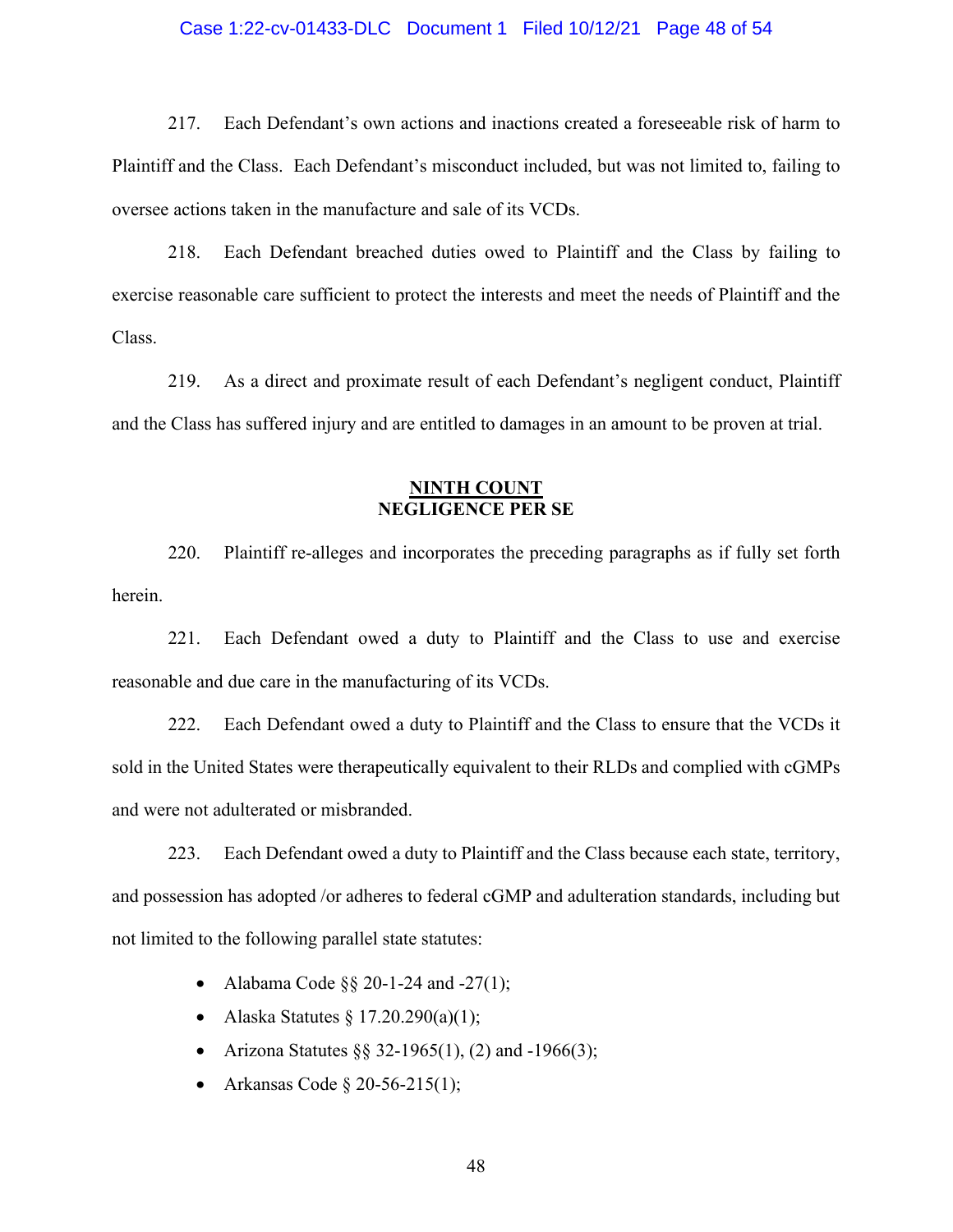- California Health and Safety Code §§ 111295 and 111400;
- Colorado Statutes  $\S$  25-5-403(1)(a),(b) and -414(1)(c);
- Title 16, Delaware Code §§ 3302 and 3303(2);
- District of Columbia Code § 48-702(2);
- Florida Statutes  $\S$ § 499.005(1) and .006(3);
- Georgia Code  $\S$  26-3-3(1);
- Hawaii Revised Statutes §§ 328-6(1) and  $-14(1)(B)(ii)$ ;
- Idaho Code  $\S 37-115(a)$ ;
- Chapter 410, Illinois Statutes  $\S\S 620/3.1$  and  $/14(a)(2)(B)$ ;
- Iowa Code  $\S$ § 126.3(1) and .9(1)(c);
- Kentucky Statutes  $\S 217.175(1);$
- Maryland Code, Health–General  $\S § 21-216(c)(5)(2)$  and  $-256(1)$ ;
- Massachusetts General Laws chapter 94 §§ 186 and 190;
- Minnesota Statutes  $\S$ § 151.34(1) and .35(1);
- Missouri Statutes  $§$  196.015(1);
- Montana Code  $\S$ § § 50-31-305(3) and -501(1);
- Nebraska Revised Statutes  $\S$ § 71-2461(2) and -2481;
- Nevada Statutes  $\S$  585.520(1);
- New Hampshire Revised Statutes  $\S\S 146:1(I)$  and :4(V);
- New Mexico Statutes  $\S\S 26$ -1-3(A) and -10(A);
- New York Education Law § 6811;
- North Dakota Century Code  $\S$ § 19-02.1-02(1) and .1-13(3);
- Ohio Code § 3715.52(A)(1);
- Oklahoma Statutes title 63  $\S$  1-1402(a);
- Title 35, Pennsylvania Statutes  $\S 780-113(a)(1);$
- Title 21, Rhode Island General Laws  $\S$  21-3-3(1);
- South Carolina Code  $\S$ § 39-23-30(a)(2)(B) and -80(A)(1);
- South Dakota Code §§ 39-15-3 and -10;
- Title 18, Vermont Statutes  $§$  4052(1);
- Virginia Code  $\S$  54.1-3457(1);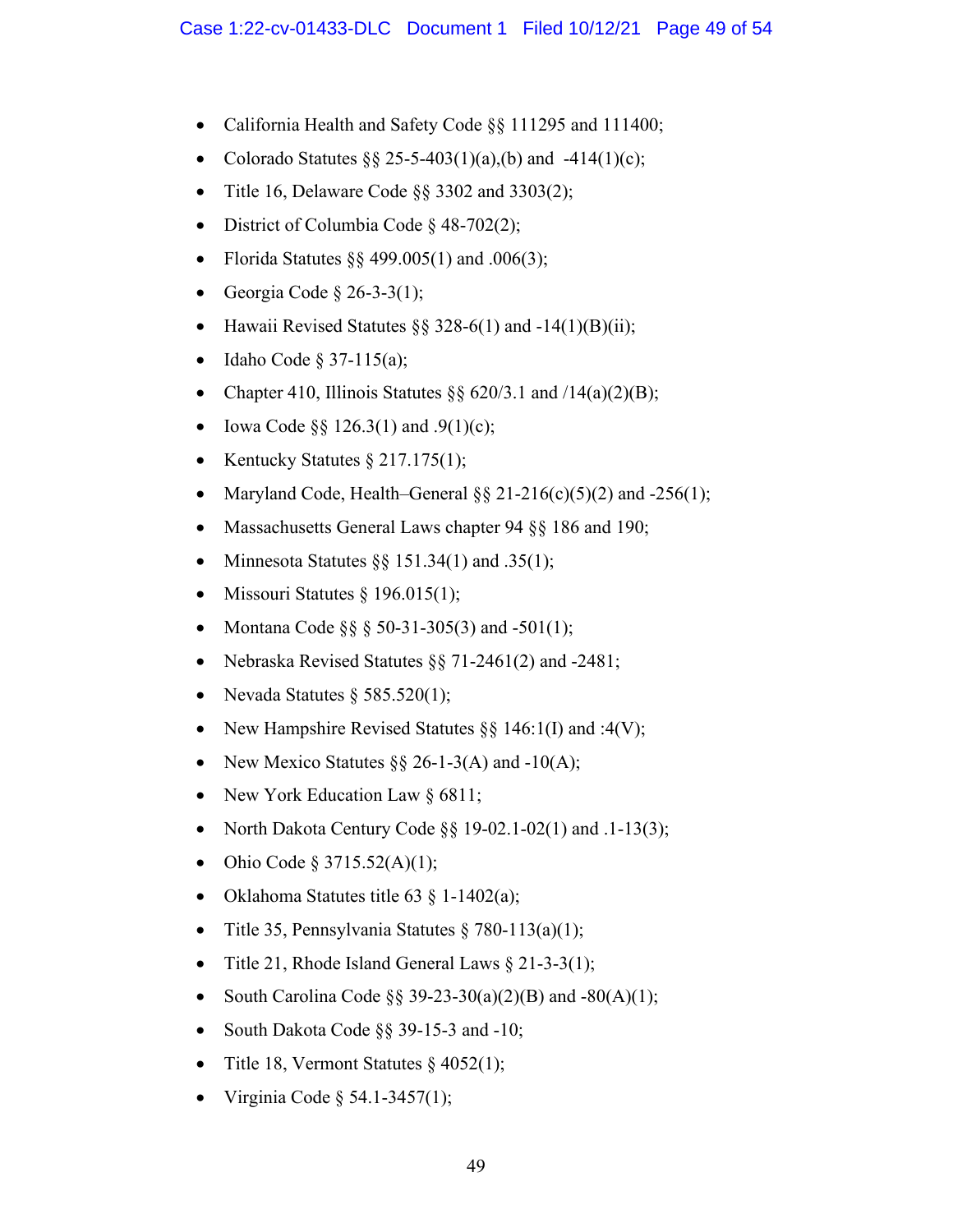- West Virginia Code  $\S$ § 16-7-1 and -2(a)(3); and
- Wyoming Statutes  $\S$ § 35-7-111(a)(i)–(iv), (vi) and -116.

224. Each Defendant failed to comply with federal cGMPs and federal adulteration standards.

225. As a result of each Defendant's failures to do so, each Defendant's own actions and inactions created a foreseeable risk of harm to Plaintiff and the Class.

226. As a direct and proximate result of each Defendant's negligent conduct, Plaintiff and the Class have suffered injury and are entitled to damages in an amount to be proven at trial.

## **TENTH COUNT MEDICAL MONITORING**

227. Plaintiff repeats and re-alleges the preceding paragraphs as if fully set forth herein.

228. Each Defendant owed a duty to Plaintiff and the Classes to use and exercise reasonable and due care in the manufacturing, testing, distribution, labeling, marketing, warnings, disclosures, and sale of its VCDs.

229. Each Defendant owed a duty to Plaintiff and the Classes to ensure that the VCDs it sold in the United States were not contaminated, contained only the ingredients stated in the label, were therapeutically equivalent to brand Chantix, and/or complied with cGMPs, and/or was not contaminated or adulterated.

230. Each Defendant owed a duty of care to Plaintiff and the Classes because they were the foreseeable, reasonable, and probable users of VCDs. Each Defendant knew, or should have known, that its product was contaminated with nitrosamines, did not contain only the ingredients stated, was not therapeutically equivalent to Chantix and/or did not comply with cGMPs, and/or were contaminated, adulterated, and each was in the best position to uncover and remedy these shortcomings.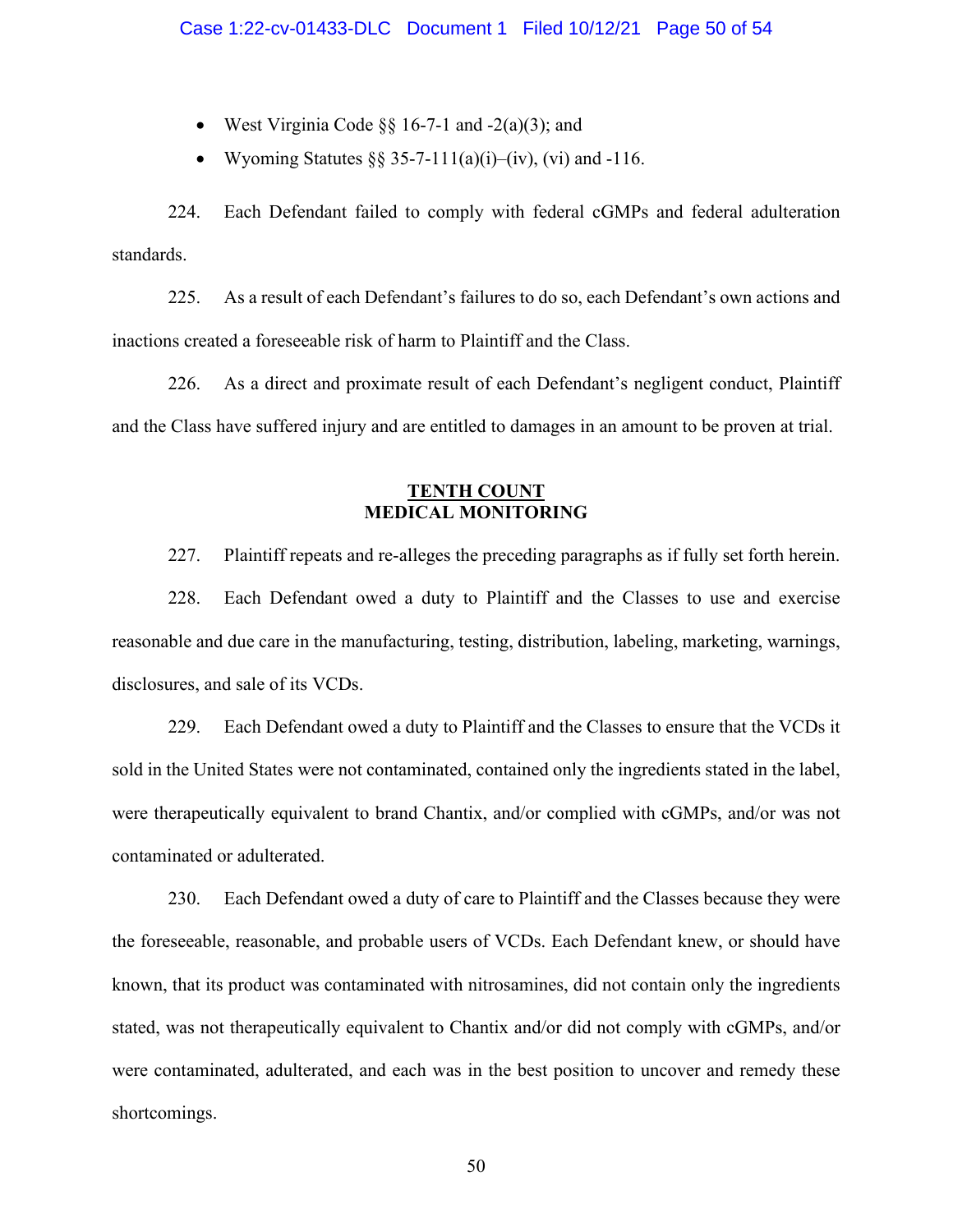### Case 1:22-cv-01433-DLC Document 1 Filed 10/12/21 Page 51 of 54

231. Defendant negligently manufactured and/or distributed and/or sold the VCDs at issue, causing or failing to detect and prevent contamination with nitrosamines, which are carcinogens.

232. Each Defendant failed to discharge its duties of reasonable care. Each Defendant inadequately conducted or oversaw the manufacture, testing, labeling, distribution, marketing, warnings, disclosures, and sale of the VCDs. Each Defendant knew that the aforesaid wrongdoing would damage Plaintiff and other Class Members.

233. Each Defendant negligently failed to promptly and immediately warn and disclose to Plaintiff and other Class Members, and the medical and regulatory communities, of the potential and actual contamination with nitrosamines as soon as it was discovered, delaying notice of this harmful and potentially fatal toxic exposure to a carcinogen and thus causing continued exposure to the carcinogenic contamination, and delaying necessary testing, examinations, surveillance, and treatment.

234. Defendant's negligent or grossly negligent conduct created and then exacerbated an unreasonable, dangerous condition for Plaintiff and other Class Members.

235. Defendant acted with recklessness and willful and wanton disregard for the health of Plaintiff and other Class Members.

236. Each Defendant's own unreasonable, negligent actions and inactions were taken or not taken with willful and wanton disregard for the health of Plaintiff and other Class Members and created a foreseeable risk of harm to Plaintiff and other Class Members.

237. As a direct and proximate result of each Defendant's negligent conduct, Plaintiff and other Class Members have suffered cellular and genetic injury that creates and/or increases the risk that Plaintiffs will develop cancer, necessitating notice to all Class Members, sufficient funding for the tests and evaluations of each Class Member, and sufficient funding for necessary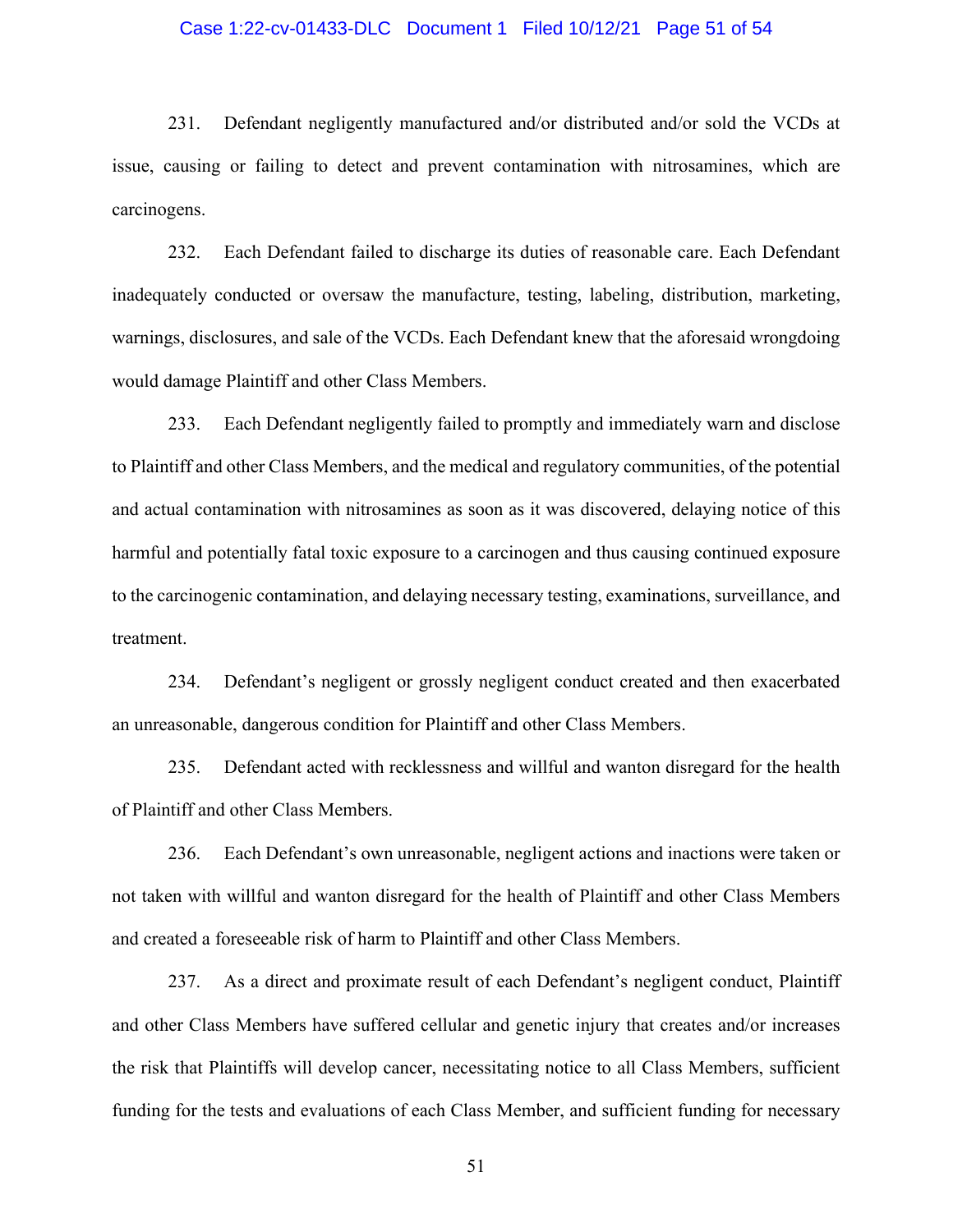### Case 1:22-cv-01433-DLC Document 1 Filed 10/12/21 Page 52 of 54

ongoing tests, evaluations, and treatment.

238. Plaintiff and Class Members seek compensatory damages for, and the creation of a fund to adequately finance the costs of, medical monitoring procedures (1) to notify and alert all people exposed to nitrosamine contaminants as aforesaid of their exposure and the potential consequences, (2) to provide for necessary testing and screening including but not limited to blood tests, physical examinations, imaging, colonoscopies, endoscopies, and other similar methods for examination, biopsies, pathologic, histologic, and oncologic evaluations, oncologic, histologic, surgical and other necessary medical consultations, (3) to provide for necessary medical and surgical procedures for diagnosis and treatment, (4) to provide for all necessary evaluations and treatment, attorneys' fees, costs, interest, and such further relief as the Court deems equitable and just.

### **PRAYER FOR RELIEF**

For these reasons, Plaintiff prays for the following judgment:

A. An order certifying this action as a class action;

B. An order appointing Plaintiff as Class Representative, and appointing undersigned counsel as Class Counsel to represent the Class;

C. A declaration that Defendant is liable under each and every one of the above-enumerated causes of action;

D. An order awarding appropriate preliminary and/or final injunctive relief against the conduct of Defendant described above;

E. Payment to Plaintiff and Class Members of all damages, exemplary or punitive damages, and/or restitution associated with the conduct for all causes of action in an amount to be proven at trial, including but not limited to the full amounts paid or reimbursed for the VCDs; the costs to replace or return VCDs because of recalls; and/or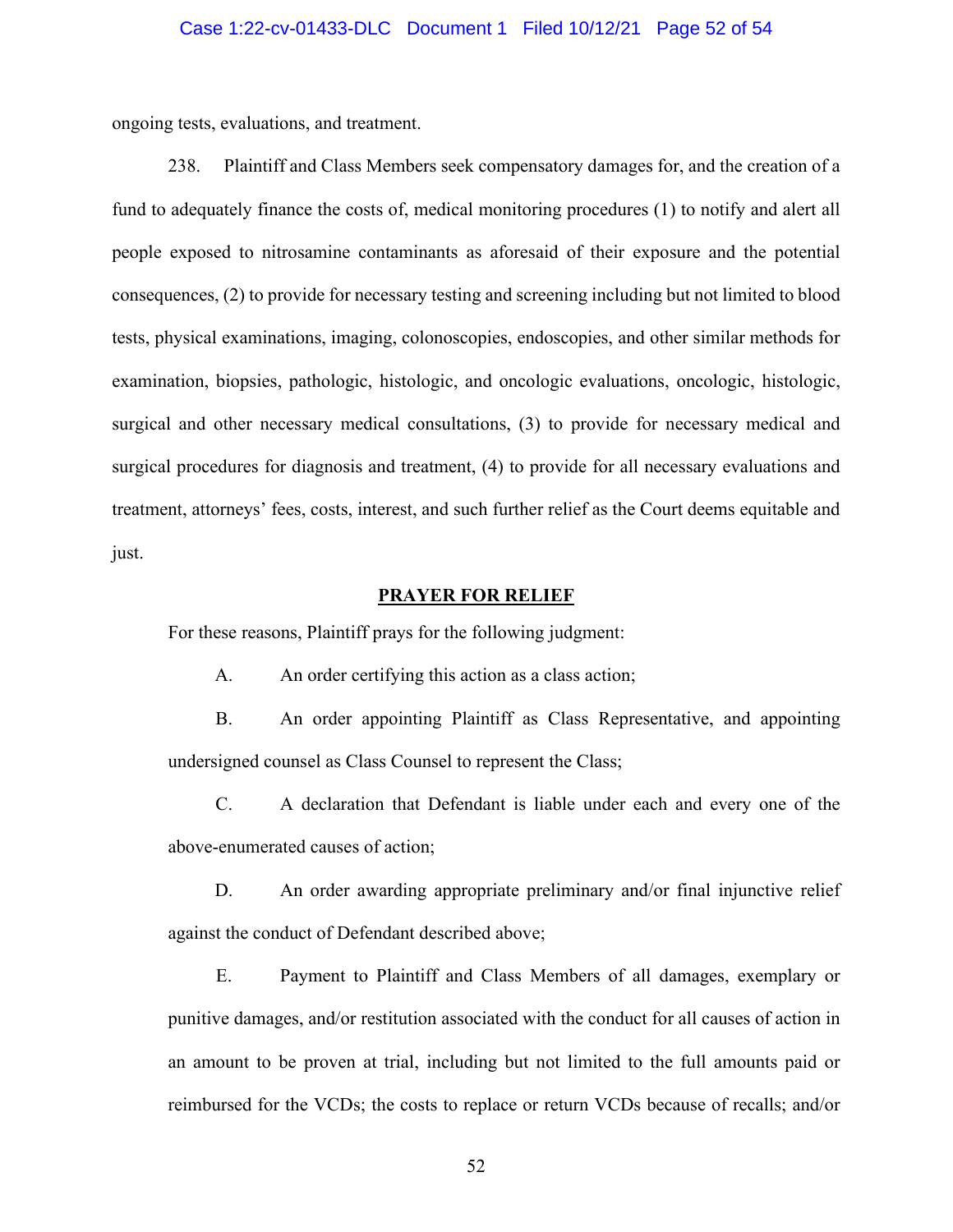# Case 1:22-cv-01433-DLC Document 1 Filed 10/12/21 Page 53 of 54

the increases in the amounts paid for non-adulterated, non-misbranded, VCDs in the wake of the recalls;

F. An award of attorneys' fees, expert witness fees, and costs, as provided by applicable law and/or as would be reasonable from any recovery of monies recovered for or benefits bestowed on the Class Members;

G. An award of statutory penalties to the extent available;

H. The creation of a medical monitoring fund and/or program that is reasonably necessary to detect the elevated cancer risk, and/or ;

I. Interest as provided by law, including but not limited to pre-judgment and post-judgment interest as provided by rule or statute; and

J. Such other and further relief as this Court may deem just, equitable, or proper.

### **JURY DEMAND**

Plaintiff respectfully requests a trial by jury on all causes of action so triable.

Dated: October 12, 2021

Respectfully Submitted,

*/s/ Yitzhak S. Levin*  Yitzhak S. Levin LEVIN LITIGATION PLLC 3475 Sheridan Street, Suite 311 Hollywood, FL 33021 Tel: 954-678-5155 Fax: 954-678-5156 [ylevin@levinlitigation.com](mailto:ylevin@levinlitigation.com) 

Ruben Honik (*pro hac vice* pending) David J. Stanoch (*pro hac vice* pending) HONIK LLC